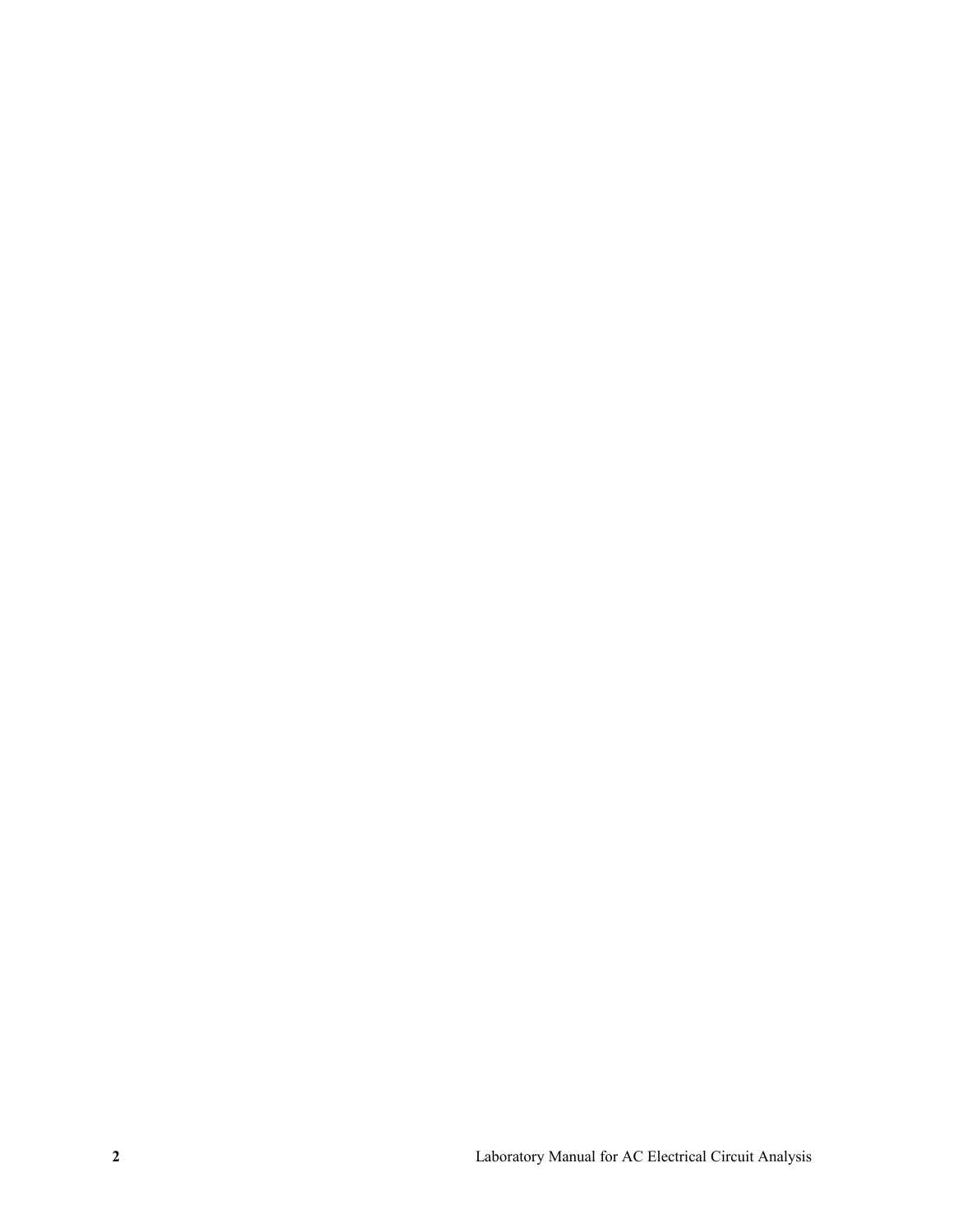# Laboratory Manual

# for

# AC Electrical Circuit Analysis

by

James M. Fiore

Version 2.3.5, 07 March 2021

Laboratory Manual for AC Electrical Circuit Analysis **3**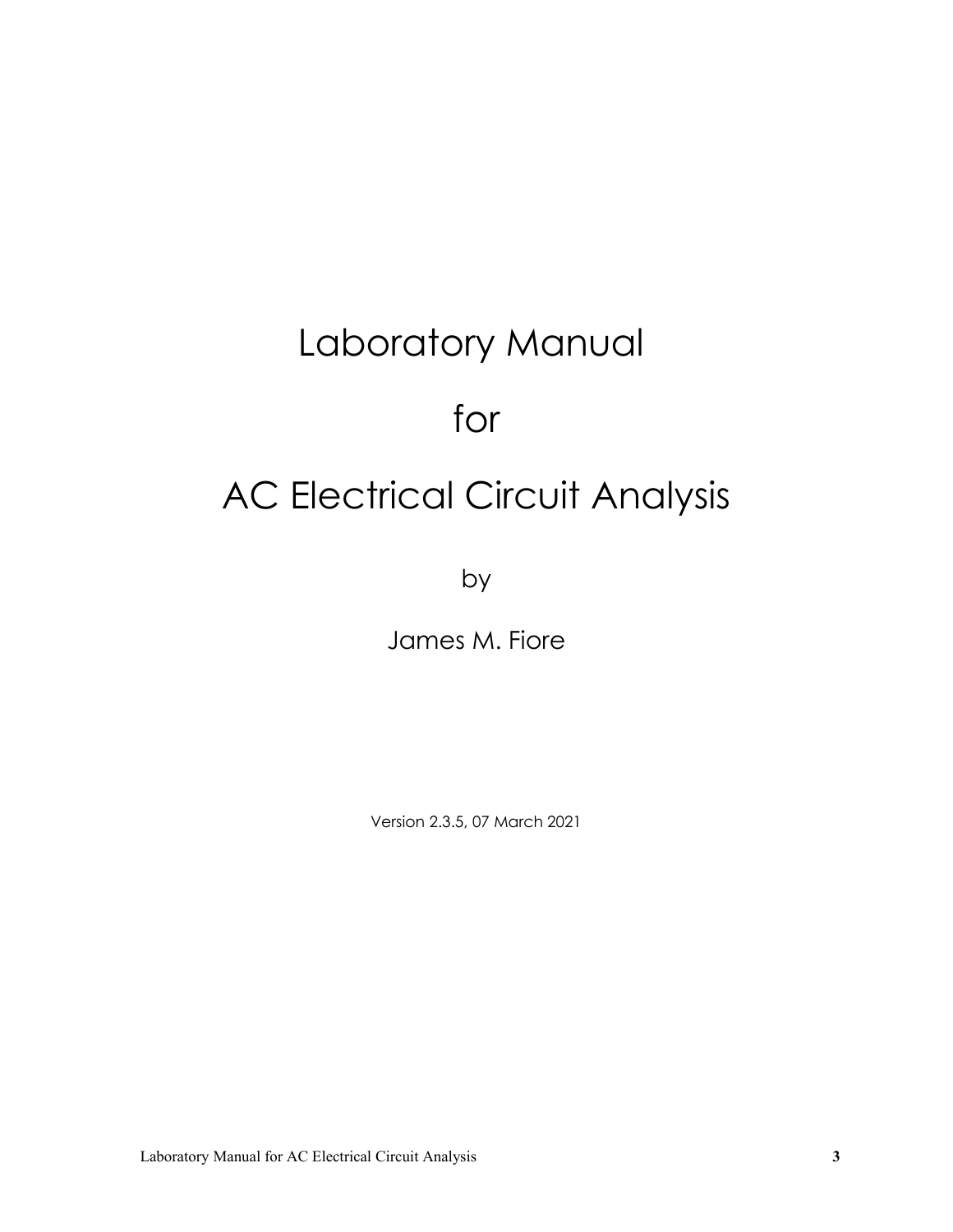This **Laboratory Manual for AC Electrical Circuit Analysis, by James M. Fiore** is copyrighted under the terms of a Creative Commons license:



This work is freely redistributable for non-commercial use, share-alike with attribution

Published by James M. Fiore via dissidents

ISBN13: 978-1796526639

For more information or feedback, contact:

James Fiore, Professor Electrical Engineering Technology Mohawk Valley Community College 1101 Sherman Drive Utica, NY 13501 [jfiore@mvcc.edu](mailto:jfiore@mvcc.edu)

For the latest revisions, related titles, and links to low cost print versions, go to: [www.mvcc.edu/jfiore](https://www.mvcc.edu/jfiore) or my mirror sites [www.dissidents.com](http://www.dissidents.com/) and [www.jimfiore.org](https://www.jimfiore.org/)

*YouTube Channel: [Electronics with Professor Fiore](https://www.youtube.com/ElectronicsWithProfessorFiore)*

Cover art, *Chapman's Contribution Redux*, by the author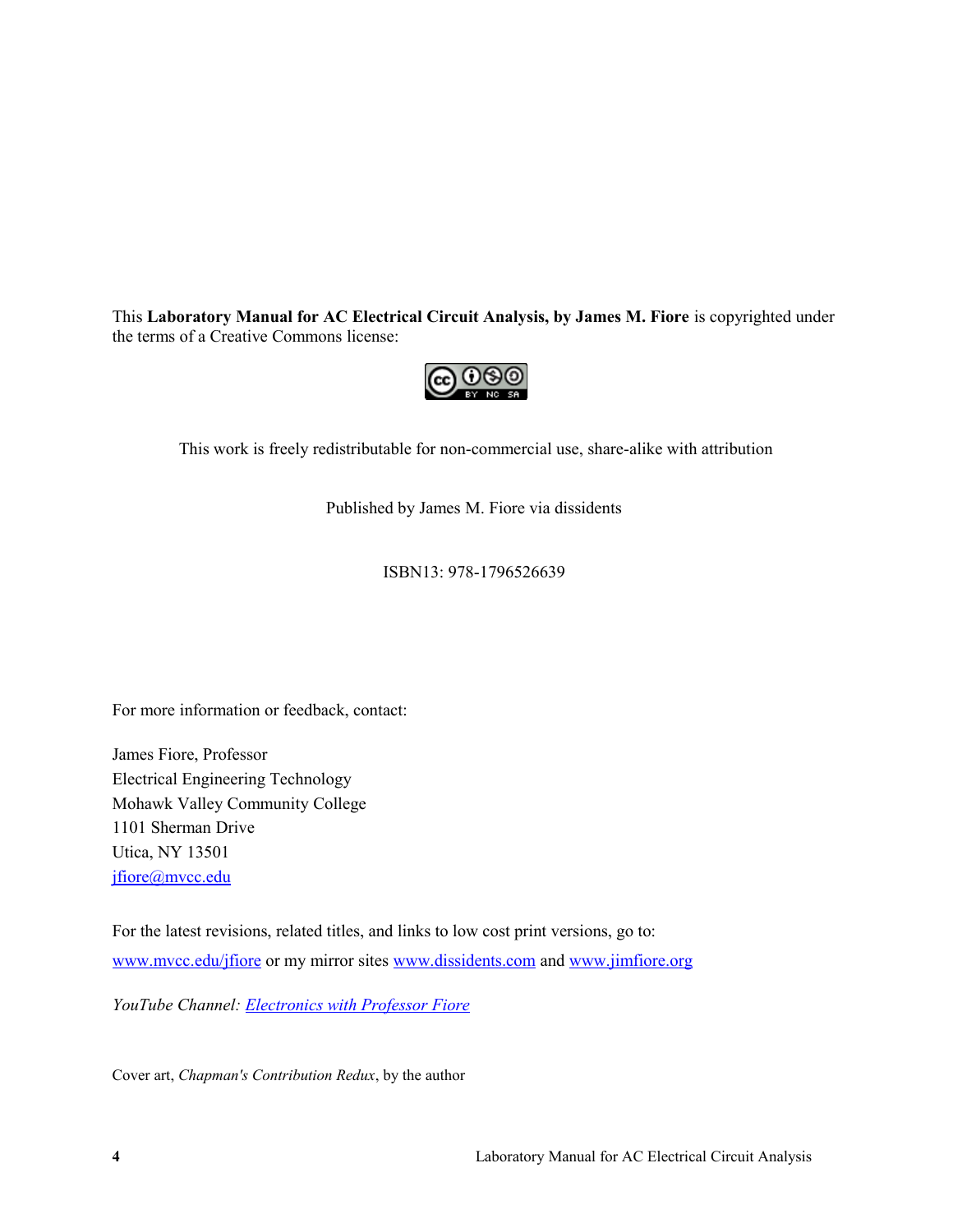#### Introduction

This laboratory manual is intended for use in an AC electrical circuits course and is appropriate for either a two or four year electrical engineering technology curriculum. The manual contains sufficient exercises for a typical 15 week course using a two to three hour practicum period. The topics range from introductory RL and RC circuits and oscilloscope orientation through series-parallel circuits, superposition, Thevenin's theorem, maximum power transfer theorem, and concludes with series and parallel resonance. For equipment, each lab station should include a dual channel oscilloscope (preferably digital), a function generator and a quality DMM. The exercise covering superposition requires two function generators. For components, a selection of standard value ¼ watt carbon film resistors ranging from a few ohms to a few mega ohms is required along with a selection of film capacitors up to 2.2  $\mu$ F, and 1 mH and 10 mH inductors. A decade resistance box may also be useful.

Each exercise begins with an Objective and a Theory Overview. The Equipment List follows with space provided for serial numbers and measured values of components. Schematics are presented next along with the step-by-step procedure. All data tables are grouped together, typically with columns for the theoretical and experimental results, along with a column for the percent deviations between them. Finally, a group of appropriate questions are presented. For those with longer scheduled lab times, a useful addition is to simulate the circuit(s) with a SPICE-based tool such as Multisim or PSpice, [TINA-TI](https://www.ti.com/tool/tina-ti), [LTspice](http://www.linear.com/solutions/LTspice), or similar software, and compare those results to the theoretical and experimental results as well.

A companion laboratory manual for DC electrical circuits is also available. Other manuals in this series include Semiconductor Devices (diodes, bipolar transistors and FETs), Operational Amplifiers & Linear Integrated Circuits, Computer Programming with Python™ and Multisim™, and Embedded Controllers Using C and Arduino. Texts are available for DC and AC Electrical Circuit Analysis, Embedded Controllers, Op Amps & Linear Integrated Circuits, and Semiconductor Devices.

#### A Note from the Author

This work was borne out of the frustration of finding a lab manual that covered all of the appropriate material at sufficient depth while remaining readable and affordable for the students. It is used at Mohawk Valley Community College in Utica, NY, for our ABET accredited AAS program in Electrical Engineering Technology. I am indebted to my students, co-workers and the MVCC family for their support and encouragement of this project. I thank Mr. Bill Hunt in particular for his suggestions that led to revision 1.2. While it would have been possible to seek a traditional publisher for this work, as a long-time supporter and contributor to freeware and shareware computer software, I have decided instead to release this using a Creative Commons non-commercial, share-alike license. I encourage others to make use of this manual for their own work and to build upon it. If you do add to this effort, I would appreciate a notification.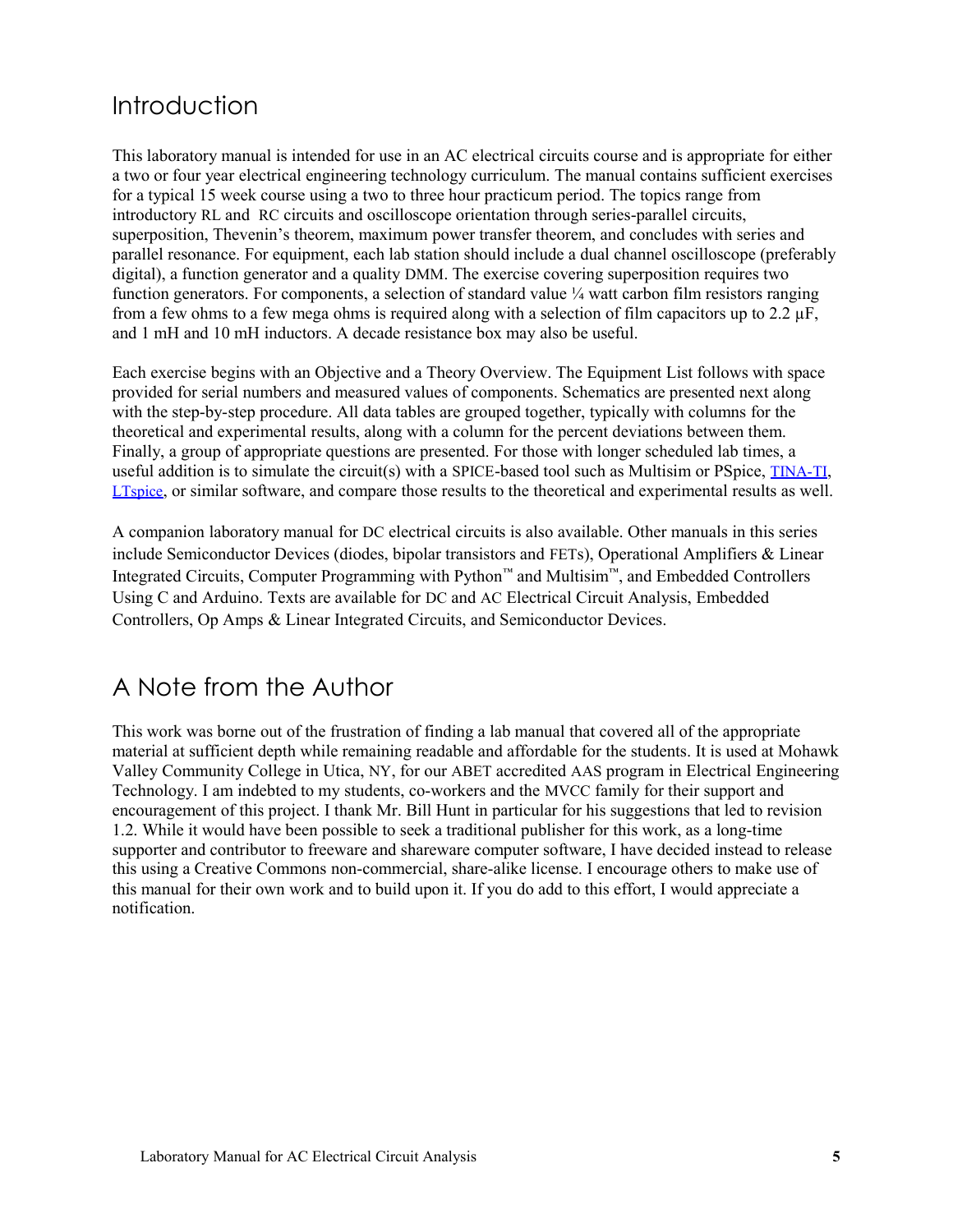*"Violence is the last refuge of the incompetent."*

*- Isaac Asimov*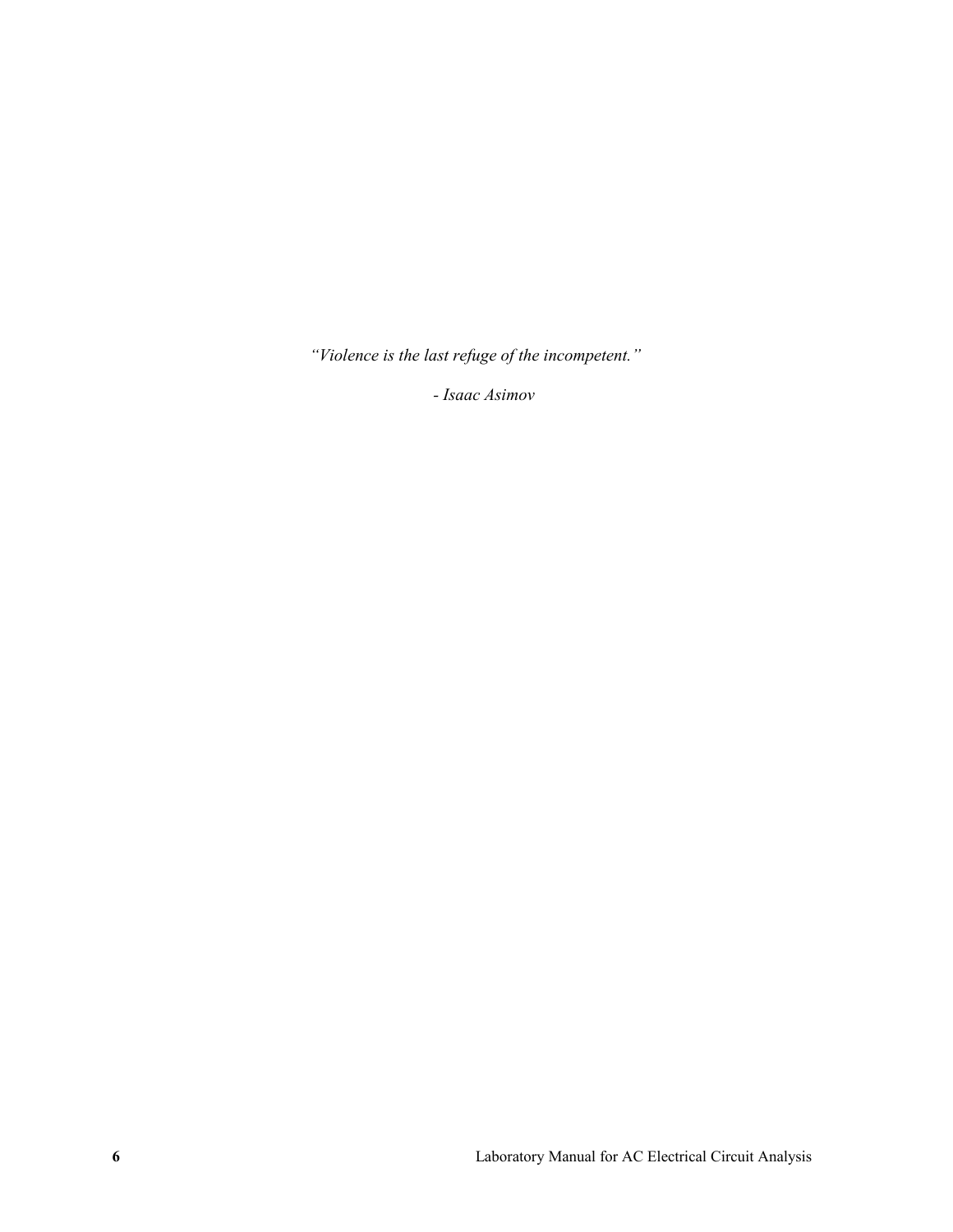#### Table of Contents

|    | 1. Introduction to RL and RC Circuits Theorem 2014                                                                                                                                                                             |                                                                                                                                                                                                                                           |  | 8  |
|----|--------------------------------------------------------------------------------------------------------------------------------------------------------------------------------------------------------------------------------|-------------------------------------------------------------------------------------------------------------------------------------------------------------------------------------------------------------------------------------------|--|----|
| 2. | <b>Phasor Vector Review Access Access Access</b> Access Access Access Access Access Access Access Access Access Access                                                                                                         |                                                                                                                                                                                                                                           |  | 16 |
| 3. | The Oscilloscope (four and two channel versions) 18, 24, 30                                                                                                                                                                    |                                                                                                                                                                                                                                           |  |    |
|    | 4. Capacitive Reactance Alexander Alexander Alexander Alexander Alexander Alexander Alexander Alexander Alexander A                                                                                                            |                                                                                                                                                                                                                                           |  | 38 |
| 5. | Inductive Reactance Allen Allen Allen Allen Allen Allen Allen Allen Allen Allen Allen Allen Allen Allen Allen                                                                                                                  |                                                                                                                                                                                                                                           |  | 42 |
| 6. |                                                                                                                                                                                                                                |                                                                                                                                                                                                                                           |  | 46 |
| 7. | <b>Parallel RLC Circuits.</b>                                                                                                                                                                                                  | $\mathcal{L}^{\mathcal{A}}$ . The contract of the contract of the contract of the contract of the contract of the contract of the contract of the contract of the contract of the contract of the contract of the contract of the contrac |  | 52 |
|    | 8. Series-Parallel RLC Circuits . The contract of the series of the series of the series of the series of the series of the series of the series of the series of the series of the series of the series of the series of the  |                                                                                                                                                                                                                                           |  | 58 |
| 9. | Passive Crossover Allen Allen Allen Allen Allen Allen Allen Allen Allen Allen Allen Allen Allen Allen Allen Al                                                                                                                 |                                                                                                                                                                                                                                           |  | 64 |
|    | 10. AC Superposition Theorem . The contract of the state of the state of the state of the state of the state of the state of the state of the state of the state of the state of the state of the state of the state of the st |                                                                                                                                                                                                                                           |  | 68 |
|    | 11. AC Thevenin's Theorem (1996) and the contract of the contract of the contract of the contract of the contract of the contract of the contract of the contract of the contract of the contract of the contract of the contr |                                                                                                                                                                                                                                           |  | 72 |
|    | 12. AC Maximum Power Transfer (a) and the contract of the contract of the contract of the contract of the contract of the contract of the contract of the contract of the contract of the contract of the contract of the cont |                                                                                                                                                                                                                                           |  | 78 |
|    | 13. Series Resonance de la contrata de la contrata de la contrata de la contrata de la contrata de la contrata                                                                                                                 |                                                                                                                                                                                                                                           |  | 82 |
|    | 14. Parallel Resonance . The contract of the set of the set of the set of the set of the set of the set of the                                                                                                                 |                                                                                                                                                                                                                                           |  | 88 |
|    | 15. Loudspeaker Impedance Model.                                                                                                                                                                                               |                                                                                                                                                                                                                                           |  | 92 |

Appendix: **Plotting Phasors with a Spreadsheet** . 97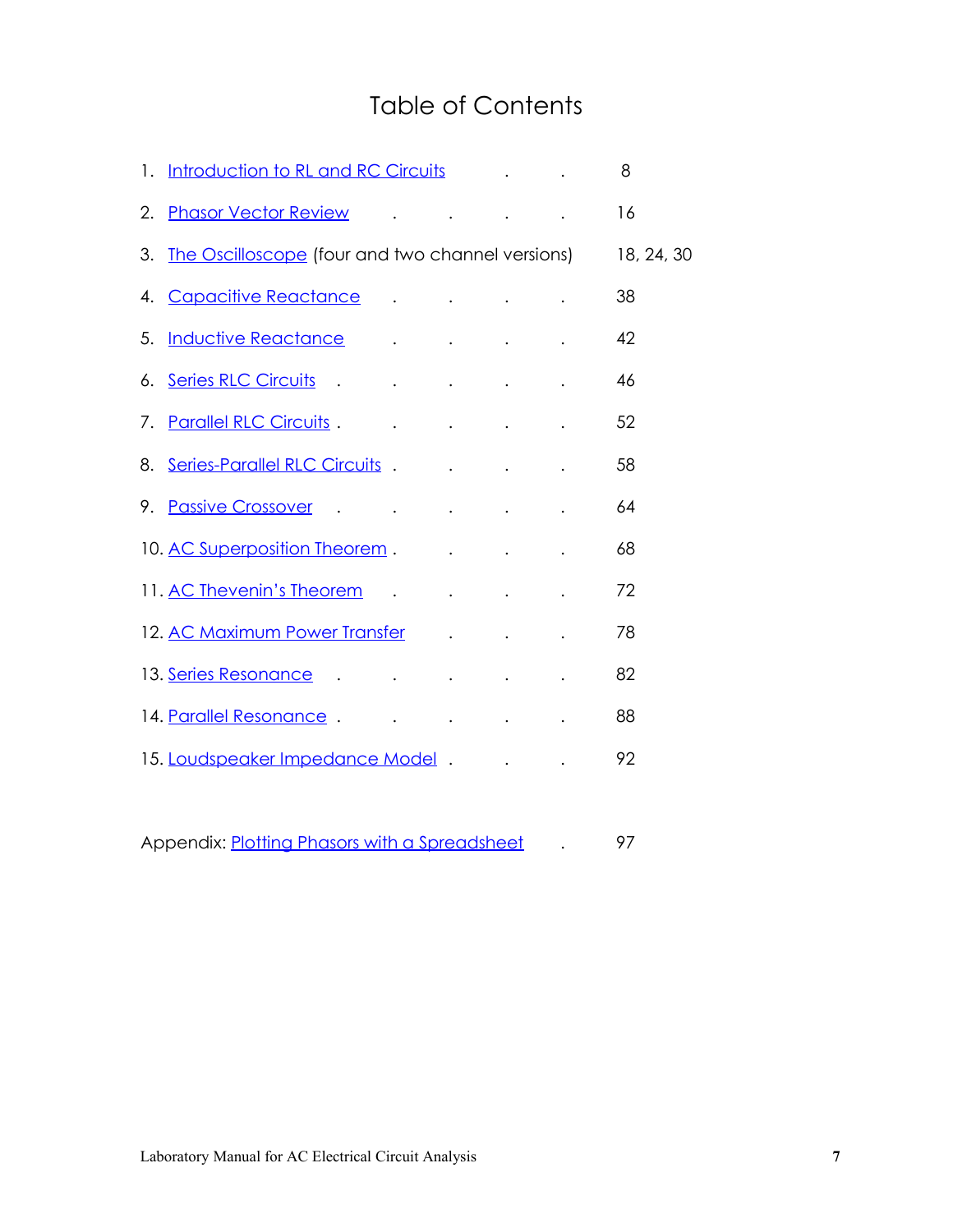# 1 Introduction to RL and RC Circuits

#### <span id="page-7-0"></span>**Objective**

In this exercise, the DC steady state response of simple RL and RC circuits is examined. The transient behavior of RC circuits is also tested.

#### Theory Overview

The DC steady state response of RL and RC circuits are essential opposite of each other: that is, once steady state is reached, capacitors behave as open circuits while inductors behave as short circuits. In practicality, steady state is reached after five time constants. The time constant for an RC circuit is simply the effective capacitance times the effective resistance,  $\tau = RC$ . In the inductive case, the time constant is the effective inductance divided by the effective resistance,  $\tau = L/R$ .

#### Equipment

| $(1)$ DC power supply | model: | srn: |  |
|-----------------------|--------|------|--|
| $(1)$ DMM             | model: | srn: |  |
| (1) Stop watch        |        |      |  |

#### **Components**

| $(1)$ 1 $\mu$ F     | actual: |
|---------------------|---------|
| $(1)$ 470 $\mu$ F   | actual: |
| (1) 10 mH           | actual: |
| $(1)$ 10 k $\Omega$ | actual: |
| $(1)$ 47 k $\Omega$ | actual: |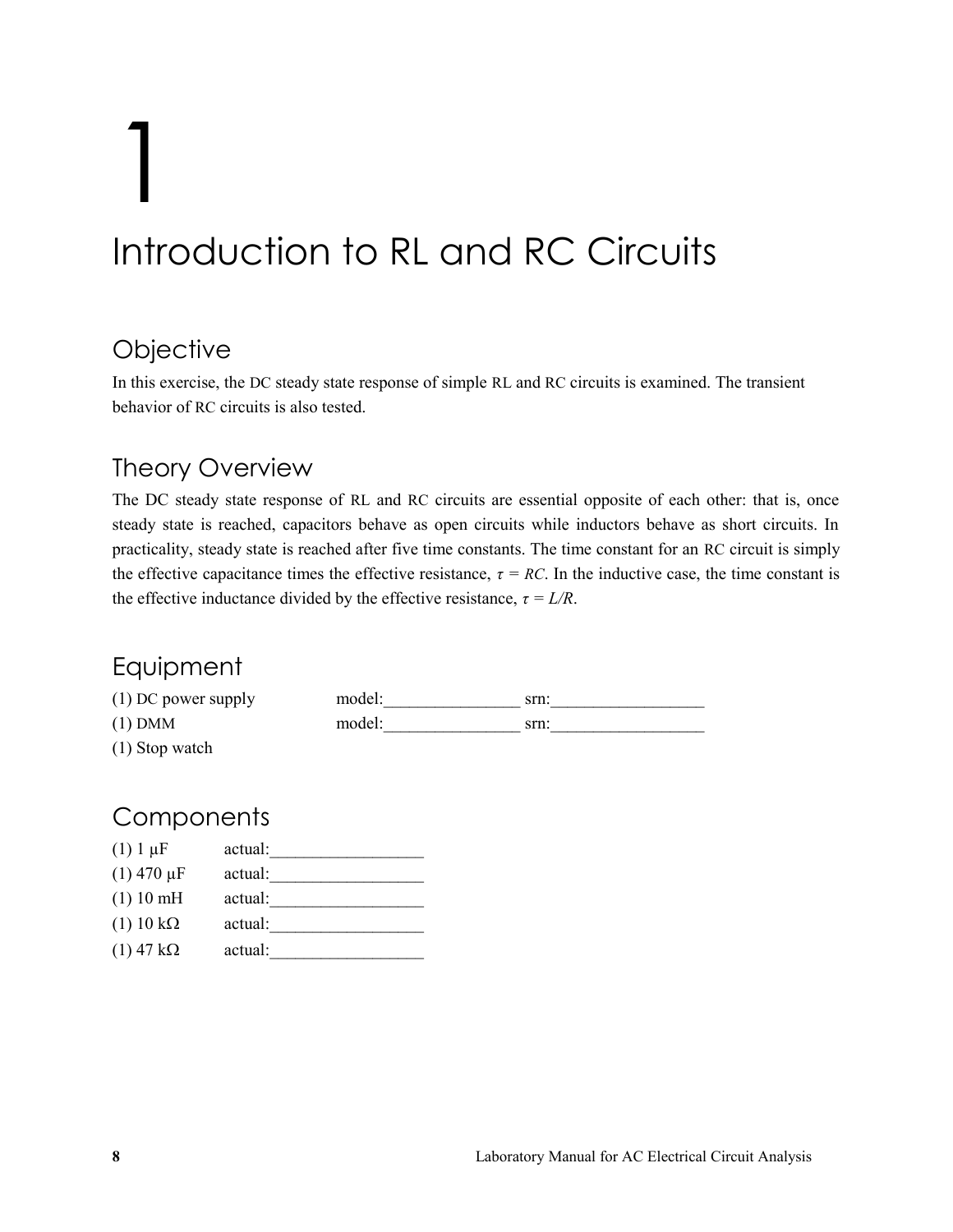#### **Schematics**



Figure 1.1



Figure 1.2

#### Procedure

#### RL Circuit

- 1. Using figure 1.1 with E=10 V, R=47 k $\Omega$ , and L=10 mH, calculate the time constant and record it in Table 1.1. Also, calculate and record the expected steady state inductor voltage in Table 1.2.
- 2. Set the power supply to 10 V but do not hook it up to the remainder of the circuit. After connecting the resistor and inductor, connect the DMM across the inductor set to read DC voltage (20 volt scale).
- 3. Connect the power supply to the circuit. The circuit should reach steady state very quickly, in much less than one second. Record the experimental inductor voltage in Table 1.2. Also, compute and record the percent deviation between experimental and theory in Table 1.2.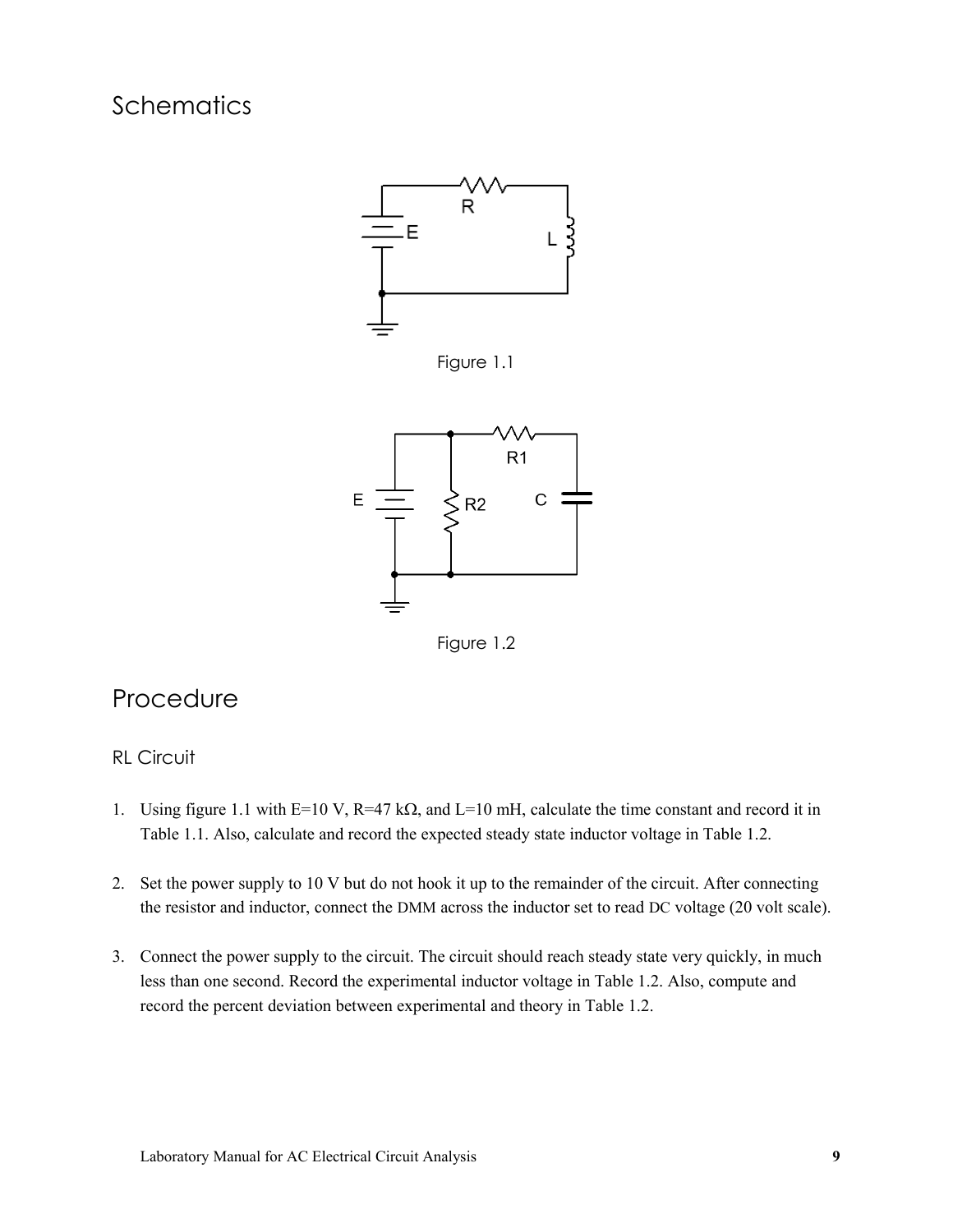RC Circuit

- 4. Using figure 1.2 with E=10 V, R1=47 k $\Omega$ , R2=10k and C=1  $\mu$ F, calculate the time constant and record it in Table 1.3. Also, calculate and record the expected steady state capacitor voltage in Table 1.4.
- 5. Set the power supply to 10 V but do not hook it up to the remainder of the circuit. After connecting the resistors and capacitor, connect the DMM across the capacitor set to read DC voltage (20 volt scale).
- 6. Connect the power supply to the circuit. The circuit should reach steady state quickly, in under one second. Record the experimental capacitor voltage in Table 1.4. Also, compute and record the percent deviation between experimental and theory in Table 1.4.

#### RC Circuit (long time constant)

- 7. Using figure 1.2 with E=10 V, R1=47k, R2=10 k $\Omega$  and C=470  $\mu$ F, calculate the time constants and record them in Table 1.5. Also, calculate and record the expected steady state capacitor voltage (charge phase) in Table 1.5.
- 8. Set the power supply to standby, and after waiting a moment for the capacitor to discharge, remove the capacitor and replace it with the 470 µF. Connect the DMM across the capacitor set to read DC voltage (20 volt scale).
- 9. Energize the circuit and record the capacitor voltage every 10 seconds as shown in Table 1.6. This is the charge phase.
- 10. Disconnect the power supply from the circuit and record the capacitor voltage every 10 seconds as shown in Table 1.7. This is the discharge phase.
- 11. Using the data from Tables 1.6 and 1.7, create two plots of capacitor voltage versus time and compare them to the theoretical plots found in the text.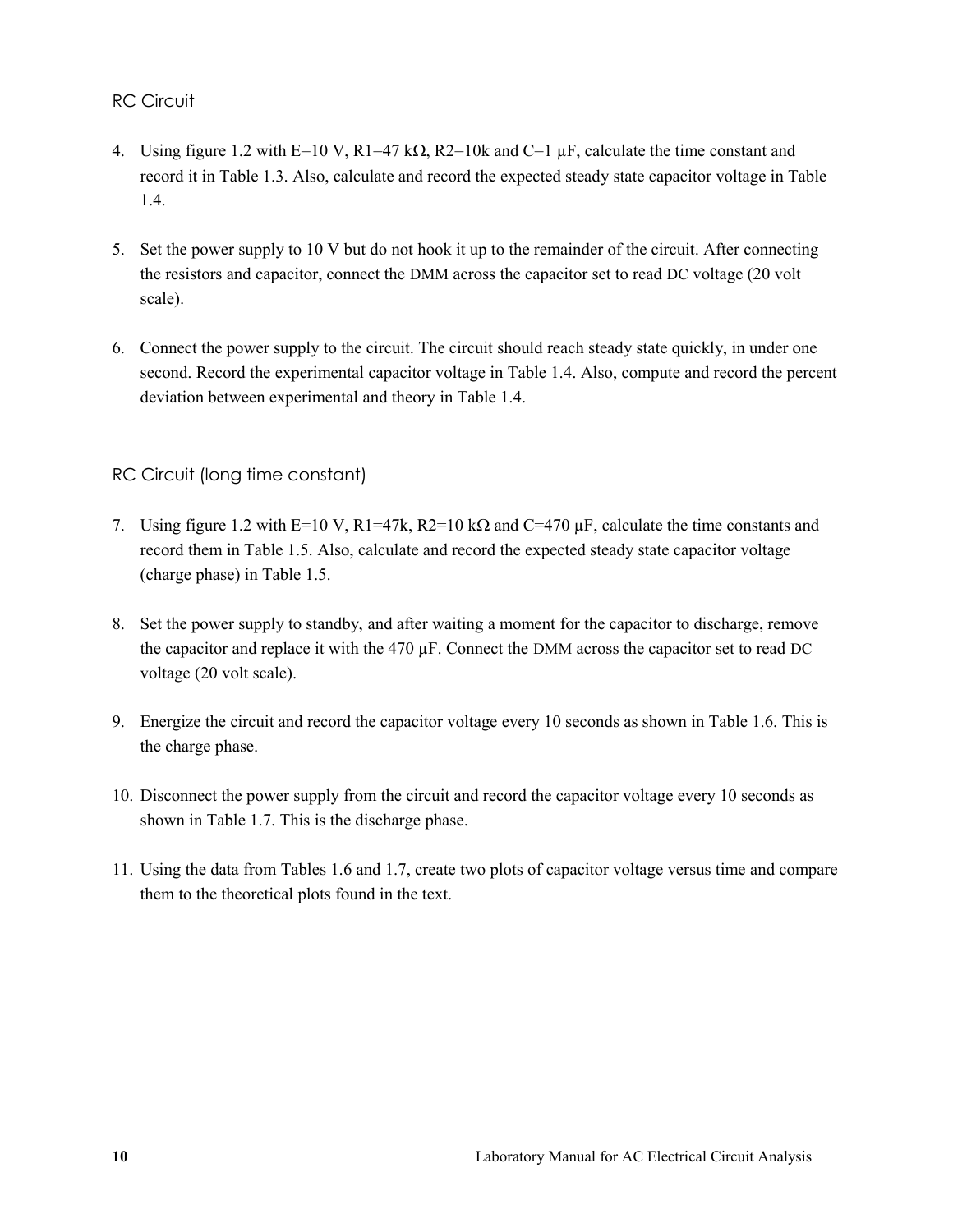

Table 1.1

| V <sub>L</sub> Theory | V <sub>L</sub> Experimental | Deviation |
|-----------------------|-----------------------------|-----------|
|                       |                             |           |





Table 1.3

| $V_c$ Theory | $V_c$ Experimental | Deviation |
|--------------|--------------------|-----------|
|              |                    |           |

| Table 1.4 |
|-----------|
|-----------|

| $\tau$ charge    |  |
|------------------|--|
| $\tau$ discharge |  |
| $V_C$ Theory     |  |

Table 1.5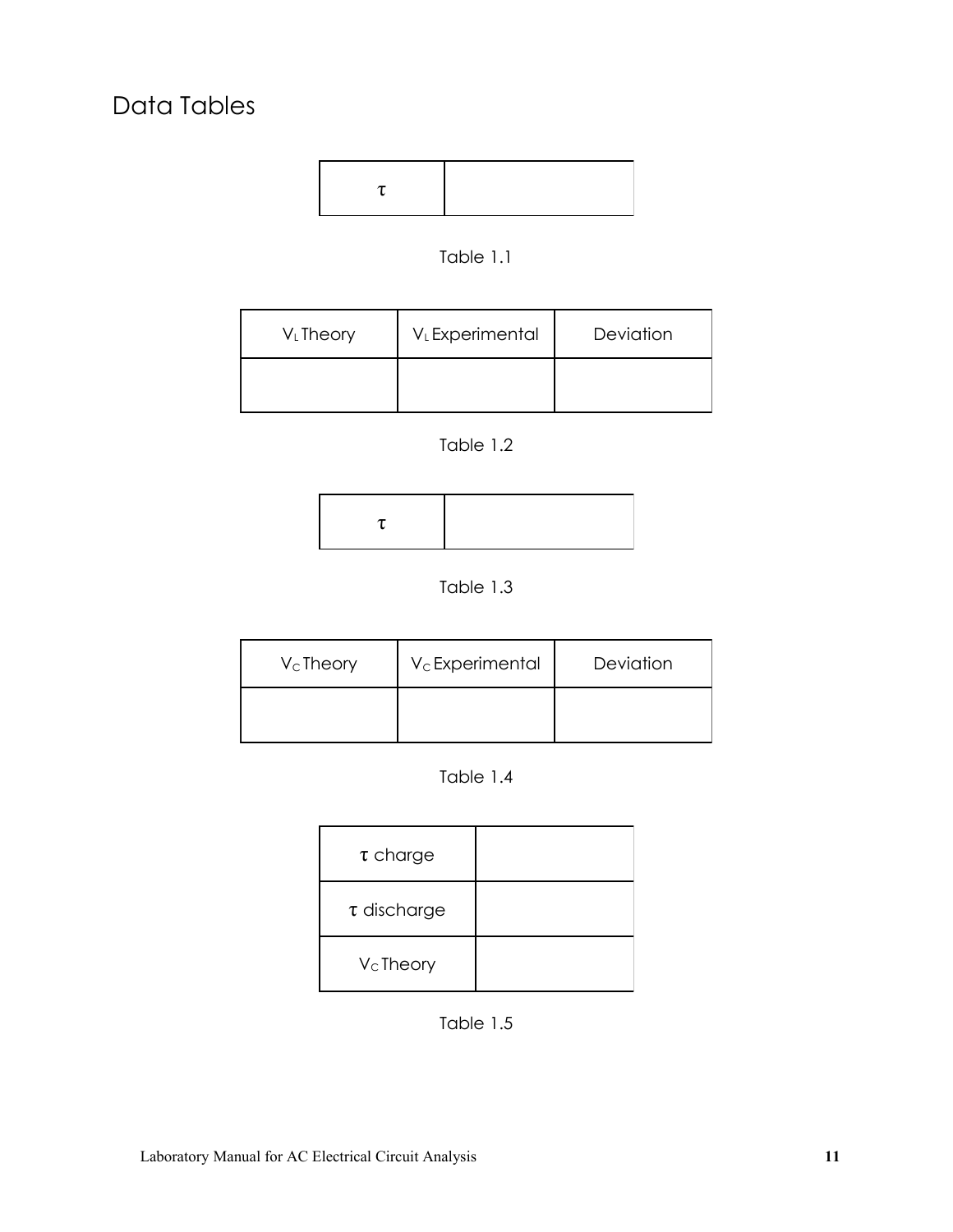| Time (sec)  | Voltage |
|-------------|---------|
| $\mathbf 0$ |         |
| $10$        |         |
| 20          |         |
| 30          |         |
| 40          |         |
| 50          |         |
| 60          |         |
| 70          |         |
| 80          |         |
| 90          |         |
| 100         |         |
| 110         |         |
| 120         |         |

Table 1.6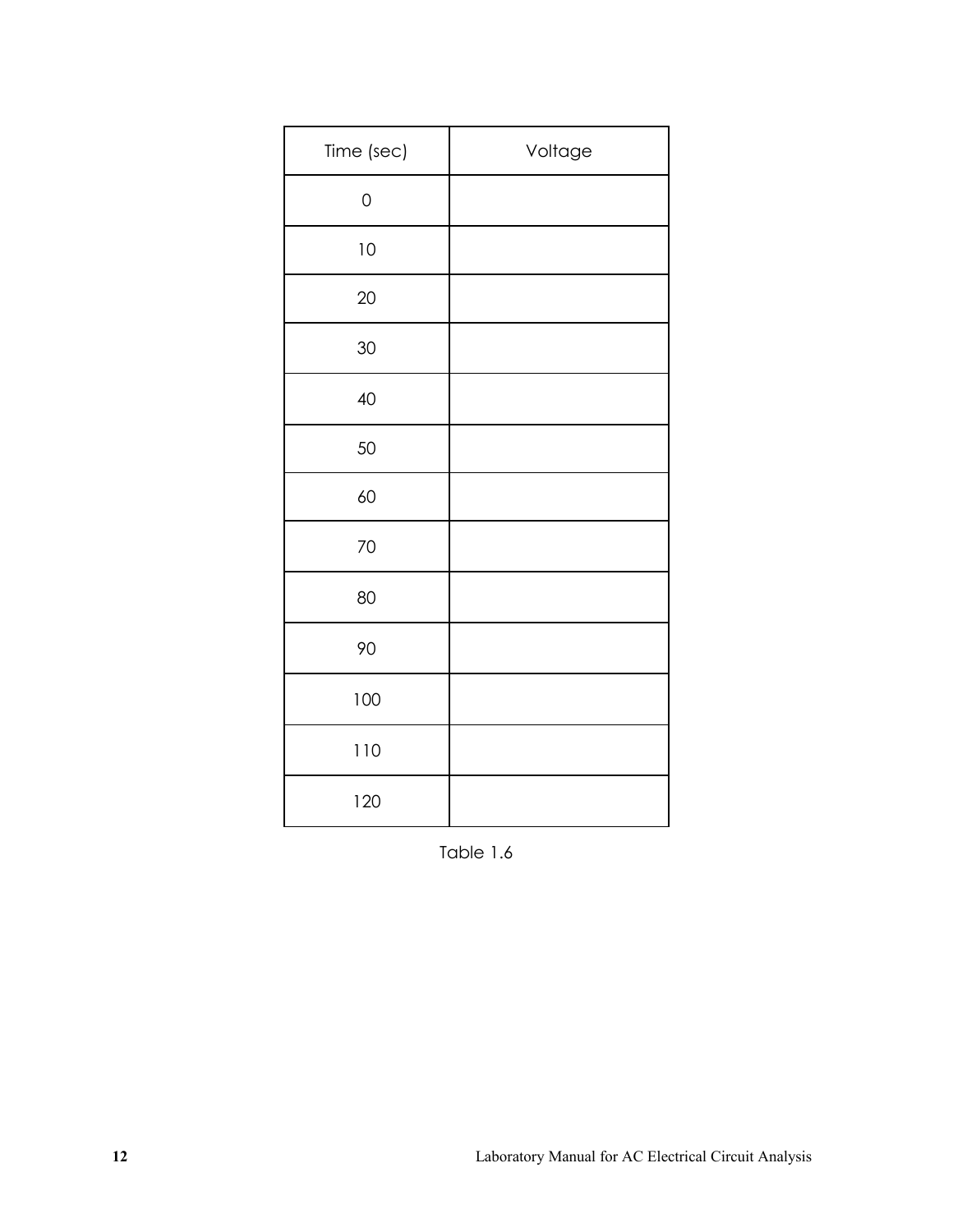| Time (sec)  | Voltage |
|-------------|---------|
| $\mathbf 0$ |         |
| 10          |         |
| $20\,$      |         |
| 30          |         |
| 40          |         |
| 50          |         |
| 60          |         |
| 70          |         |
| 80          |         |
| 90          |         |
| 100         |         |
| 110         |         |
| 120         |         |
| 130         |         |
| 140         |         |
| 150         |         |

Table 1.7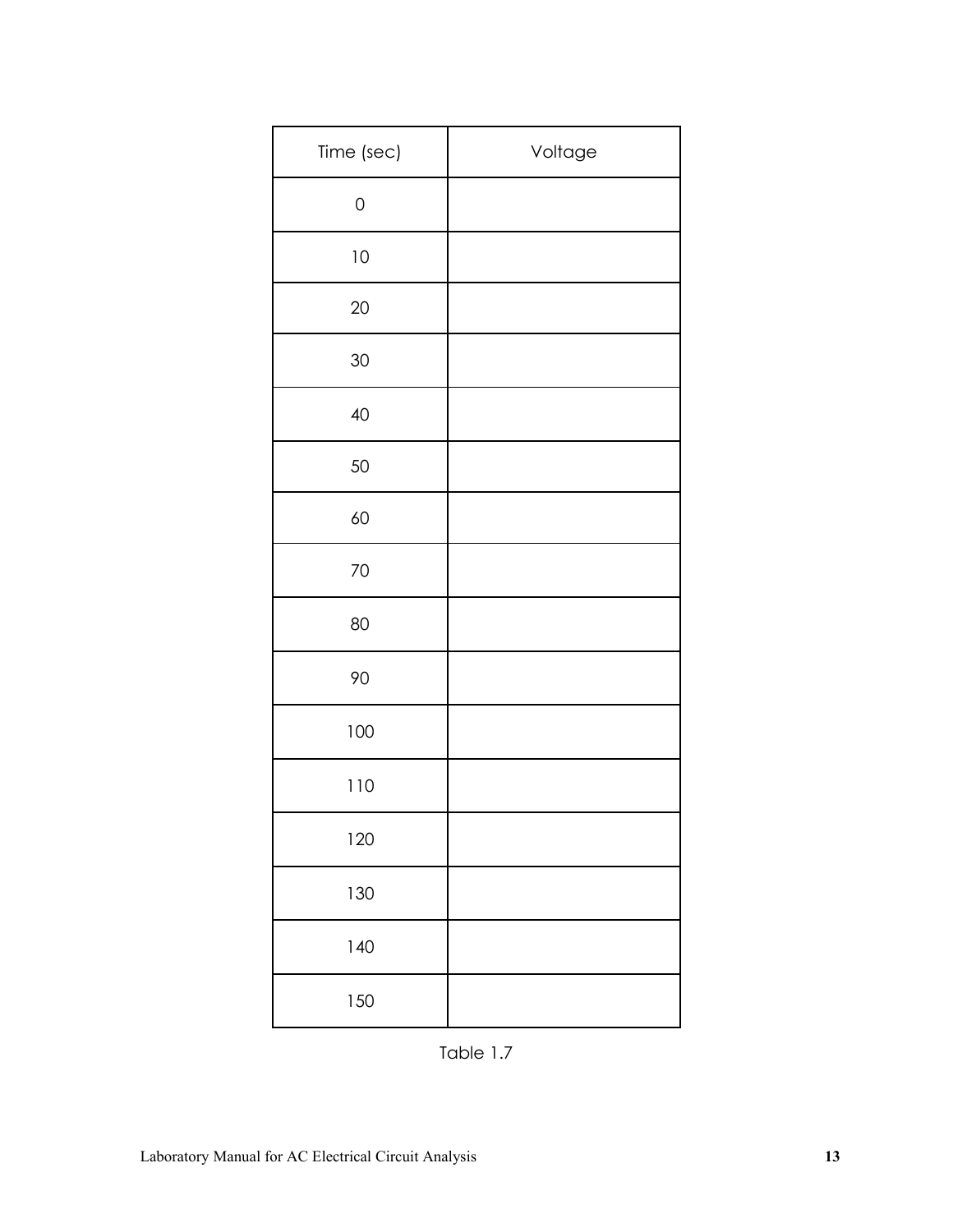#### Questions

- 1. What is a reasonable approximation for an inductor at DC steady state?
- 2. What is a reasonable approximation for a capacitor at DC steady state?
- 3. How can a reasonable approximation for time-to-steady state of an RC circuit be computed?
- 4. In general, what sorts of shapes do the charge and discharge voltages of DC RC circuits follow?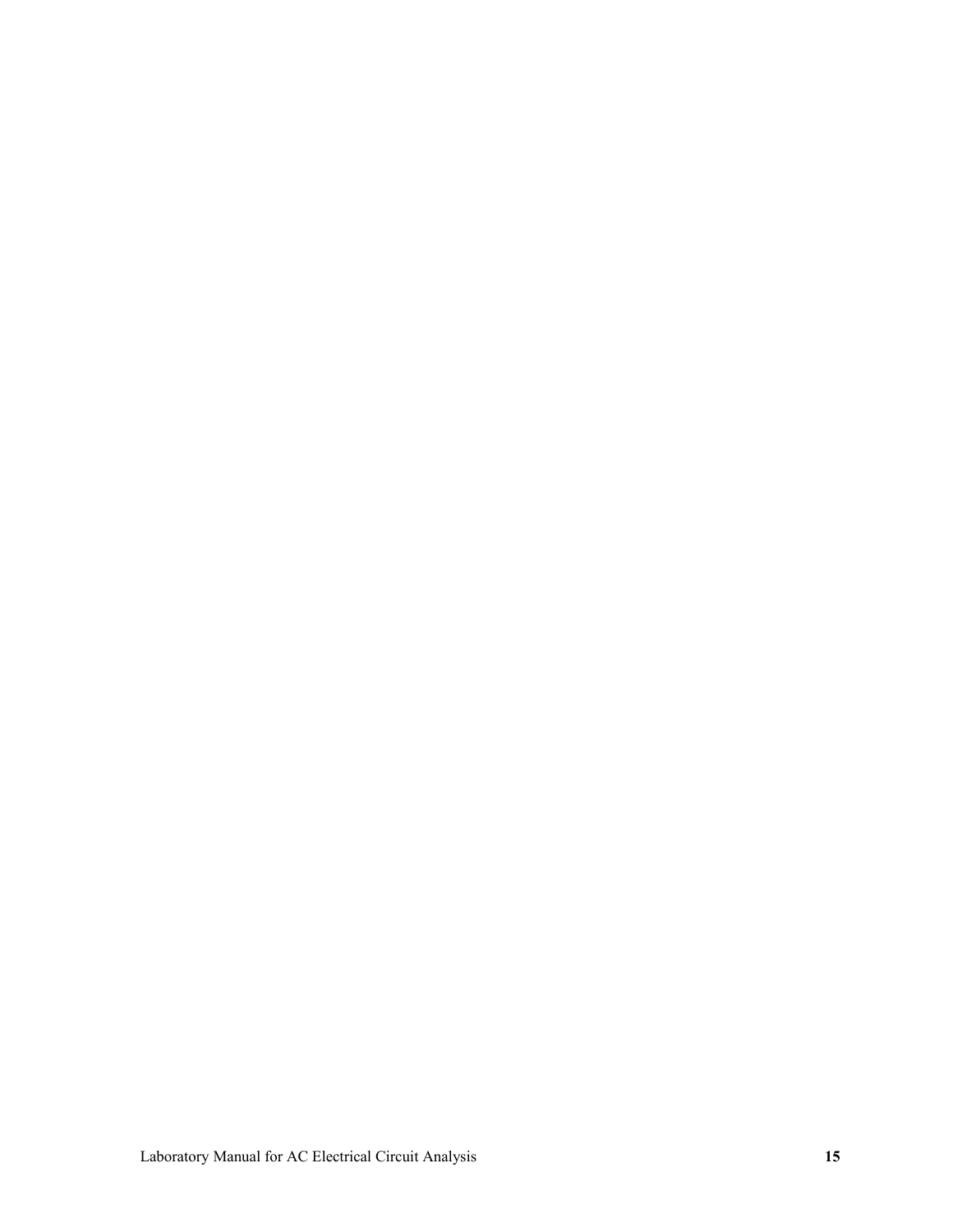# 2 Phasor and Vector Review

#### <span id="page-15-0"></span>**Objective**

The proper manipulation and representation of vectors is paramount for AC circuit analysis. Addition, subtraction, multiplication and division of vectors in both rectangular and polar forms are examined in both algebraic and graphical forms. Representations of waveforms using both phasor and time domain graphs are also examined.

#### Procedure

Perform the following operations, including phasor diagrams where appropriate.

1.  $(6 + j10) + (8 - j2)$ 2.  $(2 + j5) - (10 - j4)$ 3.  $10\angle 0^{\circ}$  +  $20\angle 90^{\circ}$ 4.  $10\angle 45^\circ + 2\angle -30^\circ$ 5.  $20\angle 10^{\circ} - 5\angle 75^{\circ}$ 6.  $(10 + j20) * (5 + j5)$ 7.  $(2 + j10) / (0.5 + j2)$ 8.  $10\angle 0^{\circ}$  \*  $10\angle 90^{\circ}$ 9.  $10\angle 45^\circ * 10\angle -45^\circ$ 10. 10∠90° / 5∠10° 11. 10∠90° / 40∠–40° 12. 1 / 200 $\angle$ 90°

Draw the following expressions as time domain graphs.

13. v = 10 sin 2π100t 14.  $v = 20 \sin 2π1000t + 45°$ 15. v = 5 + 6 sin 2π100t

Write the expressions for the following descriptions.

- 16. A 10 volt peak sine wave at 20 Hz
- 17. A 5 peak to peak sine wave at 100 Hz with a -1 VDC offset
- 18. A 10 volt RMS sine wave at 1 kHz lagging by 40 degrees
- 19. A 20 volt peak sine wave at 10 kHz leading by 20 degrees with a 5 VDC offset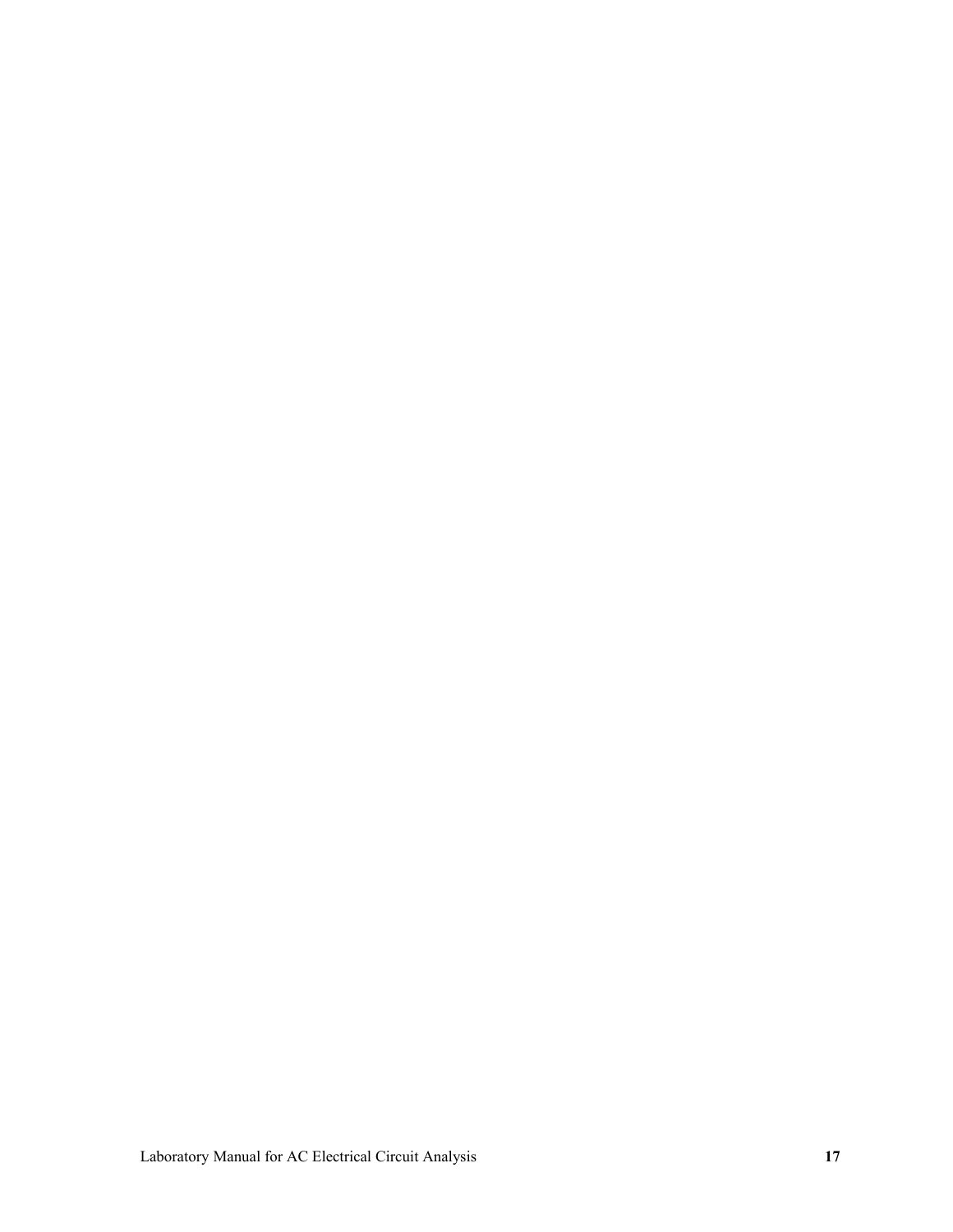# 3A The Oscilloscope (Tektronix MDO 3000 series)

#### <span id="page-17-0"></span>**Objective**

This exercise is of a particularly practical nature, namely, introducing the use of the oscilloscope. The various input scaling, coupling, and triggering settings are examined along with a few specialty features.

#### Theory Overview

The oscilloscope (or simply *scope*, for short) is arguably the single most useful piece of test equipment in an electronics laboratory. The primary purpose of the oscilloscope is to plot a voltage versus time although it can also be used to plot one voltage versus another voltage, and in some cases, to plot voltage versus frequency. Oscilloscopes are capable of measuring both AC and DC waveforms, and unlike typical DMMs, can measure AC waveforms of very high frequency (typically 100 MHz or more versus an upper limit of around 1 kHz for a general purpose DMM). It is also worth noting that a DMM will measure the RMS value of an AC sinusoidal voltage, not its peak value.

While the modern digital oscilloscope on the surface appears much like its analog ancestors, the internal circuitry is far more complicated and the instrument affords much greater flexibility in measurement. Modern digital oscilloscopes typically include measurement aides such as horizontal and vertical cursors or bars, as well as direct readouts of characteristics such as waveform amplitude and frequency. At a minimum, modern oscilloscopes offer two input measurement channels although four and eight channel instruments are increasing in popularity.

Unlike handheld DMMs, most oscilloscopes measure voltages with respect to ground, that is, the inputs are not floating and thus the black, or ground, lead is **always** connected to the circuit ground or common node. This is an extremely important point as failure to remember this may lead to the inadvertent short circuiting of components during measurement. The standard accepted method of measuring a non-ground referenced potential is to use two probes, one tied to each node of interest, and then setting the oscilloscope to subtract the two channels rather than display each separately. Note that this technique is not required if the oscilloscope has floating inputs (for example, in a handheld oscilloscope). Further, while it is possible to measure non-ground referenced signals by floating the oscilloscope itself through defeating the ground pin on the power cord, this is a safety violation and should not be done.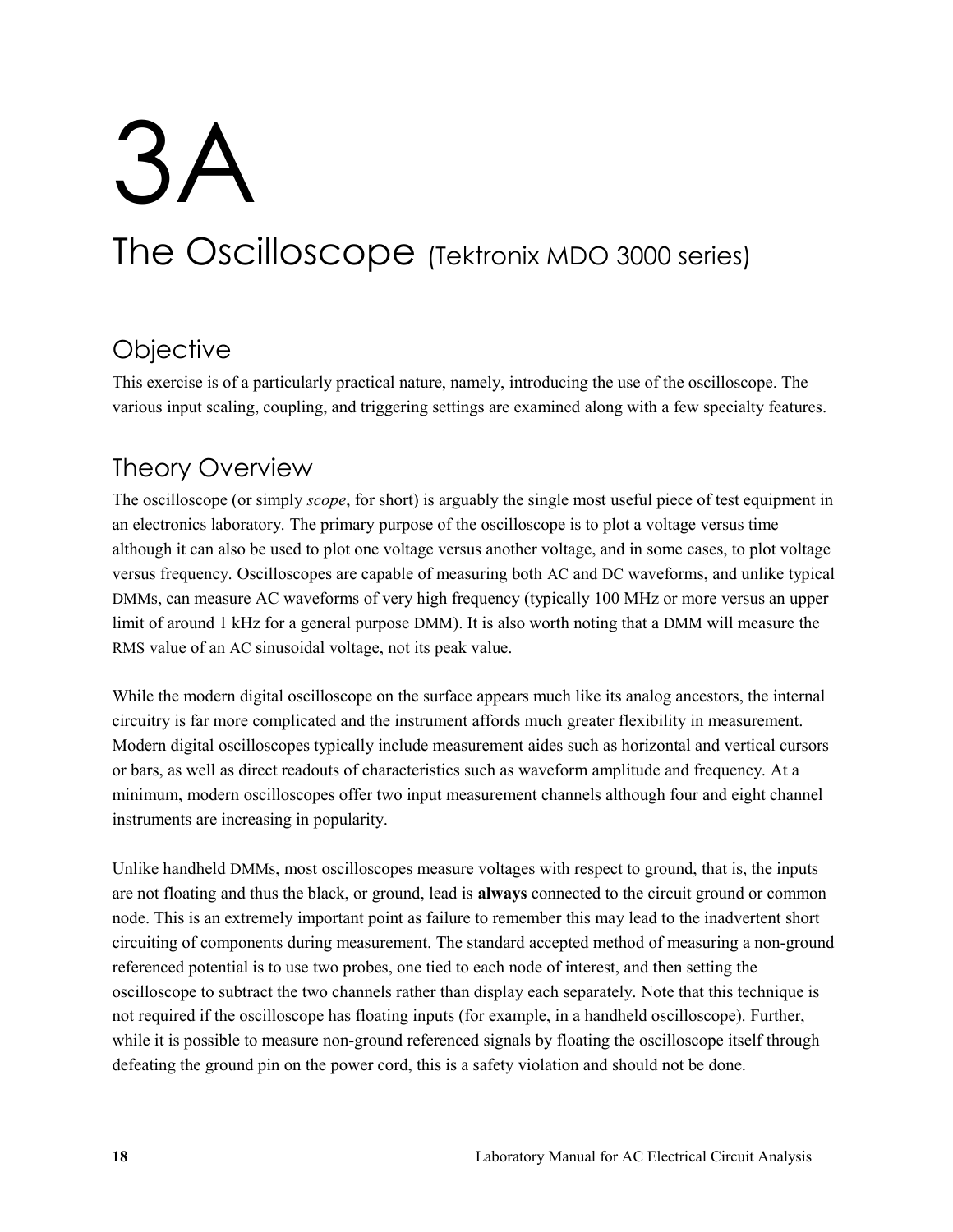### Equipment

| $(1)$ DC power supply                       | model: | srn: |
|---------------------------------------------|--------|------|
| $(1)$ AC function generator                 | model: | srn: |
| (1) Digital multimeter                      | model: | srn: |
| (1) Oscilloscope, Tektronix MDO 3000 series | model: | srn: |

### **Components**

| $(1)$ 10 k $\Omega$ | actual: |
|---------------------|---------|
| $(1)$ 33 k $\Omega$ | actual: |

## Schematics and Diagrams



Figure 3A.1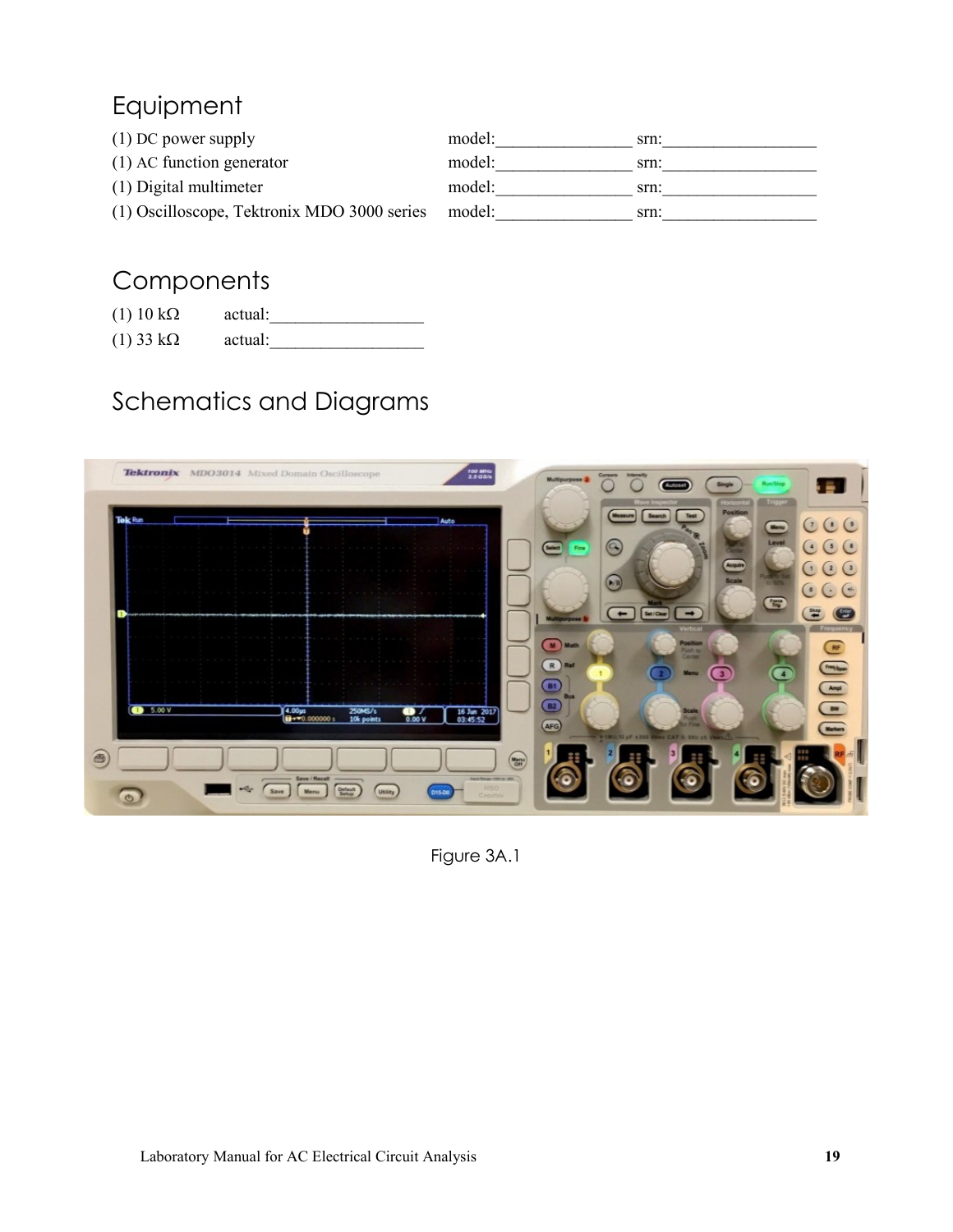

Figure 3A.2

#### **Procedure**

- 1. Figure 3A.1 is a photo of the face of a Tektronix MDO 3000 series oscilloscope. Compare this to the bench oscilloscope and identify the following elements:
	- Channel one through four BNC input connectors.
	- RF input connector and settings section.
	- Channel one through four select buttons.
	- Horizontal Scale (i.e., Sensitivity) and Position knobs.
	- Four Vertical Scale (i.e., Sensitivity) and Position knobs.
	- Trigger Level knob.
	- *Math* and *Measure* (in *Wave Inspector*) buttons.
	- *Save* button (below display).
	- *Autoset* button.
	- *Menu Off* button.
- 2. Note the numerous buttons along the bottom and side of the display screen. These menu buttons are context-sensitive and their function will depend on the most recently selected button or knob. Menus may be removed from the display by pressing the *Menu Off* button (multiple times for nested menus). Power up the oscilloscope. Note that the main display is similar to a sheet of graph paper. Each square will have an appropriate scaling factor or weighting, for example, 1 volt per division vertically or 2 milliseconds per division horizontally. Waveform voltages and timings may be determined directly from the display by using these scales.
- 3. Select the channel one and two buttons (yellow and blue) and also press the *Autoset* button. (Autoset tries to create reasonable settings based on the input signal and is useful as a sort of "panic button"). There should now be two horizontal lines on the display, one yellow and one blue. These traces may be moved vertically on the display via the associated Position knobs. Also, a trace can be removed by deselecting the corresponding channel button. The Vertical and Horizontal Scale knobs behave in a similar fashion and **do not** include calibration markings. That is because the settings for these knobs show up on the main display. Adjust the Scale knobs and note how the corresponding values at the bottom of the display change. Voltages are in a 1/2/5 scale sequence while Time is in a 1/2/4 scale sequence.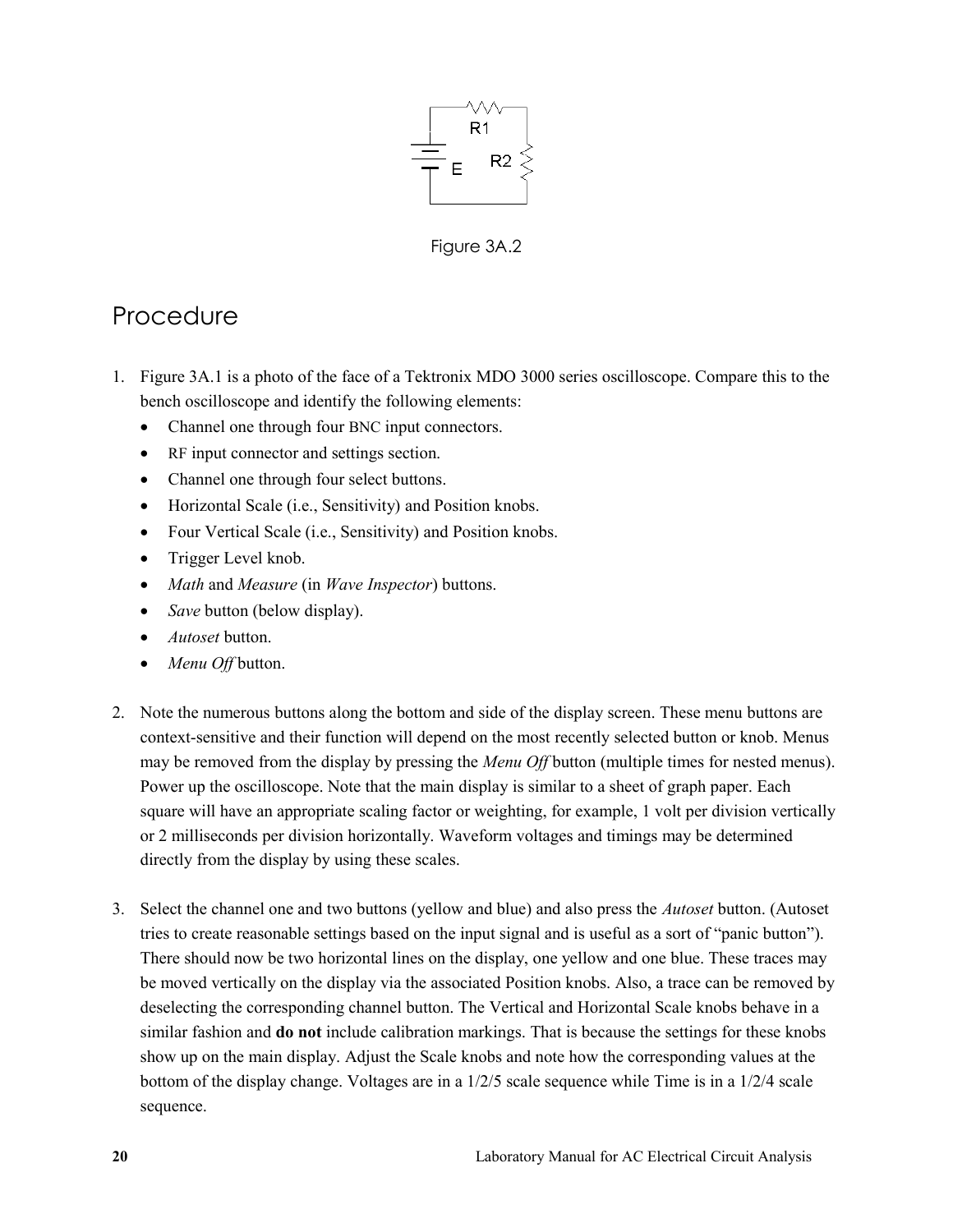- 4. When an input is selected, a menu will pop up allowing control over that input's basic settings. One of the more important fundamental settings on an oscilloscope channel is the *Input Coupling*. This is controlled via one of the bottom row buttons. There are two choices: *AC* allows only AC signals through thus blocking DC, and *DC* allows **all** signals through (it does **not** prevent AC).
- 5. Set the channel one Vertical Scale to 5 volts per division. Set the channel two Scale to 2 volts per division. Set the Time (Horizontal) Scale to 1 millisecond per division. Finally, set the input Coupling to DC for both input channels and align the blue and yellow display lines to the center line of the display via the Vertical Position knob (note that pushing the vertical Position knobs will automatically center the trace).
- 6. Build the circuit of figure 3A.2 using  $E=10 \text{ V}$ ,  $R1=10 \text{ k}\Omega$  and  $R2=33 \text{ k}\Omega$ . Connect a probe from the channel one input to the power supply (red or tip to the positive terminal, black clip to ground). Connect a second probe from channel two to R2 (again, red or tip to the high side of the resistor and the black clip to ground).
- 7. The yellow and blue lines should have deflected upward. Channel one should be raised two divisions (2 divisions at 5 volts per division yields the 10 volt source). Using this method, determine the voltage across R2 (remember, input two should have been set for 2 volts per division). Calculate the expected voltage across R2 using measured resistor values and compare the two in Table 3A.1. Note that it is not possible to achieve extremely high precision using this method (e.g., four or more digits). Indeed, a DMM is often more useful for direct measurement of DC potentials. Double check the results using a DMM and the final column of Table 3A.1.
- 8. Select AC Coupling for the two inputs. The flat DC lines should drop back to zero. This is because AC Coupling blocks DC. This will be useful for measuring the AC component of a combined AC/DC signal, such as might be seen in an audio amplifier. Set the input coupling for both channels back to DC.
- 9. Replace the DC power supply with the function generator. Set the function generator for a one volt peak sine wave at 1 kHz and apply it to the resistor network. The display should now show two small sine waves. Adjust the Vertical Scale settings for the two inputs so that the waves take up the majority of the display. If the display is very blurry with the sine waves appearing to jump about side to side, the Trigger Level may need to be adjusted. Also, adjust the Time Scale so that only one or two cycles of the wave may be seen. Using the Scale settings, determine the two voltages (following the method of step 7) as well as the waveform's period and compare them to the values expected via theory, recording the results in Tables 3A.2 and 3A.3. Also crosscheck the results using a DMM to measure the RMS voltages.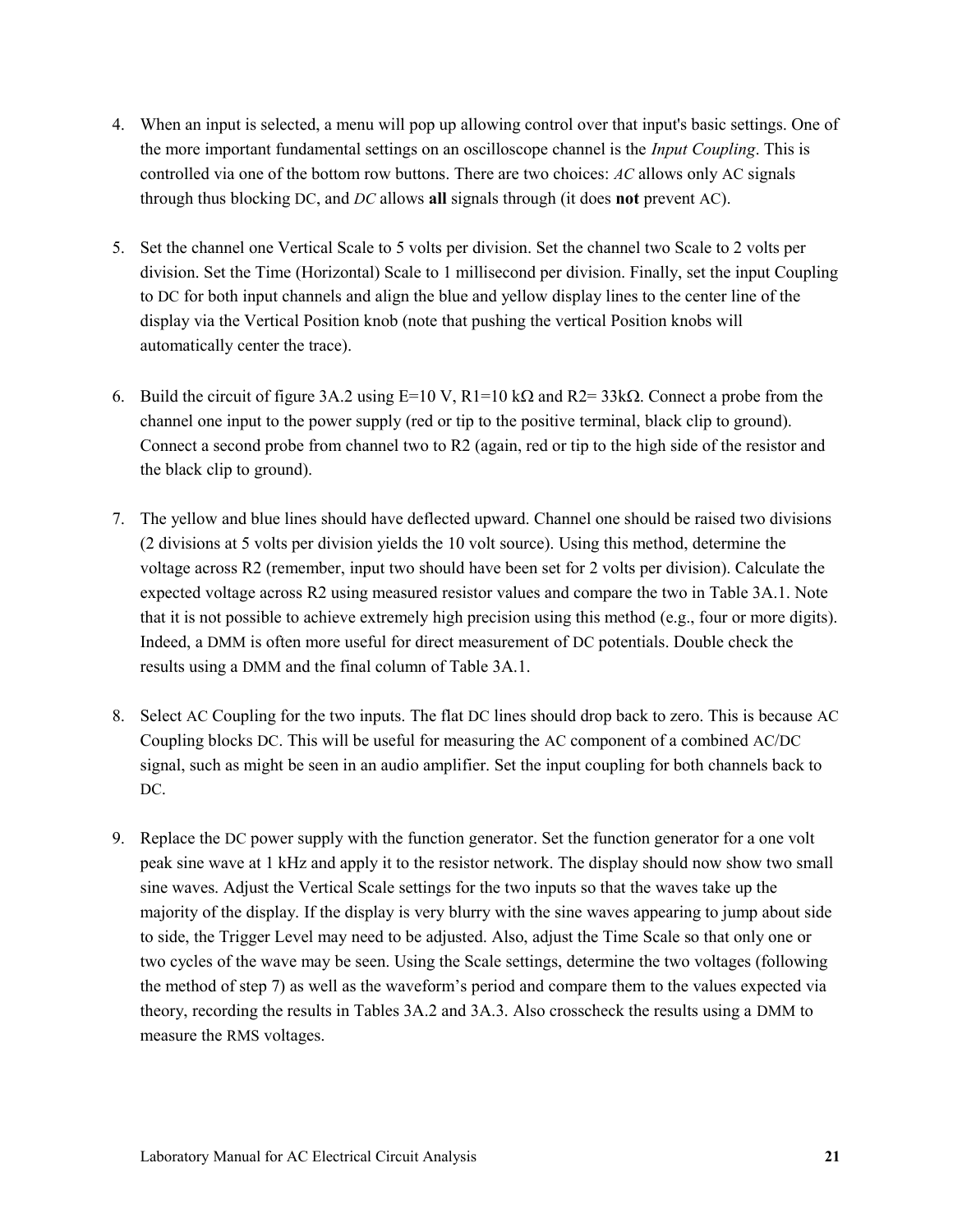- 10. To find the voltage across R1, the channel two voltage  $(V_{R2})$  may be subtracted from channel one (E source) via the *Math* function. Use the red button to select the *Math* function and create the appropriate expression from the menu (ch1 – ch2). This display shows up in red. To remove a waveform, press its button again. Remove the math waveform before proceeding to the next step.
- 11. One of the more useful aspects of the oscilloscope is the ability to show the actual waveshape. This may be used, for example, as a means of determining distortion in an amplifier. Change the waveshape on the function generator to a square wave, triangle, or other shape and note how the oscilloscope responds. Note that the oscilloscope will also show a DC component, if any, as the AC signal being offset or "riding on the DC". Adjust the function generator to add a DC offset to the signal and note how the oscilloscope display shifts. Return the function generator back to a sine wave and remove any DC offset.
- 12. It is often useful to take precise differential measurement on a waveform. For this, the bars or cursors are useful. Select the *Cursors* button toward the top of the oscilloscope. From the menu on the display, select *Vertical Bars*. Two vertical bars will appear on the display (it is possible that one or both could be positioned off the main display). They may be moved left and right via the Multipurpose knobs (next to the Cursors button). The *Select* button toggles between independent and tandem cursor movement. A read out of the bar values will appear in the upper portion of the display. They indicate the positions of the cursors, i.e., the location where they cross the waveform. Vertical Bars are very useful for obtaining time information as well as amplitudes at specific points along the wave. A similar function is the Horizontal Bars which are particularly useful for determining amplitudes. Try the Horizontal Bars by selecting them via the Cursors menu again (holding the *Cursors* button will bring up the menu).
- 13. For some waveform parameters, automatic readings are available. These are accessed via the *Measure* button. Press *Measure*, select *Add Measurement*, and page through the various options using the Multipurpose b knob. Select *Frequency*. Note that a small readout of the frequency will now appear on the display. Multiple measurements are possible simultaneously. **Important:** There are specific limits on the proper usage of these measurements. If the guidelines are not followed, erroneous values may result. **Always** perform an approximation via the Scale factor and divisions method even when using an automatic measurement!
- 14. Finally, a snap-shot of the screen may be saved for future work using the USB port and a USB memory stick via the *Save Menu* button. The pop up menu has options for saving the image as well as the trace data or setup info. Select *Save Screen Image* to save a bit mapped graphics file that can be used as is or processed further in a graphics program (for example, inverting the colors for printing). The .PNG format is recommended.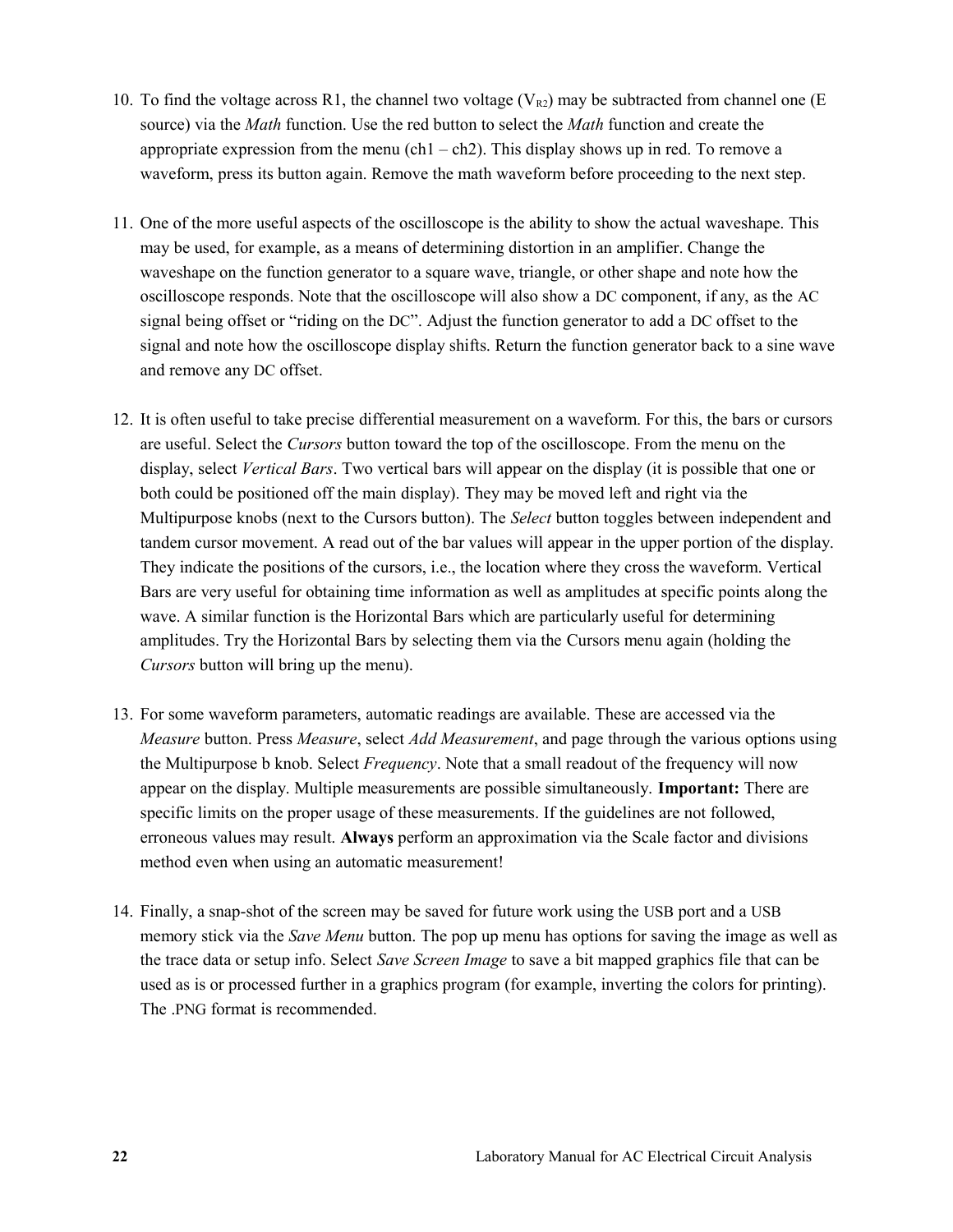#### Data Tables

| $V_{R2}$     | Scale (V/Div)   Number of Divisions   Voltage Scope   Voltage DMM |  |
|--------------|-------------------------------------------------------------------|--|
| Oscilloscope |                                                                   |  |
| Theory       |                                                                   |  |

#### Table 3.1

|                       | Scale (V/Div) | Number of Divisions | Voltage Peak | Voltage RMS |
|-----------------------|---------------|---------------------|--------------|-------------|
| E Oscilloscope        |               |                     |              |             |
| E Theory              |               |                     |              |             |
| $V_{R2}$ Oscilloscope |               |                     |              |             |
| $V_{R2}$ Theory       |               |                     |              |             |

#### Table 3A.2

|                 | Scale (S/Div) | Number of Divisions | Period | Frequency |
|-----------------|---------------|---------------------|--------|-----------|
| E Oscilloscope  |               |                     |        |           |
| <b>E</b> Theory |               |                     |        |           |

Table 3A.3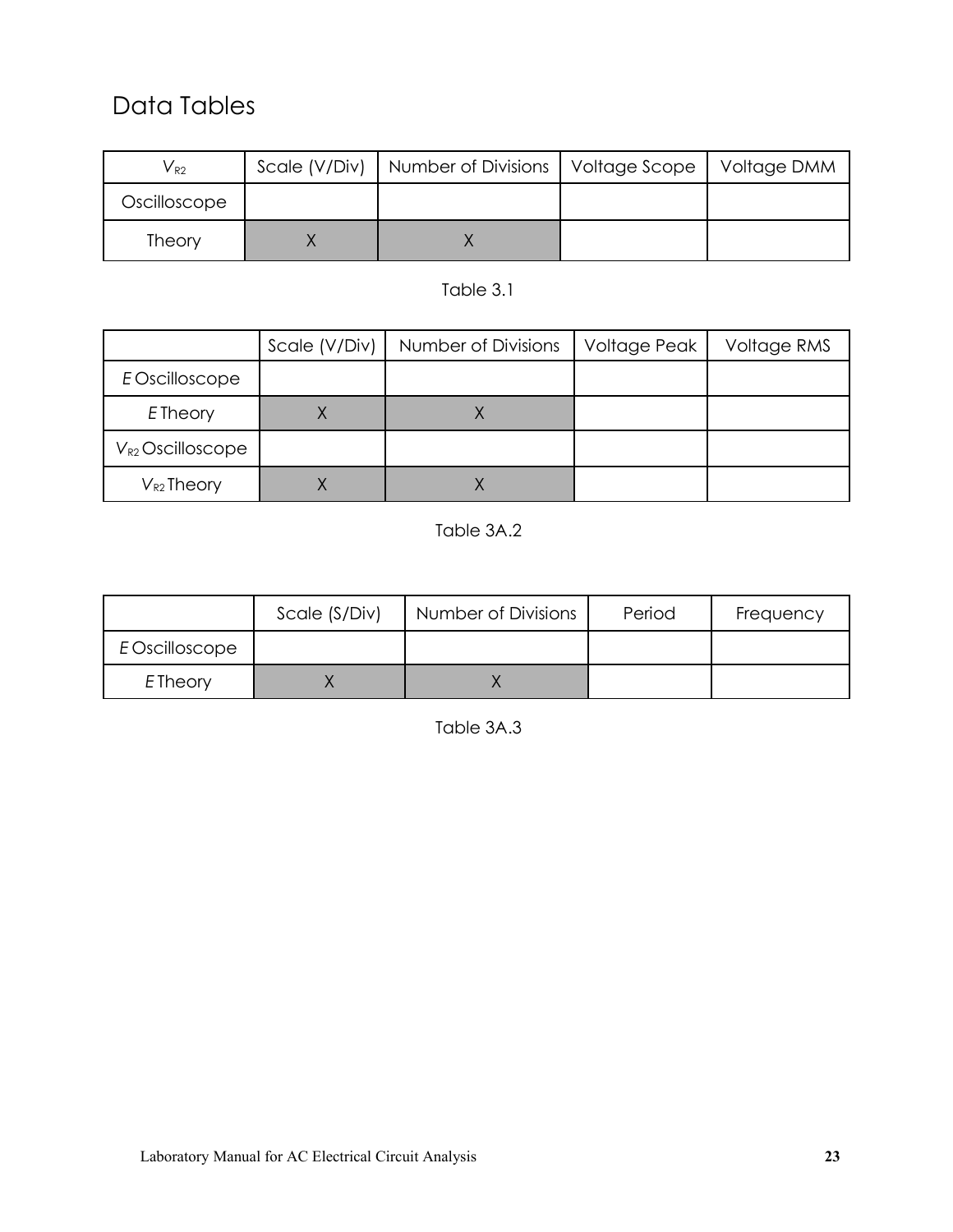# 3B The Oscilloscope (Tektronix TDS 3000 series)

#### **Objective**

This exercise is of a particularly practical nature, namely, introducing the use of the oscilloscope. The various input scaling, coupling, and triggering settings are examined along with a few specialty features.

#### Theory Overview

The oscilloscope (or simply *scope*, for short) is arguably the single most useful piece of test equipment in an electronics laboratory. The primary purpose of the oscilloscope is to plot a voltage versus time although it can also be used to plot one voltage versus another voltage, and in some cases, to plot voltage versus frequency. Oscilloscopes are capable of measuring both AC and DC waveforms, and unlike typical DMMs, can measure AC waveforms of very high frequency (typically 100 MHz or more versus an upper limit of around 1 kHz for a general purpose DMM). It is also worth noting that a DMM will measure the RMS value of an AC sinusoidal voltage, not its peak value.

While the modern digital oscilloscope on the surface appears much like its analog ancestors, the internal circuitry is far more complicated and the instrument affords much greater flexibility in measurement. Modern digital oscilloscopes typically include measurement aides such as horizontal and vertical cursors or bars, as well as direct readouts of characteristics such as waveform amplitude and frequency. At a minimum, modern oscilloscopes offer two input measurement channels although four and eight channel instruments are increasing in popularity.

Unlike handheld DMMs, most oscilloscopes measure voltages with respect to ground, that is, the inputs are not floating and thus the black, or ground, lead is **always** connected to the circuit ground or common node. This is an extremely important point as failure to remember this may lead to the inadvertent short circuiting of components during measurement. The standard accepted method of measuring a non-ground referenced potential is to use two probes, one tied to each node of interest, and then setting the oscilloscope to subtract the two channels rather than display each separately. Note that this technique is not required if the oscilloscope has floating inputs (for example, in a handheld oscilloscope). Further, while it is possible to measure non-ground referenced signals by floating the oscilloscope itself through defeating the ground pin on the power cord, this is a safety violation and should not be done.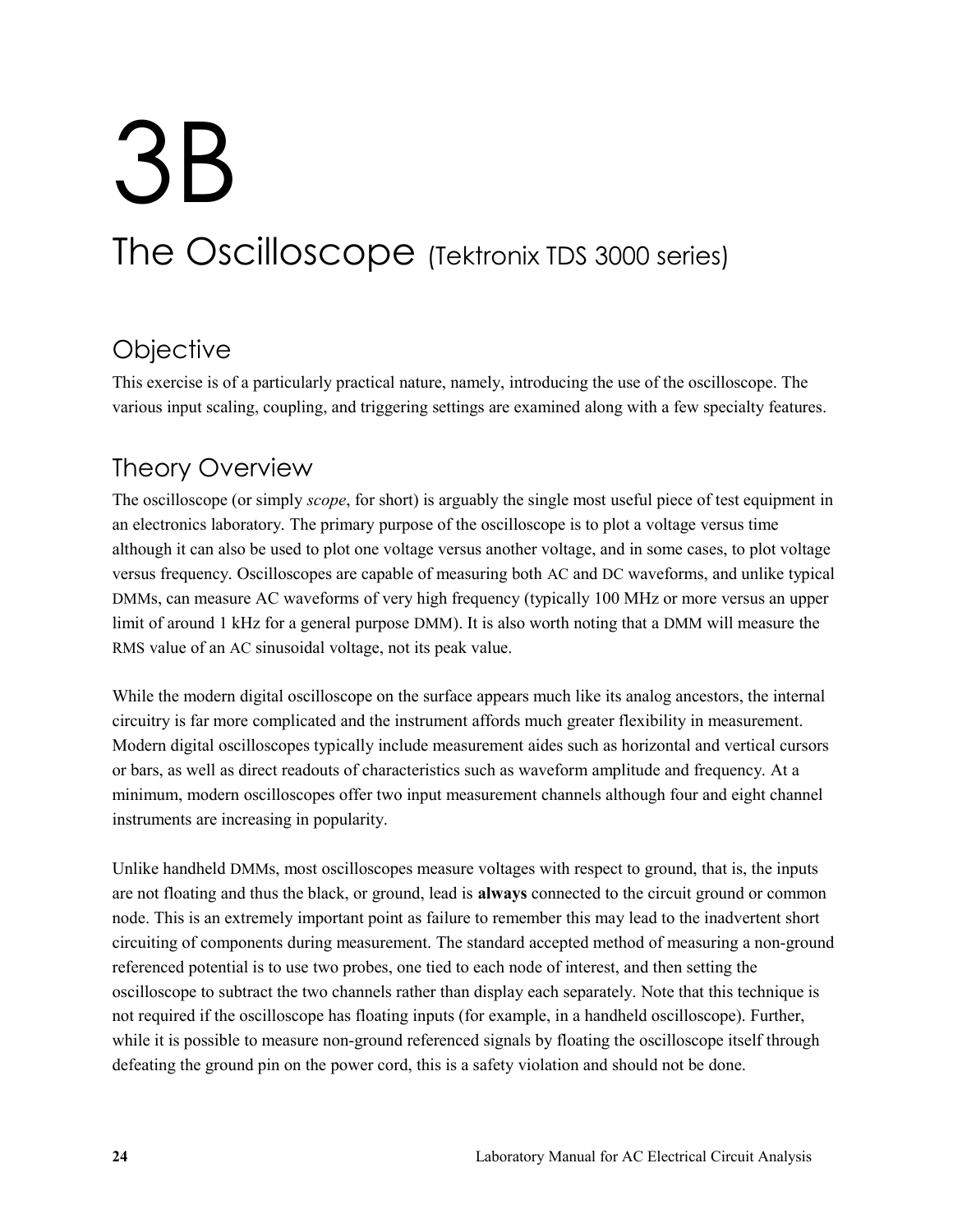### Equipment

| $(1)$ DC power supply                       | model: | srn: |
|---------------------------------------------|--------|------|
| $(1)$ AC function generator                 | model: | srn: |
| (1) Digital multimeter                      | model: | srn: |
| (1) Oscilloscope, Tektronix TDS 3000 series | model: | srn: |

#### **Components**

| $(1)$ 10 k $\Omega$ | actual: |
|---------------------|---------|
| $(1)$ 33 k $\Omega$ | actual: |

## Schematics and Diagrams



Figure 3B.1



Figure 3B.2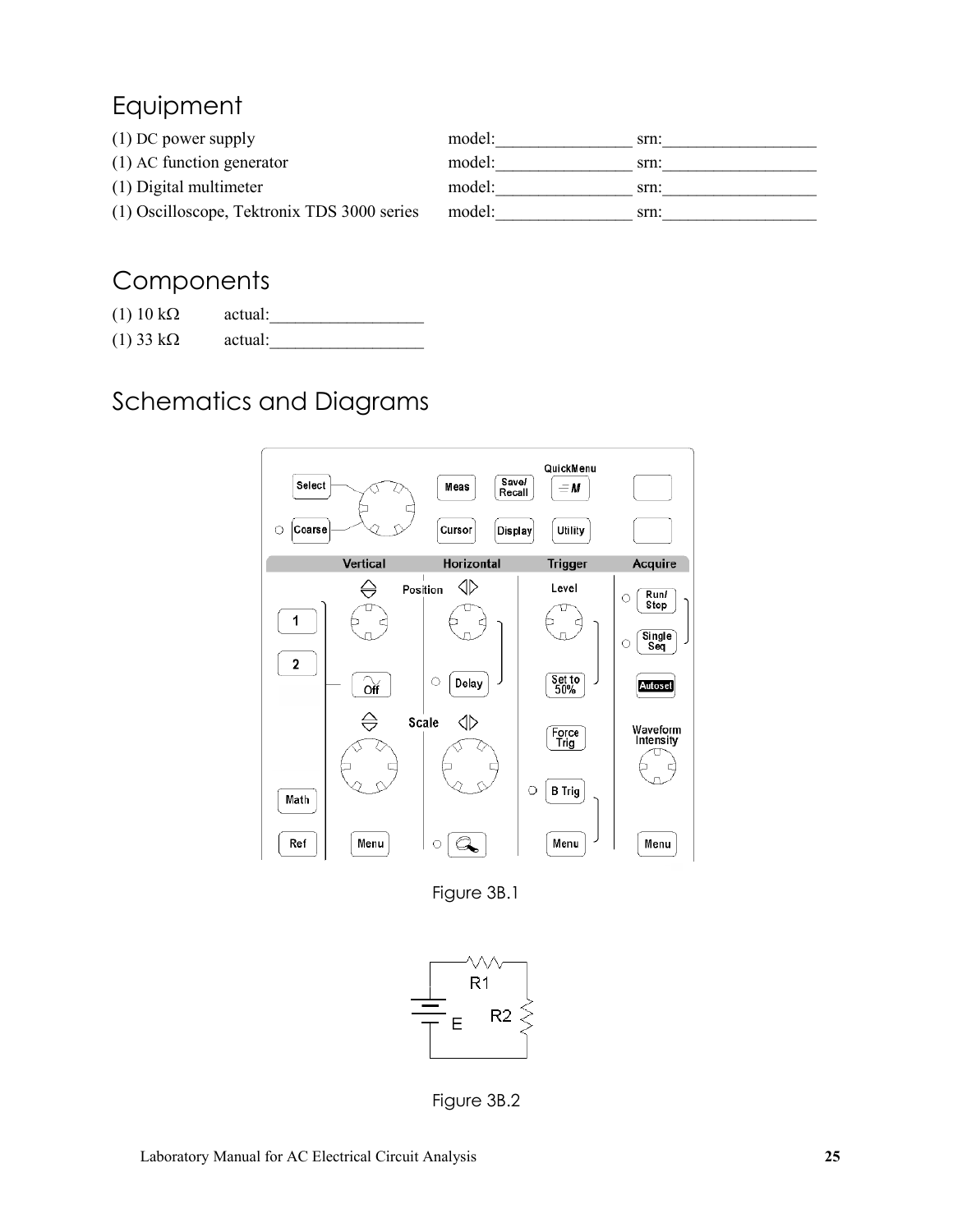#### Procedure

- 1. Figure 3B.1 is an outline of the main face of a Tektronix TDS 3000 series oscilloscope. Compare this to the bench oscilloscope and identify the following elements:
	- Channel one and two BNC input connectors.
	- Trigger BNC input connector.
	- Channel one and two select buttons.
	- Horizontal Sensitivity (or Scale) and Position knobs.
	- Vertical Sensitivity (or Scale) and Position knobs.
	- Trigger Level knob.
	- *Quick Menu* button.
	- *Print/Save* button.
	- *Autoset* button.
- 2. Note the numerous buttons along the bottom and side of the display screen. These buttons are context-sensitive and their function will depend on the mode of operation of the oscilloscope. Power up the oscilloscope and select the *Quick Menu* button. Notice that the functions are listed next to the buttons. This is a very useful menu and serves as a good starting point for most experiment setups. Note that the main display is similar to a sheet of graph paper. Each square will have an appropriate scaling factor or weighting, for example, 1 volt per division vertically or 2 milliseconds per division horizontally. Waveform voltages and timings may be determined directly from the display by using these scales.
- 3. Select the channel one and two buttons (yellow and blue) and also select the *Autoset* button. (Autoset tries to create reasonable settings based on the input signal and is useful as a sort of "panic button"). There should now be two horizontal lines on the display, one yellow and one blue. They may be moved via the Position knob. The Position knob moves the currently selected input (select the channel buttons alternately to toggle back and forth between the two inputs). The Vertical and Horizontal Scale knobs behave in a similar fashion and **do not** include calibration markings. That is because the settings for these knobs show up on the main display. Adjust the Scale knobs and note how the corresponding values in the display change. Voltages are in a 1/2/5 scale sequence while Time is in a 1/2/4 scale sequence.
- 4. One of the more important fundamental settings on an oscilloscope is the *Input Coupling*. This is controlled via one of the bottom row buttons. There are three choices: *Ground* removes the input thus showing a zero reference, *AC* allows only AC signals through thus blocking DC, and *DC* allows **all** signals through (it does **not** prevent AC).
- 5. Set the channel one Vertical Scale to 5 volts per division. Set the channel two Scale to 2 volts per division. Set the Time (Horizontal) Scale to 1 millisecond per division. Finally, set the input Coupling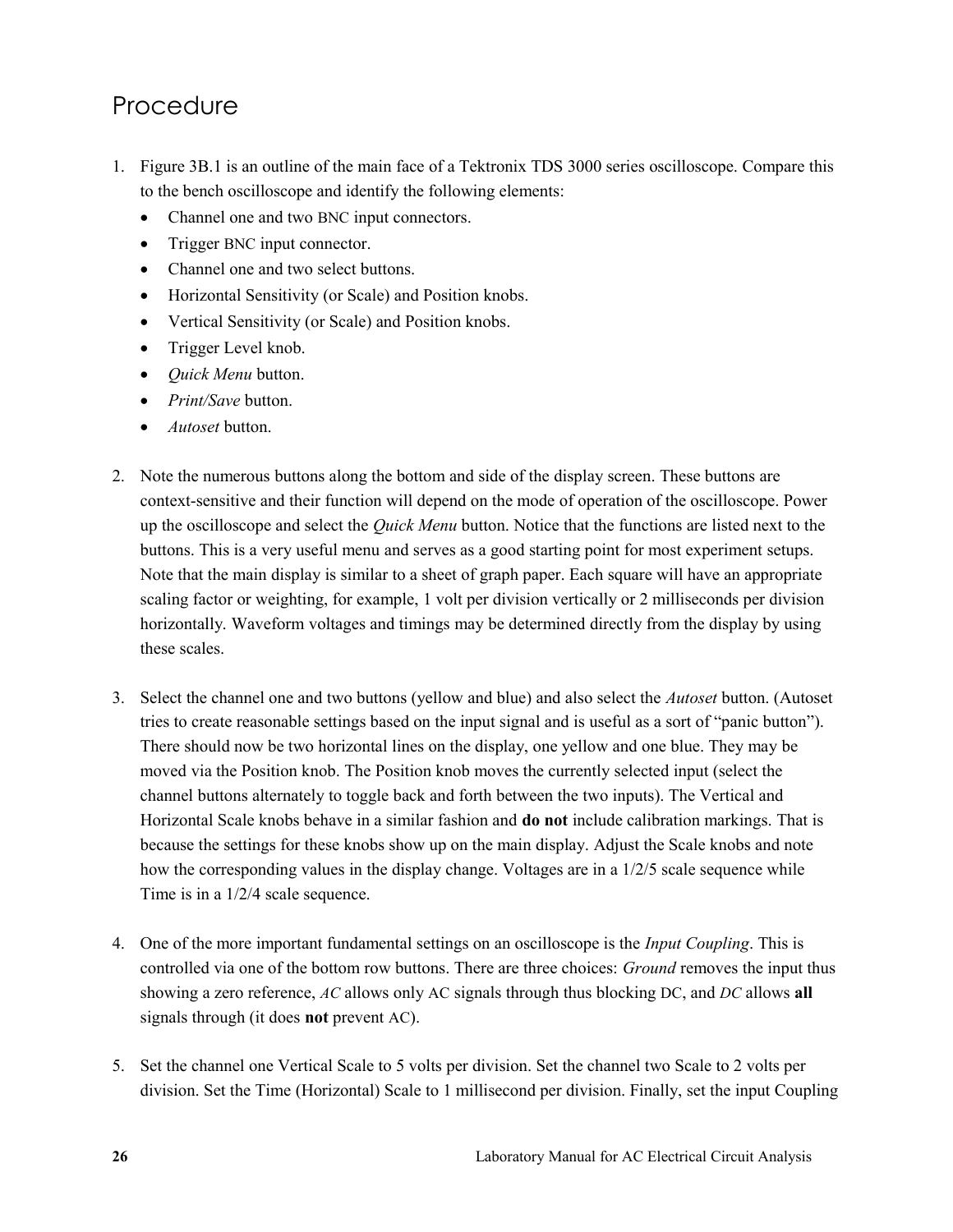to Ground for both input channels and align the blue and yellow display lines to the center line of the display via the Vertical Position knob.

- 6. Build the circuit of figure 3B.2 using  $E=10 \text{ V}$ ,  $R1=10 \text{ k}\Omega$  and  $R2=33 \text{k}\Omega$ . Connect a probe from the channel one input to the power supply (red or tip to the positive terminal, black clip to ground). Connect a second probe from channel two to R2 (again, red or tip to the high side of the resistor and the black clip to ground).
- 7. Switch both inputs to DC coupling. The yellow and blue lines should have deflected upward. Channel one should be raised two divisions (2 divisions at 5 volts per division yields the 10 volt source). Using this method, determine the voltage across R2 (remember, input two should have been set for 2 volts per division). Calculate the expected voltage across R2 using measured resistor values and compare the two in Table 3B.1. Note that it is not possible to achieve extremely high precision using this method (e.g., four or more digits). Indeed, a DMM is often more useful for direct measurement of DC potentials. Double check the results using a DMM and the final column of Table 3B.1.
- 8. Select AC Coupling for the two inputs. The flat DC lines should drop back to zero. This is because AC Coupling blocks DC. This will be useful for measuring the AC component of a combined AC/DC signal, such as might be seen in an audio amplifier. Set the input coupling for both channels back to DC.
- 9. Replace the DC power supply with the function generator. Set the function generator for a one volt peak sine wave at 1 kHz and apply it to the resistor network. The display should now show two small sine waves. Adjust the Vertical Scale settings for the two inputs so that the waves take up the majority of the display. If the display is very blurry with the sine waves appearing to jump about side to side, the Trigger Level may need to be adjusted. Also, adjust the Time Scale so that only one or two cycles of the wave may be seen. Using the Scale settings, determine the two voltages (following the method of step 7) as well as the waveform's period and compare them to the values expected via theory, recording the results in Tables 3B.2 and 3B.3. Also crosscheck the results using a DMM to measure the RMS voltages.
- 10. To find the voltage across R1, the channel two voltage  $(V_{R2})$  may be subtracted from channel one (E source) via the *Math* function. Use the red button to select the *Math* function and create the appropriate expression from the menu (ch1 – ch2). This display shows up in red. To remove a waveform, select it and then select *Off*. Remove the math waveform before proceeding to the next step.
- 11. One of the more useful aspects of the oscilloscope is the ability to show the actual waveshape. This may be used, for example, as a means of determining distortion in an amplifier. Change the waveshape on the function generator to a square wave, triangle, or other shape and note how the oscilloscope responds. Note that the oscilloscope will also show a DC component, if any, as the AC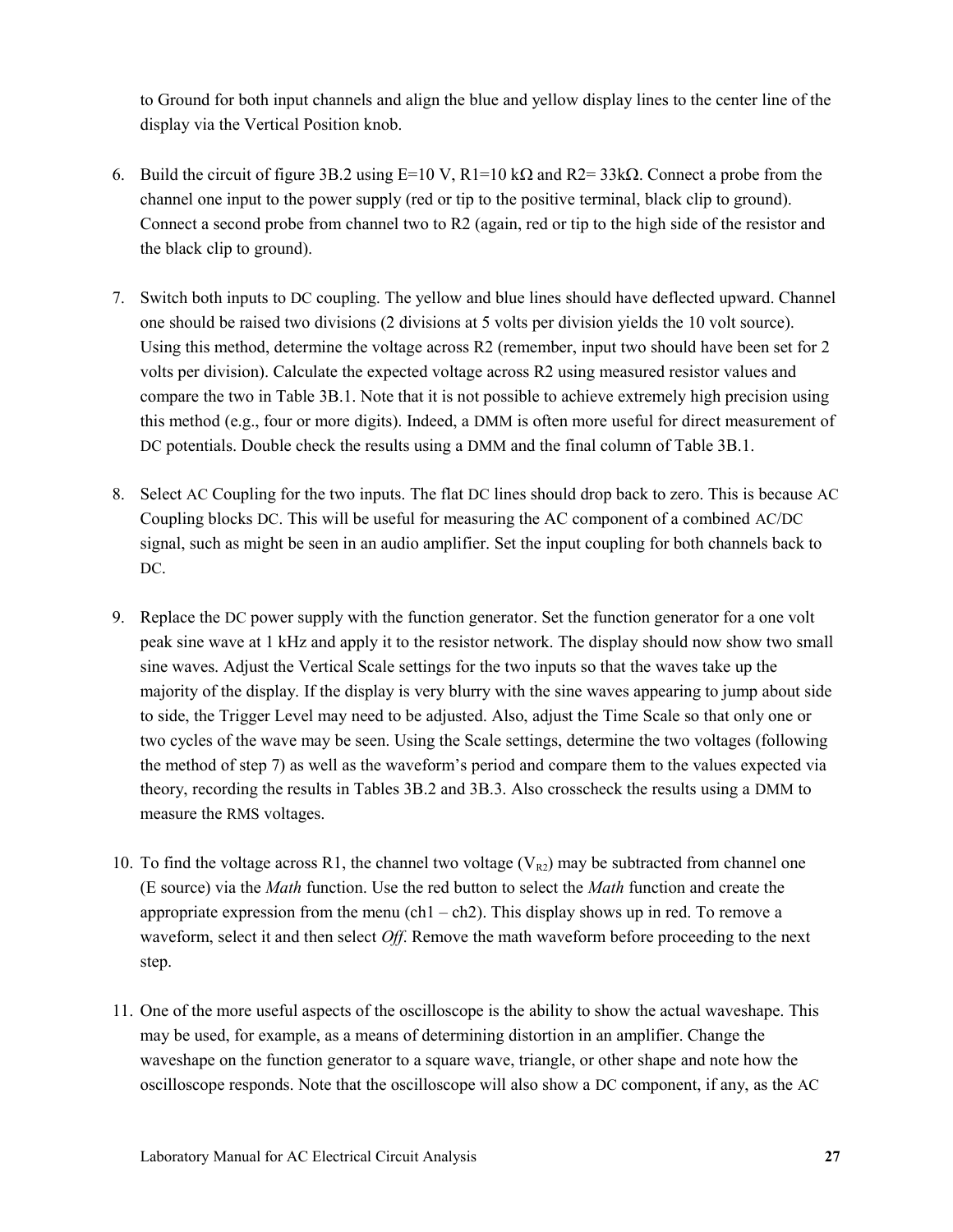signal being offset or "riding on the DC". Adjust the function generator to add a DC offset to the signal and note how the oscilloscope display shifts. Return the function generator back to a sine wave and remove any DC offset.

- 12. It is often useful to take precise differential measurement on a waveform. For this, the bars or cursors are useful. Select the *Cursor* button toward the top of the oscilloscope. From the menu on the display, select *Vertical Bars*. Two vertical bars will appear on the display (it is possible that one or both could be positioned off the main display). They may be moved left and right via the function knob (next to the Cursor button). The *Select* button toggles between the two cursors. A read out of the bar values will appear in the upper portion of the display. They indicate the positions of the cursors, i.e. the location where they cross the waveform. Vertical Bars are very useful for obtaining time information as well as amplitudes at specific points along the wave. A similar function is the Horizontal Bars which are particularly useful for determining amplitudes. Try the Horizontal Bars by selecting them via the *Cursor* button again.
- 13. For some waveform parameters, automatic readings are available. These are accessed via the *Meas* (Measurement) button. Select *Meas* and page through the various options. Select *Frequency*. Note that a small readout of the frequency will now appear on the display. Up to four measurements are possible simultaneously. **Important:** There are specific limits on the proper usage of these measurements. If the guidelines are not followed, erroneous values may result. **Always** perform an approximation via the Scale factor and divisions method even when using an automatic measurement!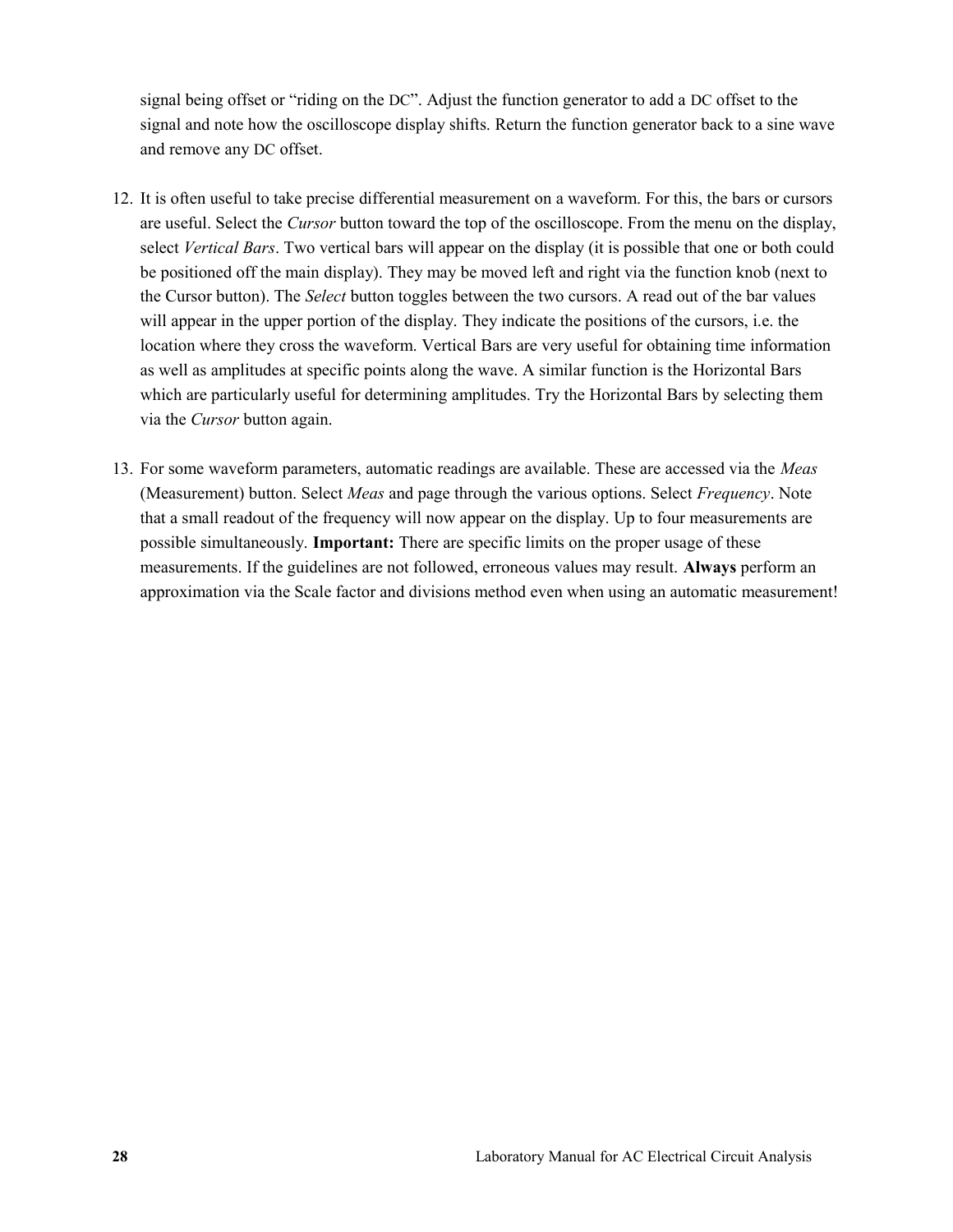#### Data Tables

| $V_{R2}$     | Scale (V/Div)   Number of Divisions   Voltage Scope   Voltage DMM |  |
|--------------|-------------------------------------------------------------------|--|
| Oscilloscope |                                                                   |  |
| Theory       |                                                                   |  |

#### Table 3B.1

|                       | Scale (V/Div) | Number of Divisions | Voltage Peak | Voltage RMS |
|-----------------------|---------------|---------------------|--------------|-------------|
| E Oscilloscope        |               |                     |              |             |
| E Theory              |               |                     |              |             |
| $V_{R2}$ Oscilloscope |               |                     |              |             |
| $V_{R2}$ Theory       |               |                     |              |             |

#### Table 3B.2

|                 | Scale (S/Div) | Number of Divisions | Period | Frequency |
|-----------------|---------------|---------------------|--------|-----------|
| E Oscilloscope  |               |                     |        |           |
| <b>E</b> Theory |               |                     |        |           |

Table 3B.3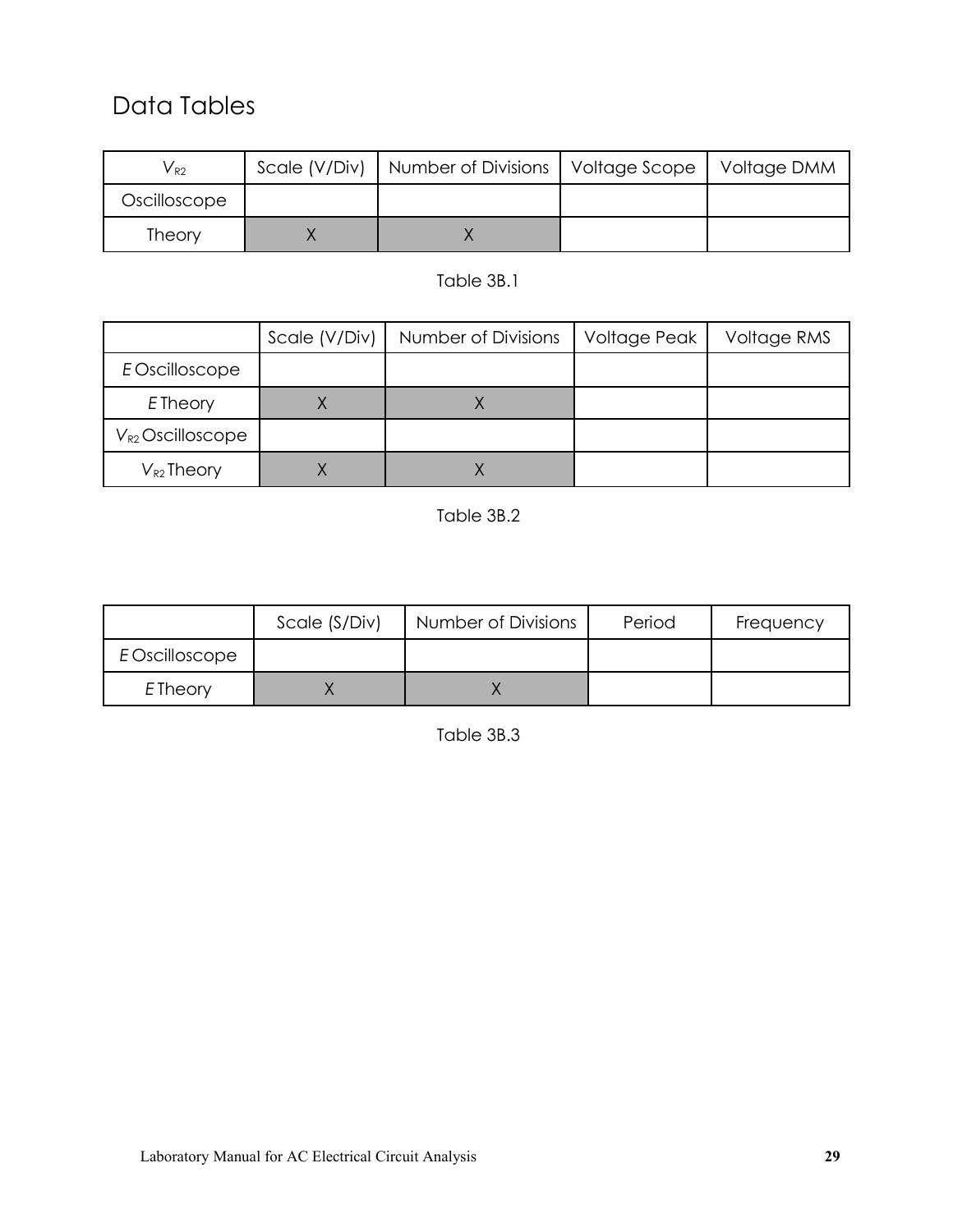# 3C The Oscilloscope (GWInstek 2000)

## **Objective**

This exercise is of a particularly practical nature, namely, introducing the use of the oscilloscope. The various input scaling, coupling, and triggering settings are examined along with a few specialty features.

#### Theory Overview

The oscilloscope (or simply *scope*, for short) is arguably the single most useful piece of test equipment in an electronics laboratory. The primary purpose of the oscilloscope is to plot a voltage versus time although it can also be used to plot one voltage versus another voltage, and in some cases, to plot voltage versus frequency. Oscilloscopes are capable of measuring both AC and DC waveforms, and unlike typical DMMs, can measure AC waveforms of very high frequency (typically 100 MHz or more versus an upper limit of around 1 kHz for a general purpose DMM). It is also worth noting that a DMM will measure the RMS value of an AC sinusoidal voltage, not its peak value.

While the modern digital oscilloscope on the surface appears much like its analog ancestors, the internal circuitry is far more complicated and the instrument affords much greater flexibility in measurement. Modern digital oscilloscopes typically include measurement aides such as horizontal and vertical cursors or bars, as well as direct readouts of characteristics such as waveform amplitude and frequency. At a minimum, modern oscilloscopes offer two input measurement channels although four and eight channel instruments are increasing in popularity.

Unlike handheld DMMs, most oscilloscopes measure voltages with respect to ground, that is, the inputs are not floating and thus the black, or ground, lead is **always** connected to the circuit ground or common node. This is an extremely important point as failure to remember this may lead to the inadvertent short circuiting of components during measurement. The standard accepted method of measuring a non-ground referenced potential is to use two probes, one tied to each node of interest, and then setting the oscilloscope to subtract the two channels rather than display each separately. Note that this technique is not required if the oscilloscope has floating inputs (for example, in a handheld oscilloscope). Further, while it is possible to measure non-ground referenced signals by floating the oscilloscope itself through defeating the ground pin on the power cord, this is a safety violation and should not be done.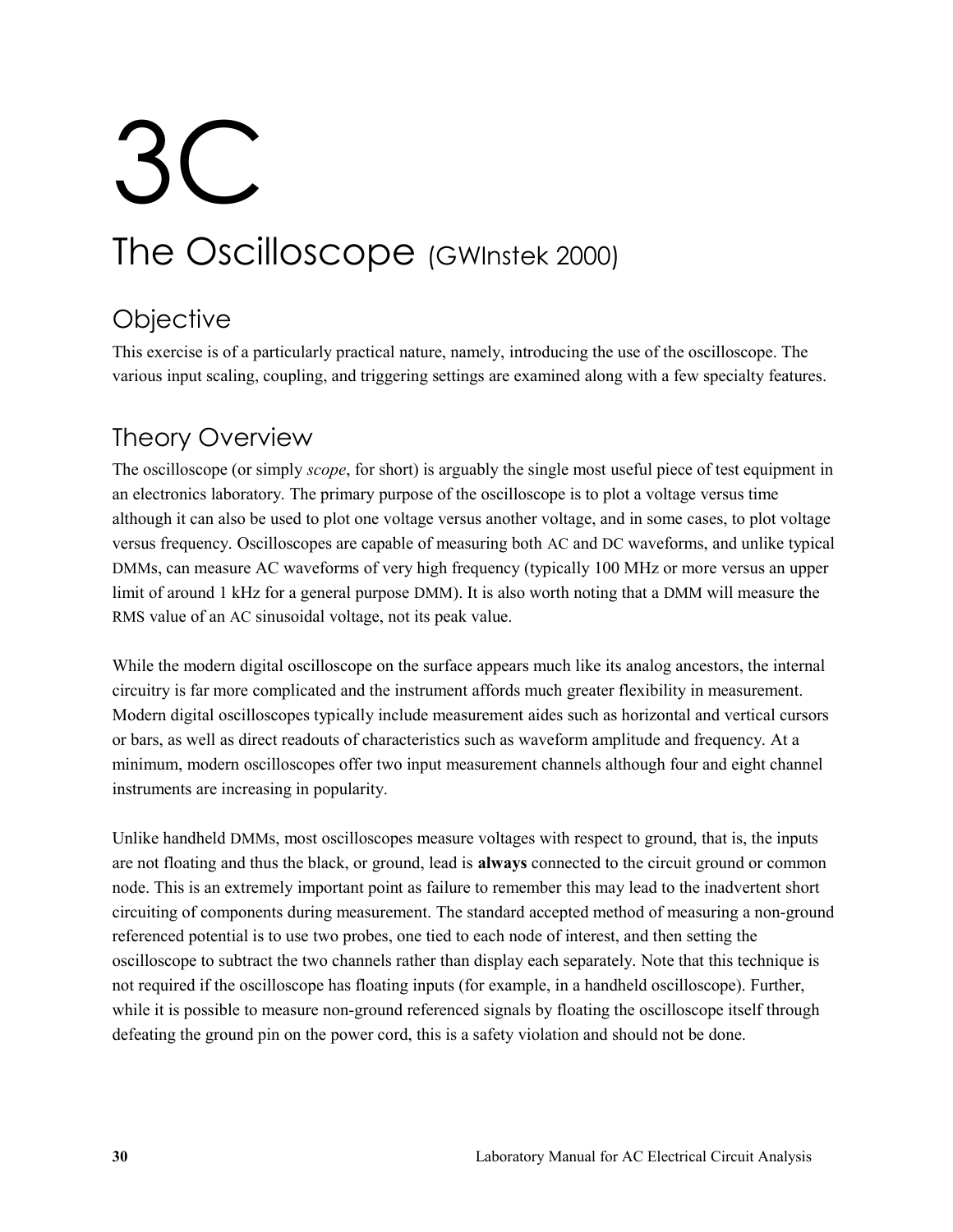### Equipment

| $(1)$ DC power supply                  | model: | srn: |
|----------------------------------------|--------|------|
| $(1)$ AC function generator            | model: | srn: |
| (1) Digital multimeter                 | model: | srn: |
| (1) Oscilloscope, GWInstek 2000 series | model: | srn: |

### **Components**

| $(1)$ 10 k $\Omega$ | actual: |  |
|---------------------|---------|--|
| $(1)$ 33 k $\Omega$ | actual: |  |

## Schematics and Diagrams



Figure 3C.1A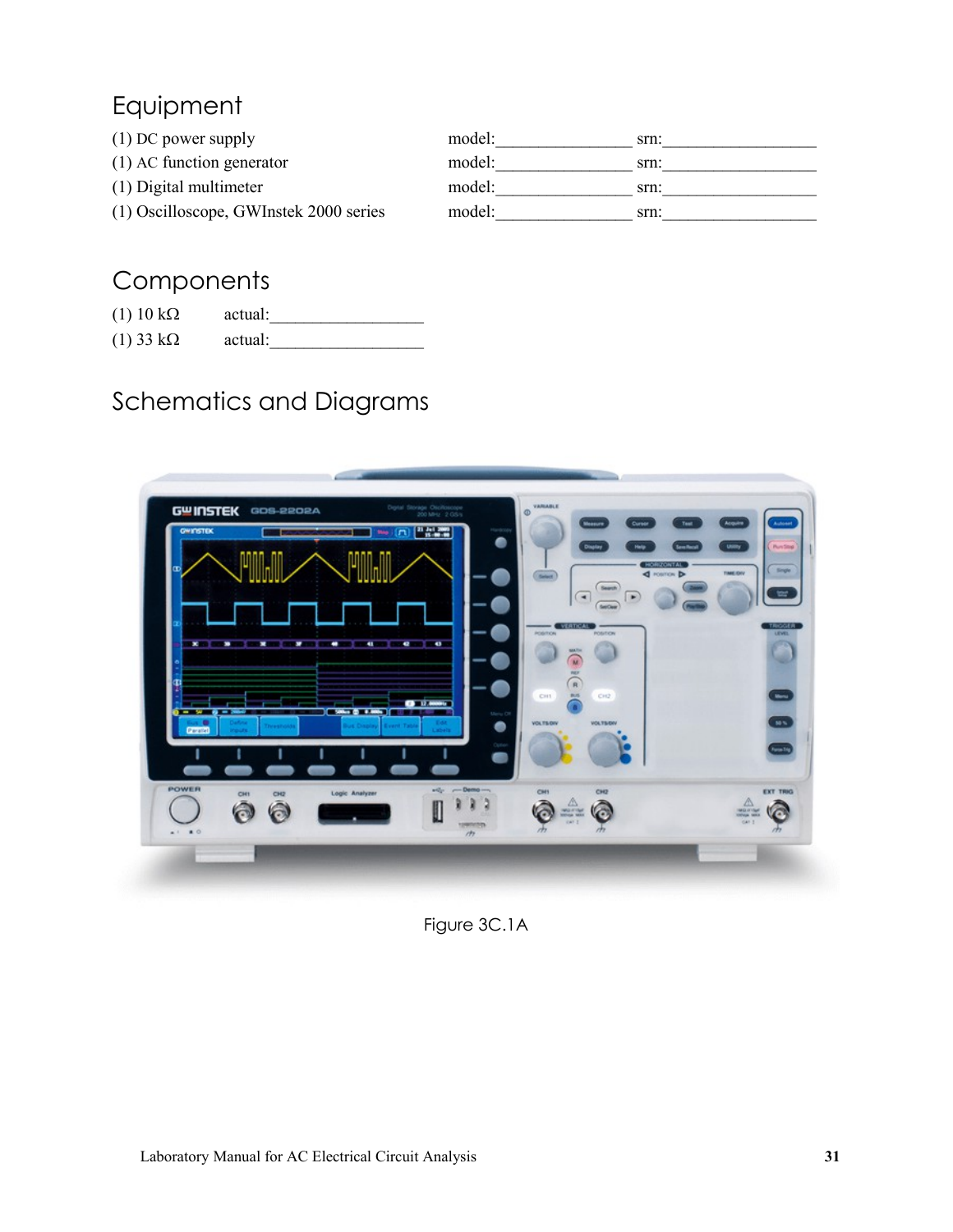





Figure 3C.2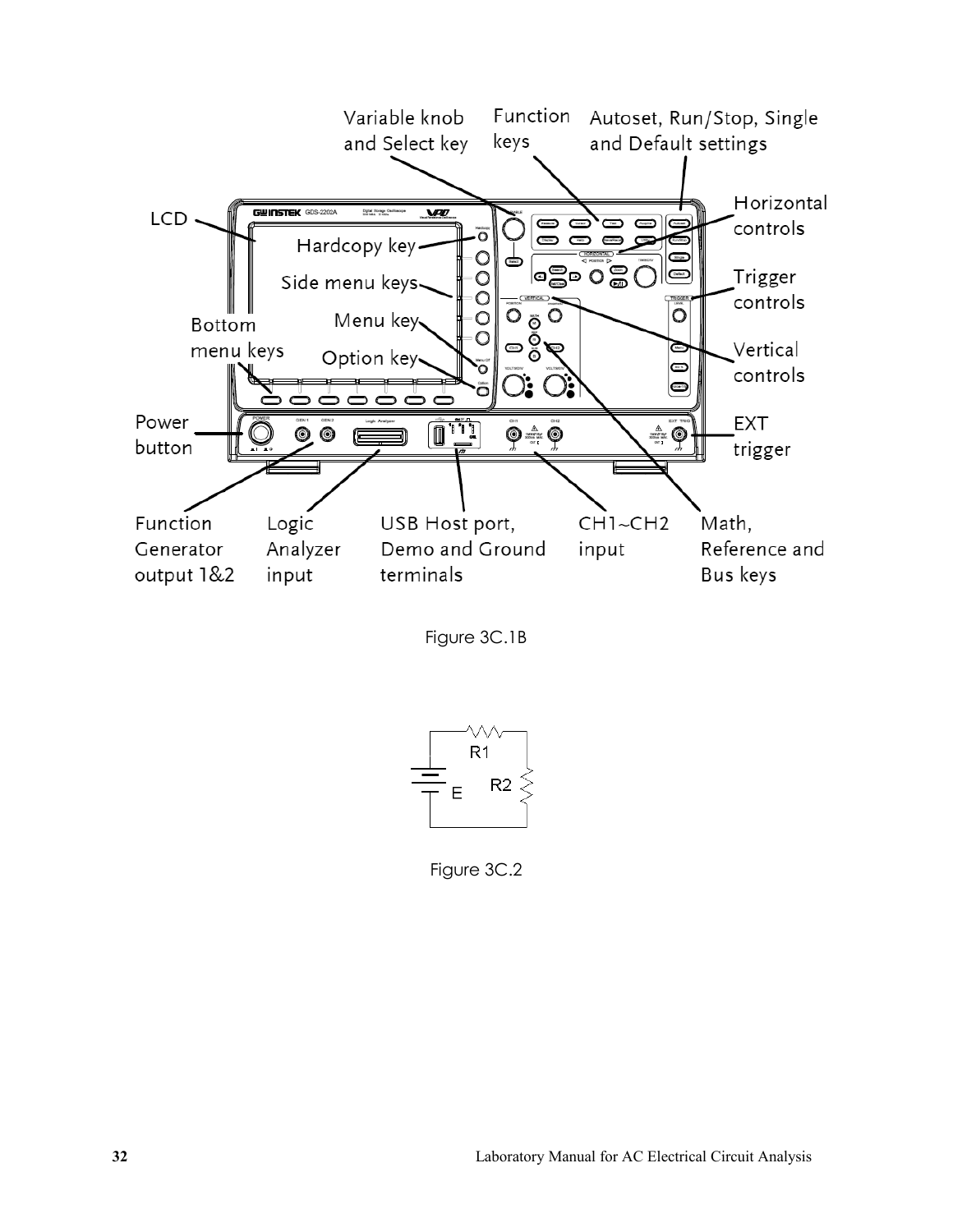#### Procedure

- 1. Figure 3C.1 is an outline of the main face of a GWInstek 2000 series oscilloscope. Compare this to the bench oscilloscope and identify the following elements:
	- Channel one and two BNC input connectors.
	- Trigger BNC input connector.
	- Horizontal sensitivity (Time/Div) and Position knobs.
	- Channel one and two Select buttons (lighted style).
	- Channel one and two Vertical sensitivity (Volts/Div) and Position knobs.
	- Trigger Level knob.
	- *Function* keys, including *Cursor* and *Measure*.
	- *Hardcopy* button.
	- *Autoset* button.
	- *Math* button.
	- USB port.
- 2. Note the numerous buttons along the bottom and side of the display screen. These buttons are context-sensitive and their function will depend on the mode of operation of the oscilloscope. Power up the oscilloscope. Notice that the functions are listed next to the buttons. Note that the main display is similar to a sheet of graph paper. Each square will have an appropriate scaling factor or weighting, for example, 1 volt per division vertically or 2 milliseconds per division horizontally. Waveform voltages and timings may be determined directly from the display by using these scales.
- 3. Depress the channel one and two Select buttons (they should light) and also select the *Autoset* button. (Autoset tries to create reasonable settings based on the input signal and is useful as a sort of "panic button"). There should now be two horizontal lines on the display, one yellow and one blue. They may be moved via the Position knob. The Position knobs move the associated input. The Vertical and Horizontal Scale knobs behave in a similar fashion and **do not** include calibration markings. That is because the settings for these knobs show up on the main display. Adjust the Scale knobs and note how the corresponding values in the display change. Voltages and Time base use a 1/2/5 scale sequence.
- 4. One of the more important fundamental settings on an oscilloscope is the *Input Coupling*. This is controlled via one of the bottom row buttons. There are three choices: *Ground* removes the input thus showing a zero reference, *AC* allows only AC signals through thus blocking DC, and *DC* allows **all** signals through (it does **not** prevent AC).
- 5. Set the channel one Vertical Scale to 5 volts per division. Set the channel two Scale to 2 volts per division. Set the Time (Horizontal) Scale to 1 millisecond per division. Finally, set the input Coupling to Ground for both input channels and align the blue and yellow display lines to the center line of the display via the Vertical Position knobs.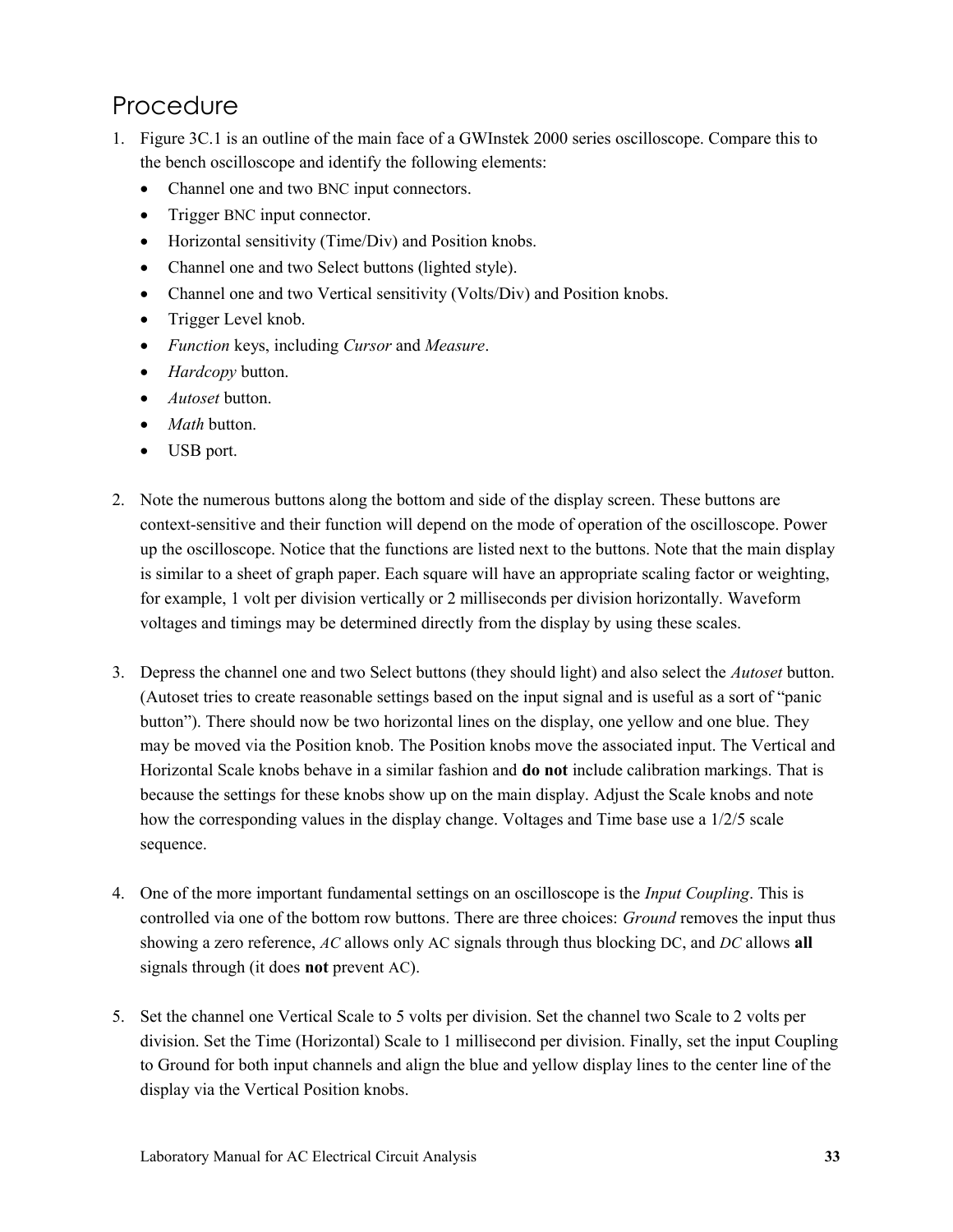- 6. Build the circuit of Figure 3C.2 using E=10 V, R1=10 k $\Omega$  and R2= 33k $\Omega$ . Connect a probe from the channel one input to the power supply (red or tip to plus, black clip to ground). Connect a second probe from channel two to R2 (again, red or tip to the high side of the resistor and the black clip to ground).
- 7. Switch both inputs to DC coupling. The yellow and blue lines should have deflected upward. Channel one should be raised two divisions (2 divisions times 5 volts per division yields the 10 volt source). Using this method, determine the voltage across R2 (remember, input two should have been set for 2 volts per division). Calculate the expected voltage across R2 using measured resistor values and compare the two in Table 3C.1. Note that it is not possible to achieve extremely high precision using this method (e.g., four or more digits). Indeed, a DMM is often more useful for direct measurement of DC potentials. Double check the results using a DMM and the final column of Table 3C.1.
- 8. Select AC Coupling for the two inputs. The flat DC lines should drop back to zero. This is because AC Coupling blocks DC. This will be useful for measuring the AC component of a combined AC/DC signal, such as might be seen in an audio amplifier. Set the input coupling for both channels back to DC.
- 9. Replace the DC power supply with the function generator. Set the function generator for a one volt peak sine wave at 1 kHz and apply it to the resistor network. The display should now show two small sine waves. Adjust the Vertical Scale settings for the two inputs so that the waves take up the majority of the display. If the display is very blurry with the sine waves appearing to jump about side to side, the Trigger Level may need to be adjusted. Also, adjust the Time Scale so that only one or two cycles of the wave may be seen. Using the Scale settings, determine the two voltages (following the method of step 7) as well as the waveform's period and compare them to the values expected via theory, recording the results in Tables 3C.2 and 3C.3. Also crosscheck the results using a DMM to measure the RMS voltages.
- 10. To find the voltage across R1, the channel two voltage  $(V_{R2})$  may be subtracted from channel one (E source) via the *Math* function. Use the red button to select the *Math* function and create the appropriate expression from the menu (ch1 – ch2). This display shows up in red. To remove a waveform, simply deselect it (depress the associated button). Remove the math waveform before proceeding to the next step.
- 11. One of the more useful aspects of the oscilloscope is the ability to show the actual waveshape. This may be used, for example, as a means of determining distortion in an amplifier. Change the waveshape on the function generator to a square wave, triangle, or other shape and note how the oscilloscope responds. Note that the oscilloscope will also show a DC component, if any, as the AC signal being offset or "riding on the DC". Adjust the function generator to add a DC offset to the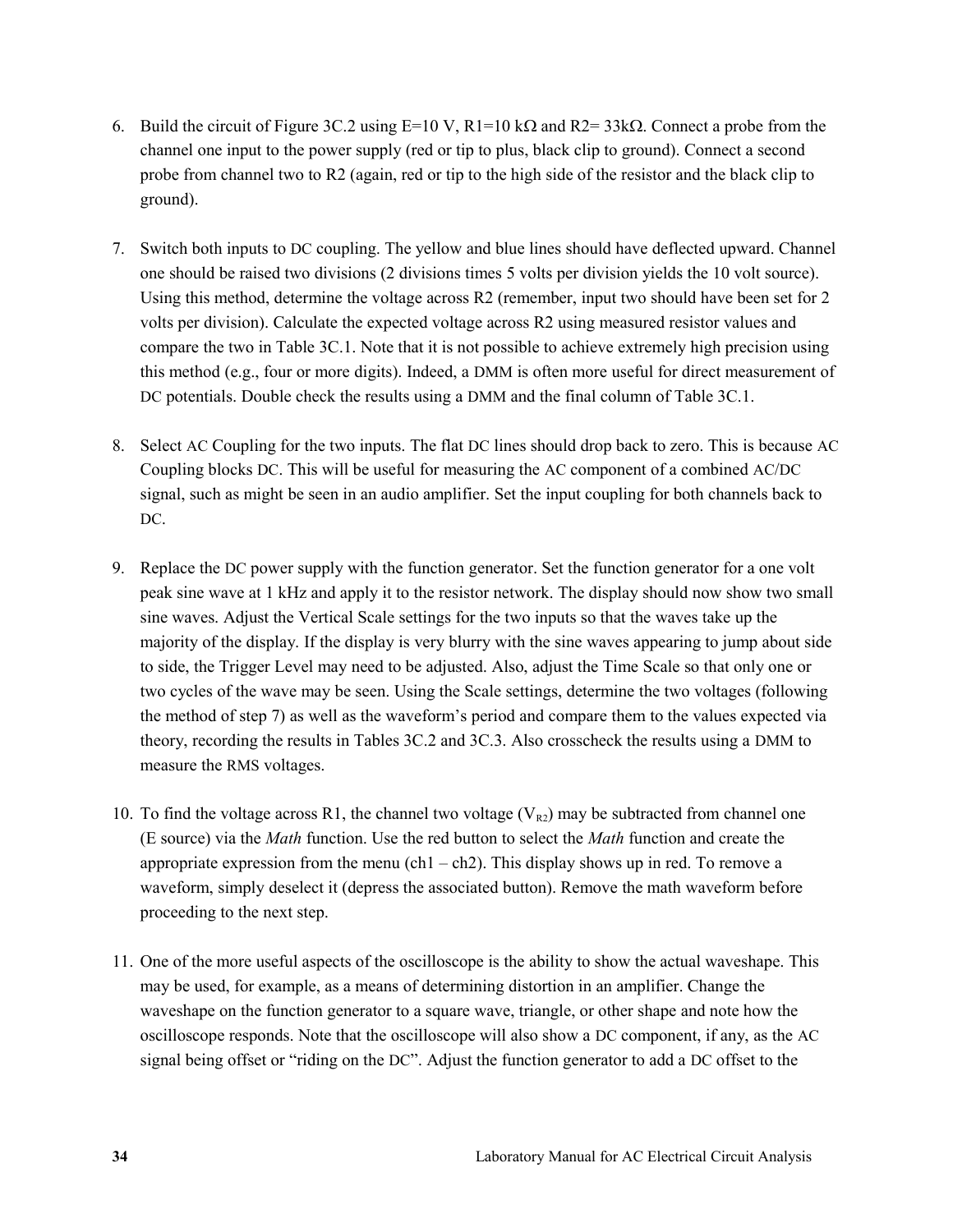signal and note how the oscilloscope display shifts. Return the function generator back to a sine wave and remove any DC offset.

- 12. It is often useful to take precise differential measurement on a waveform. For this, the bars or cursors are useful. Select the *Cursor* button toward the top of the oscilloscope. From the menu on the display, select *Vertical*. Two vertical bars will appear on the display (it is possible that one or both could be positioned off the main display). They may be moved left and right via the *Variable* knob (next to the Cursor button). The *Select* button toggles between the two cursors. A read out of the bar values will appear in the upper portion of the display. They indicate the positions of the cursors, i.e. the location where they cross the waveform. Vertical Bars are very useful for obtaining time information as well as amplitudes at specific points along the wave. A similar function is the Horizontal Bars which are particularly useful for determining amplitudes. Try the Horizontal Bars by selecting them via the *Cursor* button again.
- 13. For some waveforms parameters, automatic readings are available. These are accessed via the *Measure* button. Select *Measure* and page through the various options. Select *Frequency*. Note that a small readout of the frequency will now appear on the display. Now try *RMS* and compare the result to that given by the DMM earlier. Note that several measurements are possible simultaneously. **Important:** There are specific limits on the proper usage of these measurements. If the guidelines are not followed, erroneous values may result. **Always** perform an approximation via the Scale factor and divisions method even when using an automatic measurement!
- 14. Finally, a snap-shot of the screen may be saved for future work using the USB port and a USB memory stick via the *Hardcopy* button. The result will be a bit mapped graphics file that can be used as is (see below) or processed further in a graphics program (for example, inverting the colors for printing).



Figure 3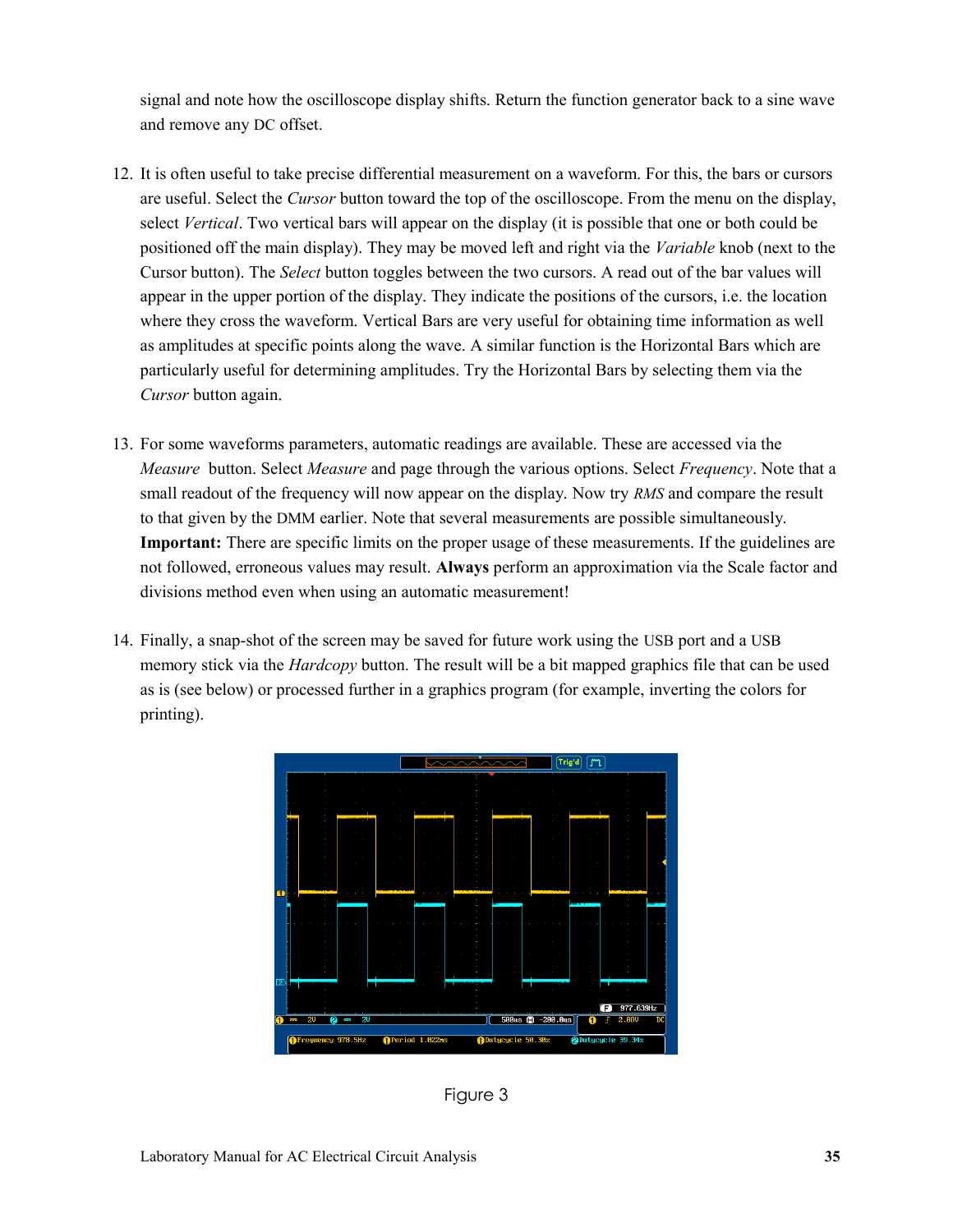### Data Tables

| $V_{R2}$      | Scale (V/Div)   Number of Divisions   Voltage Scope | Voltage DMM |
|---------------|-----------------------------------------------------|-------------|
| Oscilloscope  |                                                     |             |
| <b>Theory</b> |                                                     |             |

#### Table 1

|                       | Scale (V/Div) | Number of Divisions | Voltage Peak | Voltage RMS |
|-----------------------|---------------|---------------------|--------------|-------------|
| E Oscilloscope        |               |                     |              |             |
| E Theory              |               |                     |              |             |
| $V_{R2}$ Oscilloscope |               |                     |              |             |
| $V_{R2}$ Theory       |               |                     |              |             |

#### Table 2

|                | Scale (S/Div) | Number of Divisions | Period | Frequency |
|----------------|---------------|---------------------|--------|-----------|
| E Oscilloscope |               |                     |        |           |
| E Theory       |               |                     |        |           |

Table 3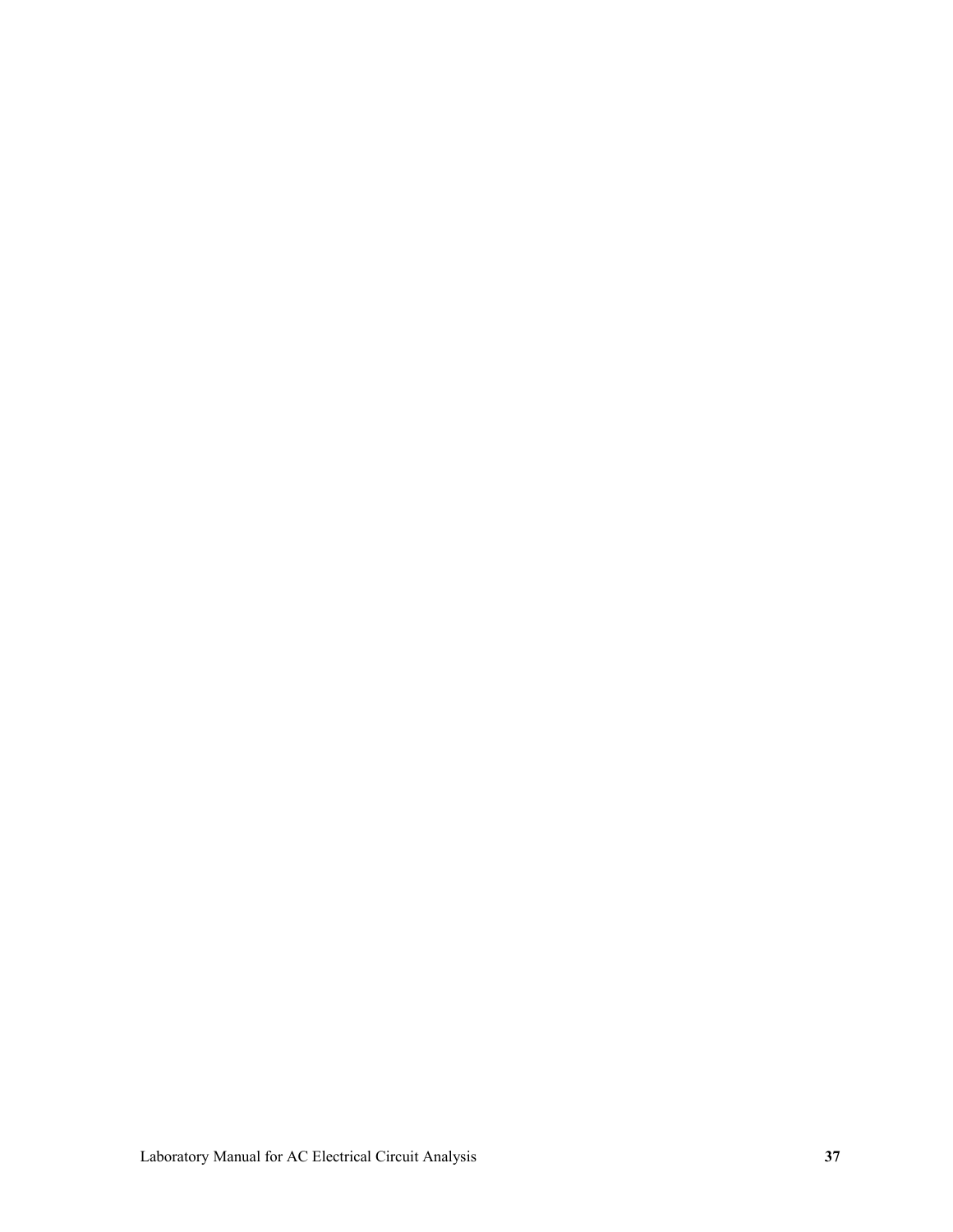# 4 Capacitive Reactance

## **Objective**

Capacitive reactance will be examined in this exercise. In particular, its relationship to capacitance and frequency will be investigated, including a plot of capacitive reactance versus frequency.

## Theory Overview

The current – voltage characteristic of a capacitor is unlike that of typical resistors. While resistors show a constant resistance value over a wide range of frequencies, the equivalent ohmic value for a capacitor, known as *capacitive reactance*, is inversely proportional to frequency. The capacitive reactance may be computed via the formula:

$$
X_c = -j\frac{1}{2\pi fC}
$$

The magnitude of capacitive reactance may be determined experimentally by feeding a capacitor a known current, measuring the resulting voltage, and dividing the two, following Ohm's law. This process may be repeated a across a range of frequencies in order to obtain a plot of capacitive reactance versus frequency. An AC current source may be approximated by placing a large resistance in series with an AC voltage, the resistance being considerably larger than the maximum reactance expected.

## Equipment

(1) AC function generator model: srn: (1) Oscilloscope model:\_\_\_\_\_\_\_\_\_\_\_\_\_\_\_\_ srn:\_\_\_\_\_\_\_\_\_\_\_\_\_\_\_\_\_\_

| $(1) 1 \mu F$       | actual: |  |
|---------------------|---------|--|
| $(1)$ 2.2 $\mu$ F   | actual: |  |
| $(1)$ 10 k $\Omega$ | actual: |  |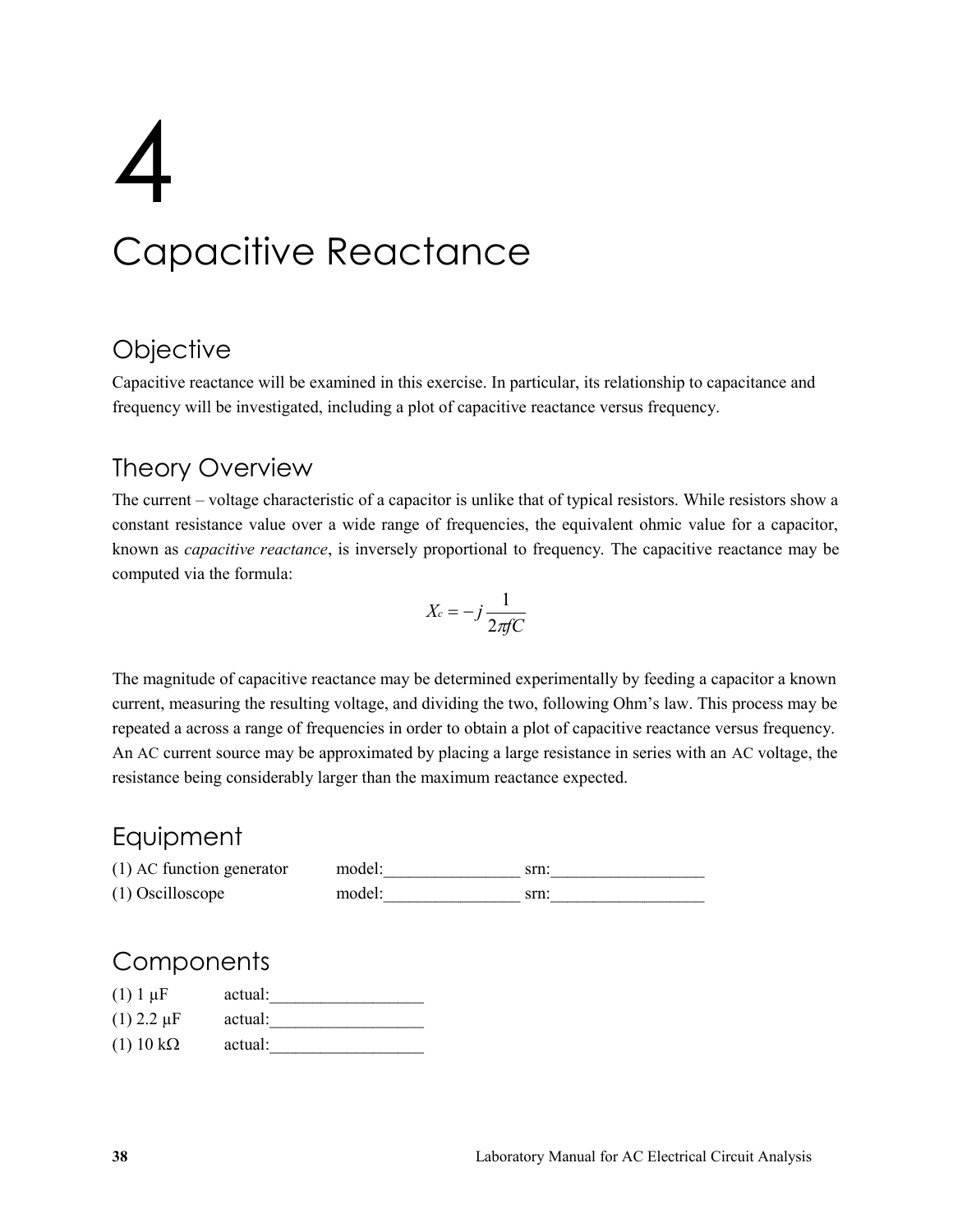

Figure 4.1

## Procedure

### Current Source

1. Using figure 4.1 with Vin=10 V p-p and R=10 k $\Omega$ , and assuming that the reactance of the capacitor is much smaller than 10k and can be ignored, determine the circulating current using measured component values and record in Table 4.1.

#### Measuring Reactance

- 2. Build the circuit of figure 4.1 using R=10 k $\Omega$ , and C=1  $\mu$ F. Place one probe across the generator and another across the capacitor. Set the generator to a 200 Hz sine wave and 10 V p-p. Make sure that the *Bandwidth Limit* of the oscilloscope is engaged for both channels. This will reduce the signal noise and make for more accurate readings.
- 3. Calculate the theoretical value of Xc using the measured capacitor value and record in Table 4.2.
- 4. Record the peak-to-peak capacitor voltage and record in Table 4.2.
- 5. Using the source current from Table 4.1 and the measured capacitor voltage, determine the experimental reactance and record it in Table 4.2. Also compute and record the deviation.
- 6. Repeat steps three through five for the remaining frequencies of Table 4.2.
- 7. Replace the 1 µF capacitor with the 2.2 µF unit and repeat steps two through six, recording results in Table 4.3.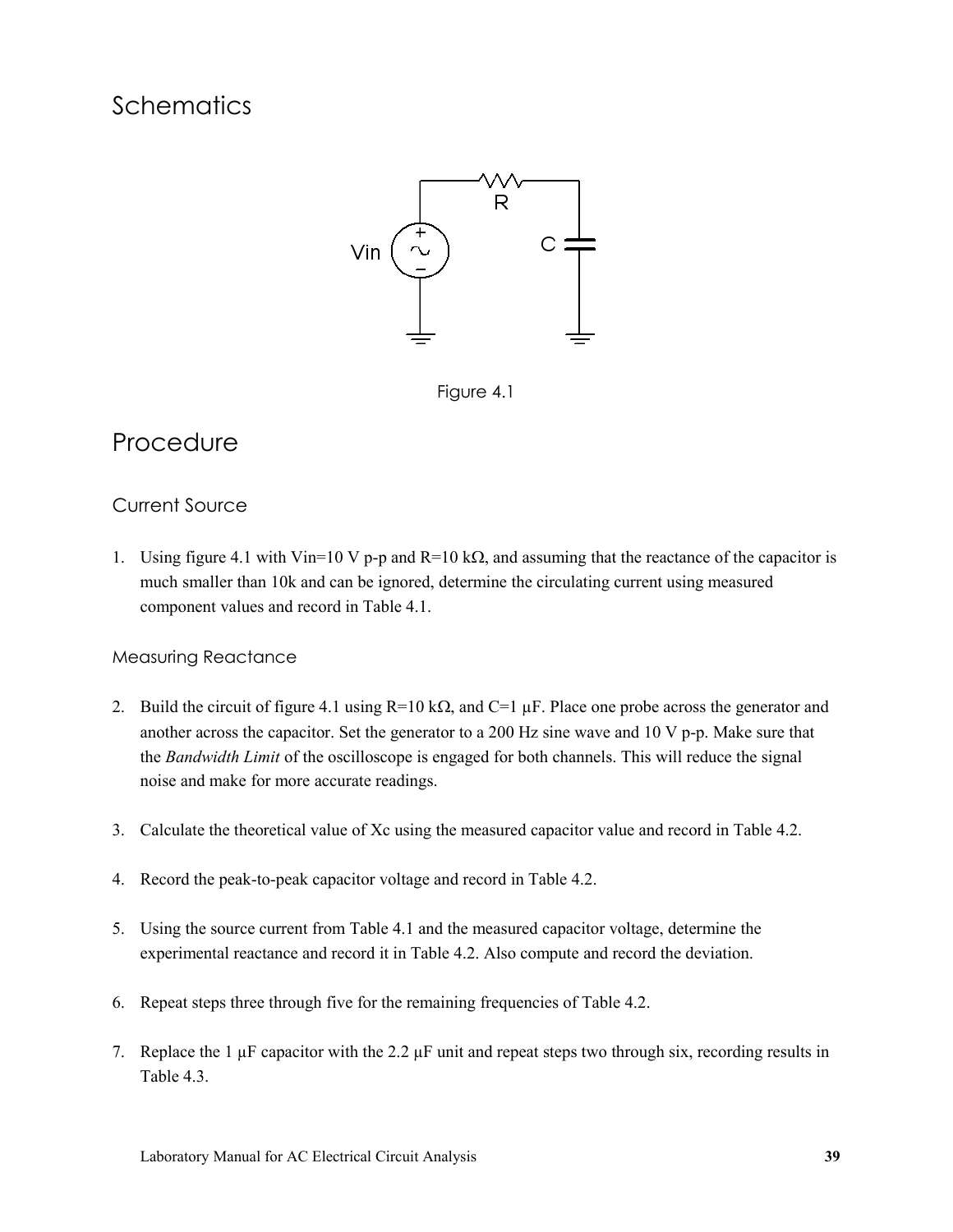8. Using the data of Tables 4.2 and 4.3, create plots of capacitive reactance versus frequency.

# Data Tables



| Frequency        | $X_C$ Theory | $V_{C(p-p)}$ Exp | $X_C$ Exp | %Dev |
|------------------|--------------|------------------|-----------|------|
| 200              |              |                  |           |      |
| 400              |              |                  |           |      |
| 600              |              |                  |           |      |
| 800              |              |                  |           |      |
| 1.0 <sub>k</sub> |              |                  |           |      |
| 1.2k             |              |                  |           |      |
| 1.6k             |              |                  |           |      |
| 2.0 k            |              |                  |           |      |

Table 4.1

Table 4.2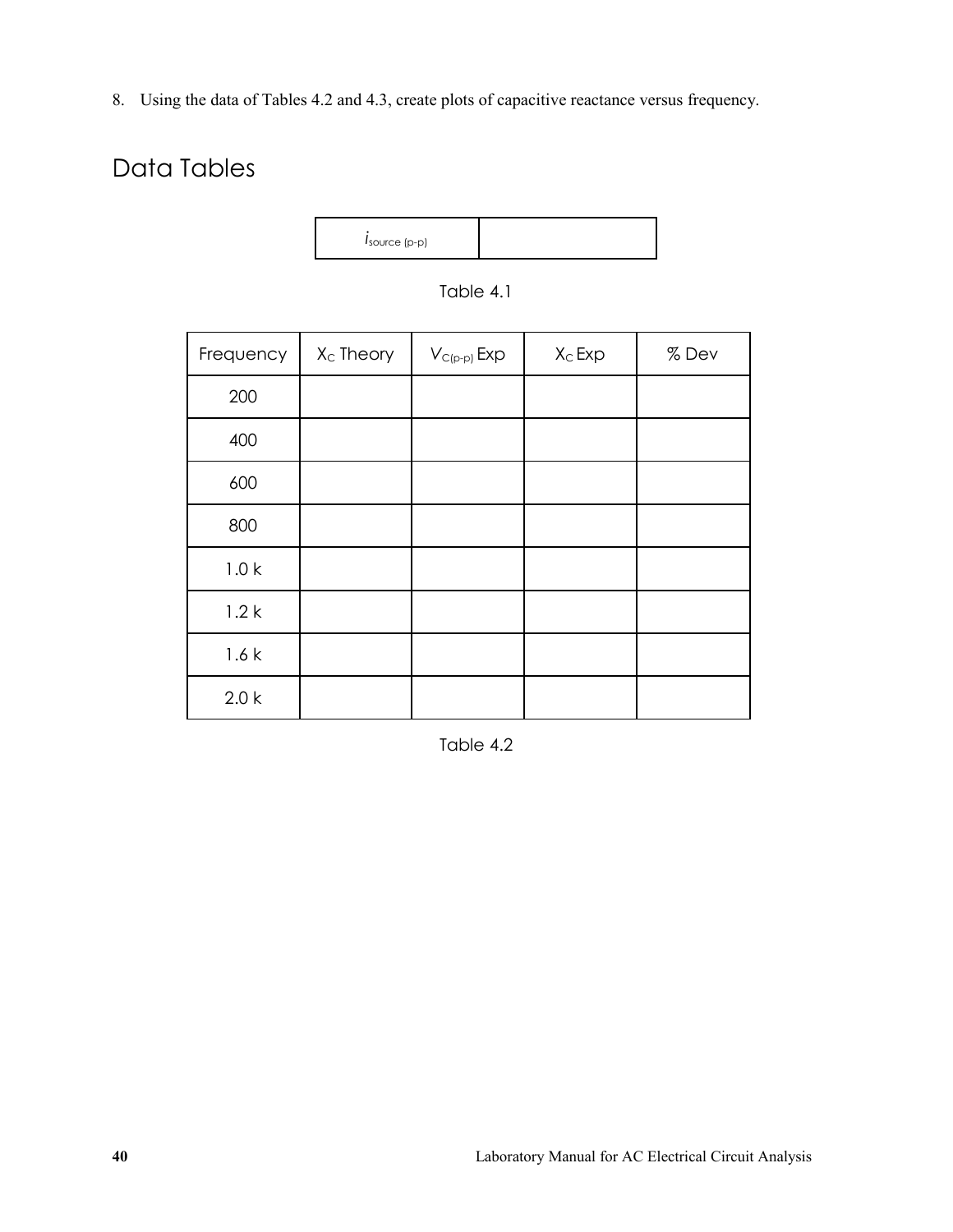| Frequency        | X <sub>c</sub> Theory | $V_{C(p-p)}$ Exp | $X_C$ Exp | %Dev |
|------------------|-----------------------|------------------|-----------|------|
| 200              |                       |                  |           |      |
| 400              |                       |                  |           |      |
| 600              |                       |                  |           |      |
| 800              |                       |                  |           |      |
| 1.0 <sub>k</sub> |                       |                  |           |      |
| 1.2k             |                       |                  |           |      |
| 1.6k             |                       |                  |           |      |
| 2.0 <sub>k</sub> |                       |                  |           |      |

Table 4.3

## **Questions**

- 1. What is the relationship between capacitive reactance and frequency?
- 2. What is the relationship between capacitive reactance and capacitance?
- 3. If the experiment had been repeated with frequencies 10 times higher than those in Table 4.2, what would the resulting plots look like?
- 4. If the experiment had been repeated with frequencies 10 times lower than those in Table 4.2, what effect would that have on the experiment?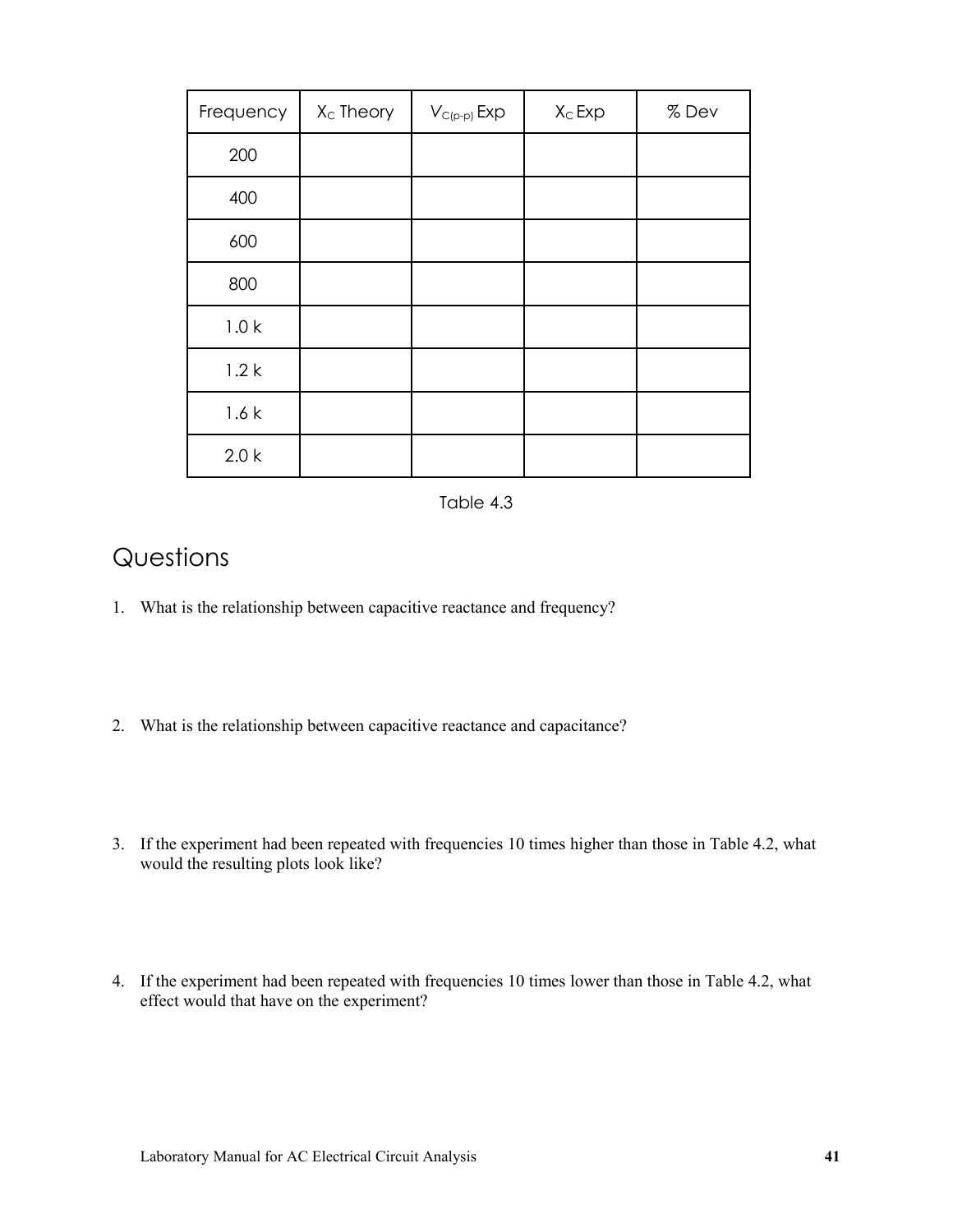# 5 Inductive Reactance

## **Objective**

Inductive reactance will be examined in this exercise. In particular, its relationship to inductance and frequency will be investigated, including a plot of inductive reactance versus frequency.

# Theory Overview

The current – voltage characteristic of an inductor is unlike that of typical resistors. While resistors show a constant resistance value over a wide range of frequencies, the equivalent ohmic value for an inductor, known as *inductive reactance*, is directly proportional to frequency. The inductive reactance may be computed via the formula:

$$
X_L = j2\pi fL
$$

The magnitude of inductive reactance may be determined experimentally by feeding an inductor a known current, measuring the resulting voltage, and dividing the two, following Ohm's law. This process may be repeated a across a range of frequencies in order to obtain a plot of inductive reactance versus frequency. An AC current source may be approximated by placing a large resistance in series with an AC voltage, the resistance being considerably larger than the maximum reactance expected.

## **Equipment**

| (1) AC function generator | model: | srn: |
|---------------------------|--------|------|
| $(1)$ Oscilloscope        | model: | srn: |
| $(1)$ DMM                 | model: | srn: |

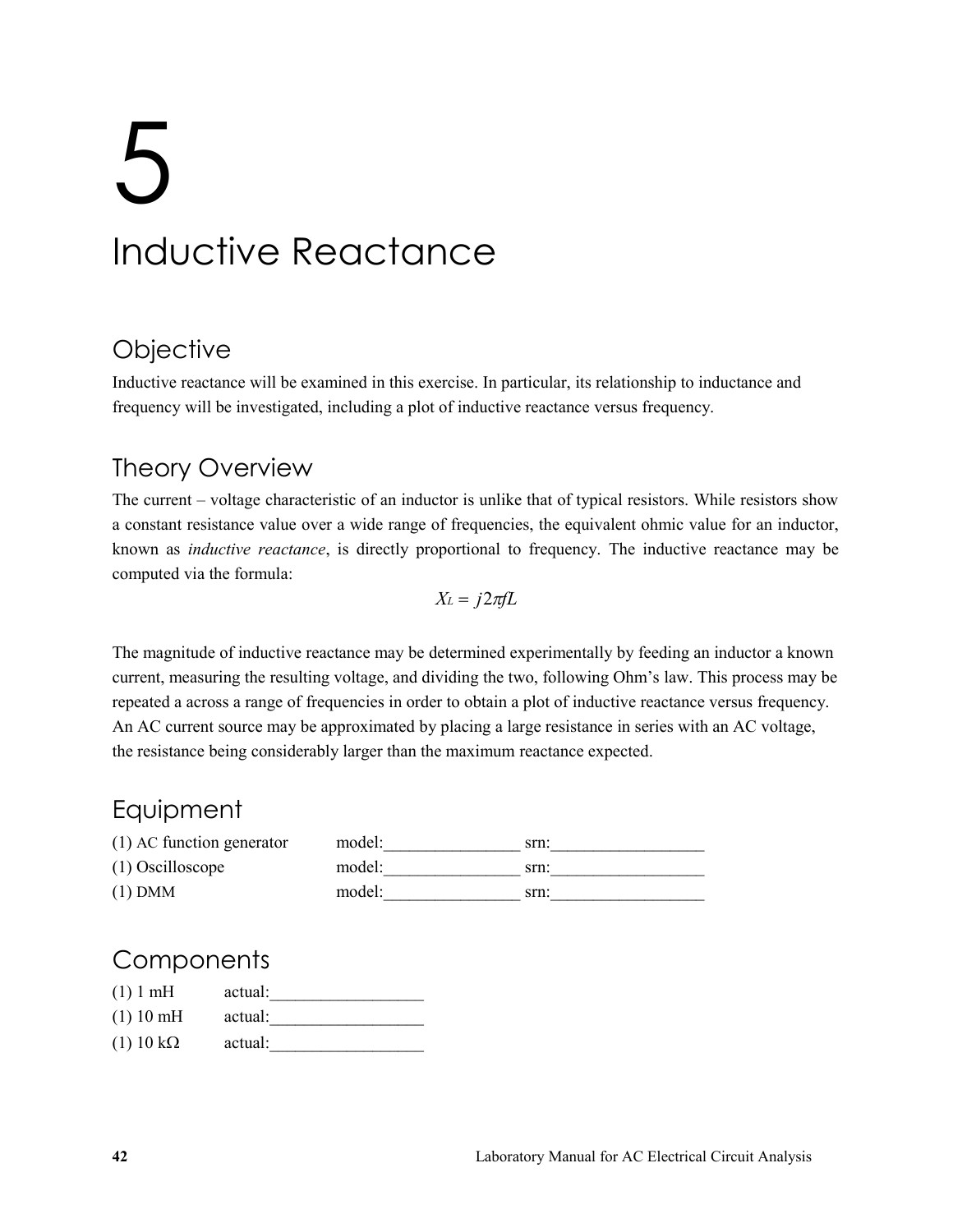

Figure 5.1

## Procedure

### Current Source

1. Using figure 5.1 with Vin=10 V p-p and R=10 k $\Omega$ , and assuming that the reactance of the inductor is much smaller than 10k and can be ignored, determine the circulating current using measured component values and record in Table 5.1. Also, measure the DC coil resistances of the inductors using an ohmmeter or DMM and record in Table 5.1.

#### Measuring Reactance

- 2. Build the circuit of figure 5.1 using  $R=10 \text{ k}\Omega$ , and  $L=10 \text{ mH}$ . Place one probe across the generator and another across the inductor. Set the generator to a 1000 Hz sine wave and 10 V p-p. Make sure that the *Bandwidth Limit* of the oscilloscope is engaged for both channels. This will reduce the signal noise and make for more accurate readings.
- 3. Calculate the theoretical value of  $X_L$  using the measured inductor value and record in Table 5.2.
- 4. Record the peak-to-peak inductor voltage and record in Table 5.2.
- 5. Using the source current from Table 5.1 and the measured inductor voltage, determine the experimental reactance and record it in Table 5.2. Also compute and record the deviation.
- 6. Repeat steps three through five for the remaining frequencies of Table 5.2.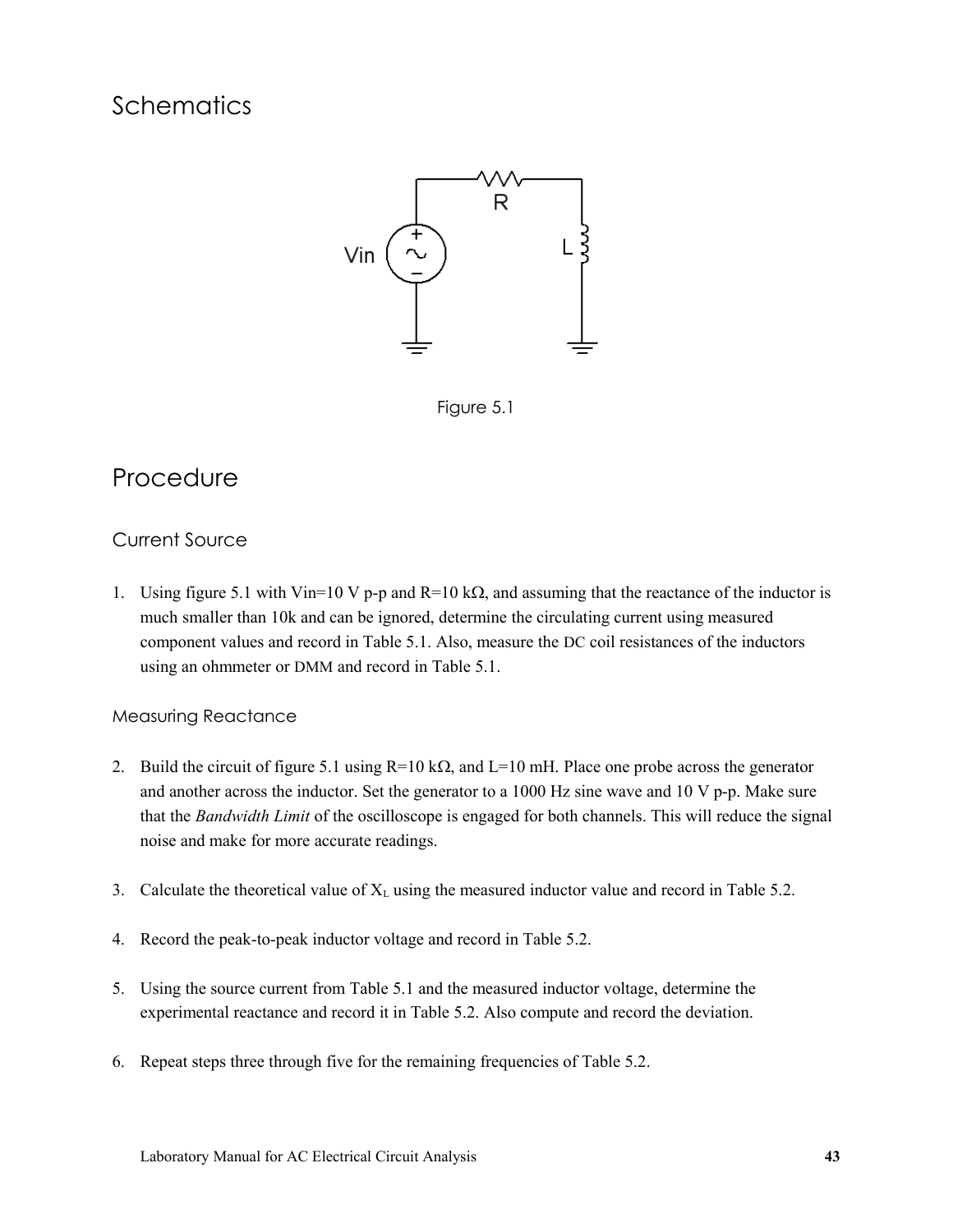- 7. Replace the 10 mH inductor with the 1 mH unit and repeat steps two through six, recording results in Table 5.3.
- 8. Using the data of Tables 5.2 and 5.3, create plots of inductive reactance versus frequency.

# Data Tables

| $I_{\text{source(p-p)}}$ |  |
|--------------------------|--|
| $R_{coil}$ of 10 mH      |  |
| $R_{coil}$ of 1 mH       |  |

Table 5.1

| Frequency | XL Theory | $V_{L(p-p)}$ Exp | $X_L$ Exp | %Dev |
|-----------|-----------|------------------|-----------|------|
| 1 k       |           |                  |           |      |
| 2k        |           |                  |           |      |
| 3k        |           |                  |           |      |
| 4k        |           |                  |           |      |
| 5k        |           |                  |           |      |
| 6k        |           |                  |           |      |
| 8k        |           |                  |           |      |
| 10k       |           |                  |           |      |

Table 5.2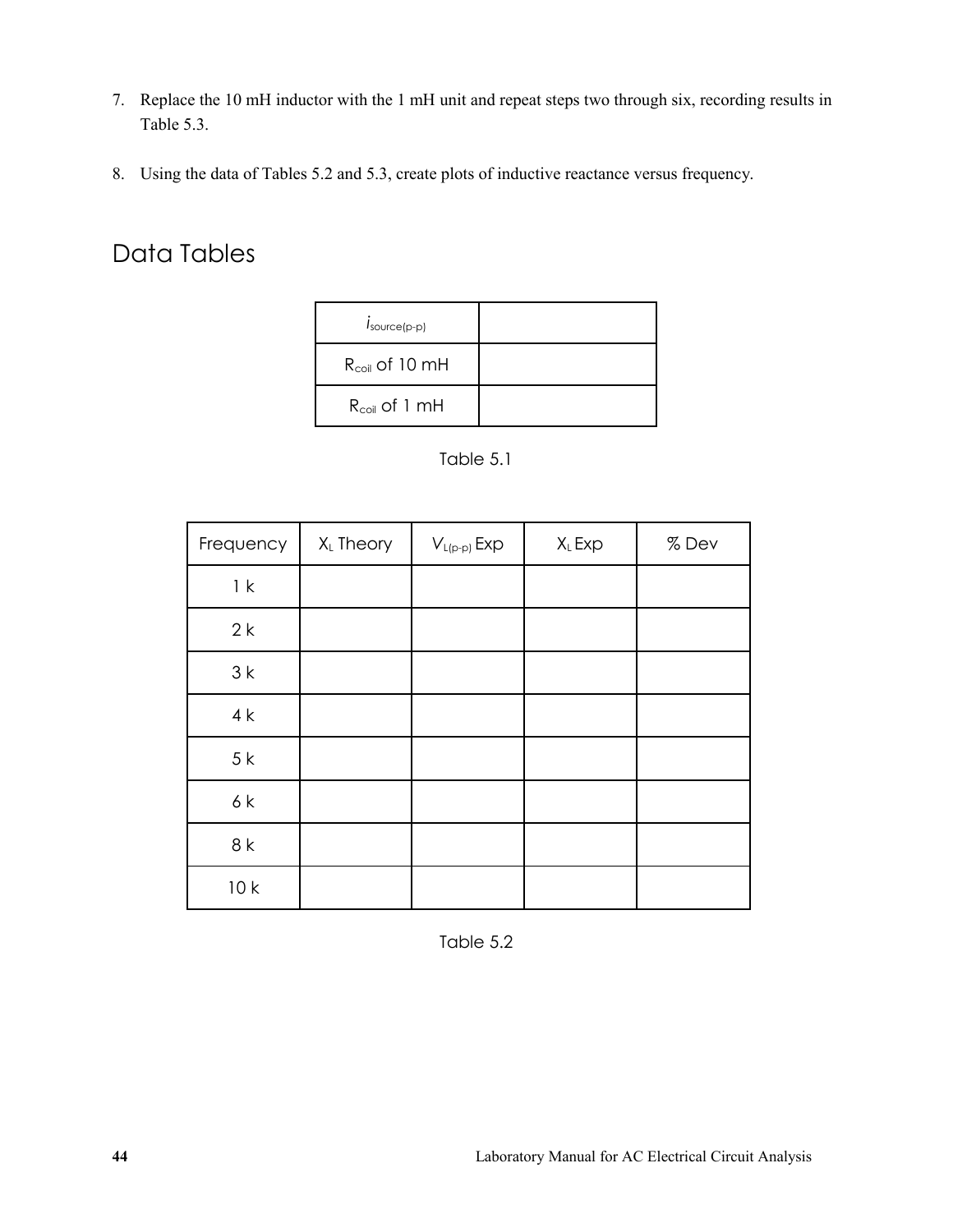| Frequency | XL Theory | $V_{L(p-p)}$ Exp | XL Exp | %Dev |
|-----------|-----------|------------------|--------|------|
| 10k       |           |                  |        |      |
| 20k       |           |                  |        |      |
| 30k       |           |                  |        |      |
| 40 k      |           |                  |        |      |
| 50 k      |           |                  |        |      |
| 60 k      |           |                  |        |      |
| 80 k      |           |                  |        |      |
| 100 k     |           |                  |        |      |

Table 5.3

## **Questions**

- 1. What is the relationship between inductive reactance and frequency?
- 2. What is the relationship between inductive reactance and inductance?
- 3. If the 10 mH trial had been repeated with frequencies 10 times higher than those in Table 5.2, what effect would that have on the experiment?
- 4. Do the coil resistances have any effect on the plots?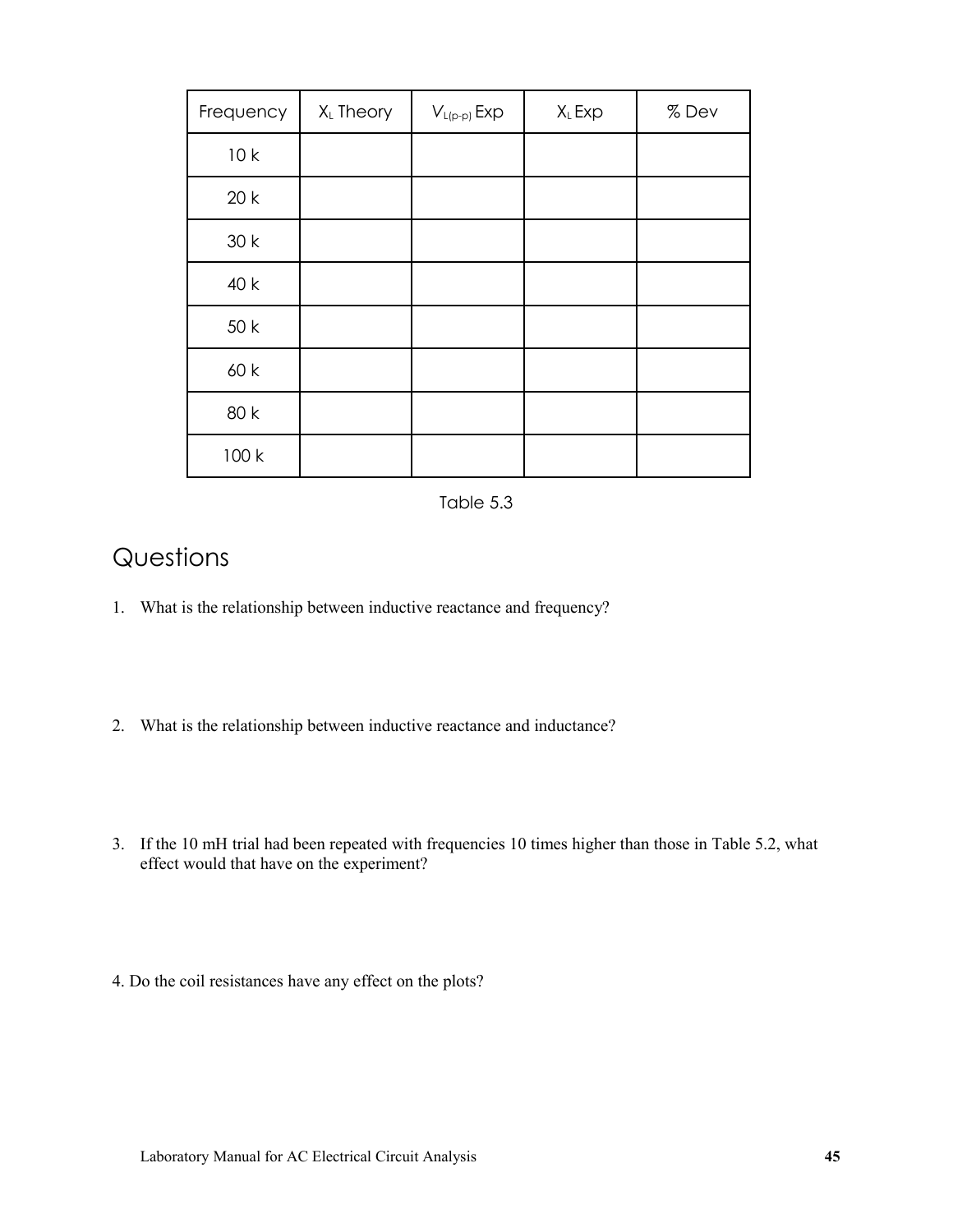# 6 Series R, L, C Circuits

## **Objective**

This exercise examines the voltage and current relationships in series R, L, C networks. Of particular importance is the phase of the various components and how Kirchhoff's voltage law is extended for AC circuits. Both time domain and phasor plots of the voltages are generated.

## Theory Overview

Each element has a unique phase response: for resistors, the voltage is always in phase with the current, for capacitors the voltage always lags the current by 90 degrees, and for inductors the voltage always leads the current by 90 degrees. Consequently, a series combination of R, L, and C components will yield a complex impedance with a phase angle between +90 and -90 degrees. Due to the phase response, Kirchhoff's voltage law must be computed using vector (phasor) sums rather than simply relying on the magnitudes. Indeed, all computations of this nature, such as a voltage divider, must be computed using vectors.

## Equipment

 $(1)$  AC function generator model: \_\_\_\_\_\_\_\_\_\_\_\_\_\_\_ srn: \_\_\_\_\_\_\_\_\_\_\_\_\_\_\_\_\_\_\_\_\_\_\_\_\_ (1) Oscilloscope model: srn:

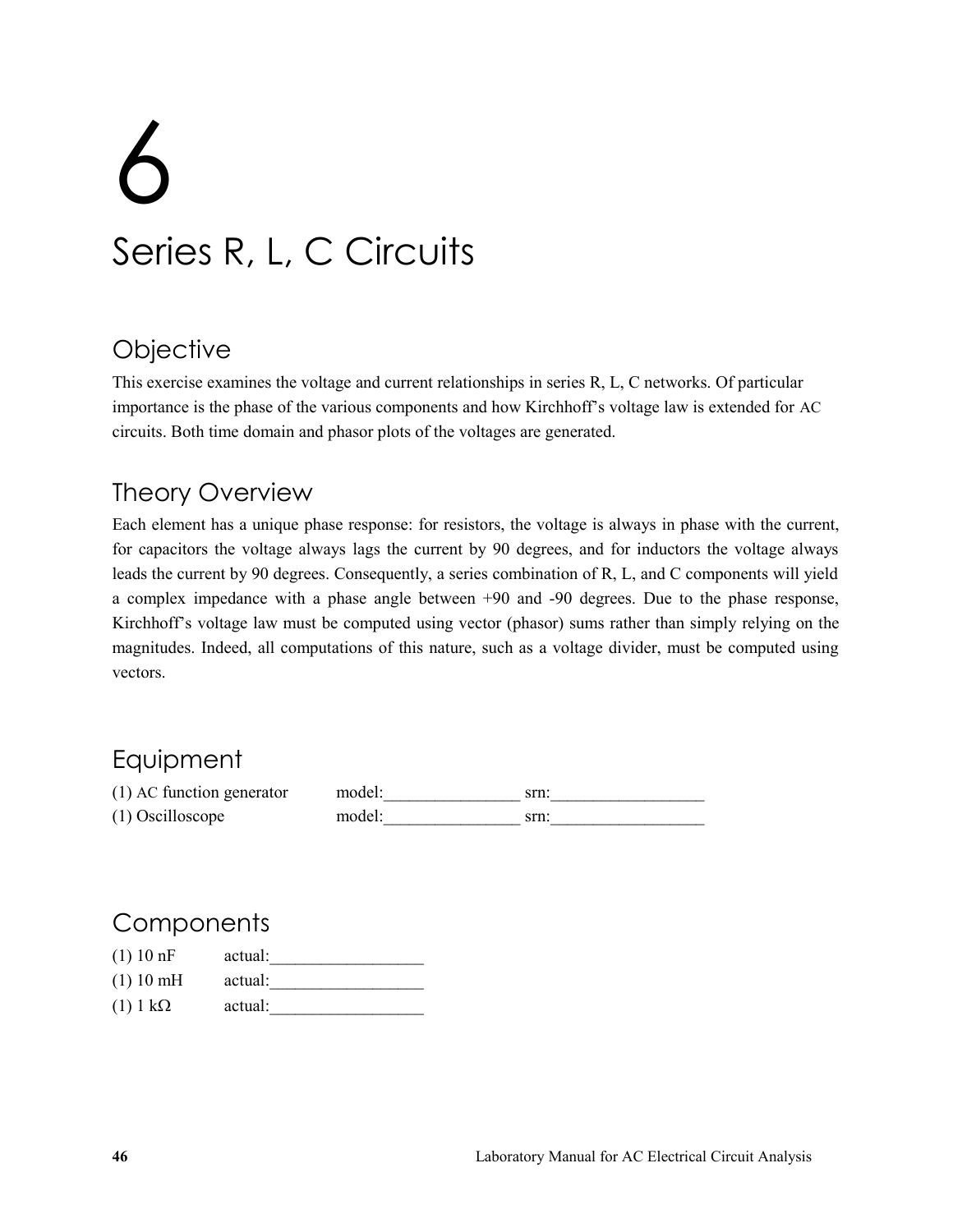



## Procedure

## RC Circuit

- 1. Using Figure 6.1 with Vin=2 V p-p sine at 10 kHz, R=1 k $\Omega$ , and C=10 nF, determine the theoretical capacitive reactance and circuit impedance, and record the results in Table 6.1 (the experimental portion of this table will be filled out in step 5). Using the voltage divider rule, compute the resistor and capacitor voltages and record them in Table 6.2.
- 2. Build the circuit of Figure 6.1 using R=1 k $\Omega$ , and C=10 nF. Place one probe across the generator and another across the capacitor. Set the generator to a 10 kHz sine wave and 2 V p-p. Make sure that the *Bandwidth Limit* of the oscilloscope is engaged for both channels. This will reduce the signal noise and make for more accurate readings. Also, consider using *Averaging* for the acquisition mode, particularly to clean up signals derived using the *Math* function.
- 3. Measure the peak-to-peak voltage across the capacitor and record in Table 6.2. Along with the magnitude, be sure to record the time deviation between  $V<sub>C</sub>$  and the input signal (from which the phase may be determined). Using the *Math* function, measure and record the voltage and time delay for the resistor  $(V_{in} - V_{C})$ . Compute the phase angle and record these values in Table 6.2.
- 4. Take a snapshot of the oscilloscope displaying  $V_{\text{in}}$ ,  $V_{\text{C}}$ , and  $V_{\text{R}}$ .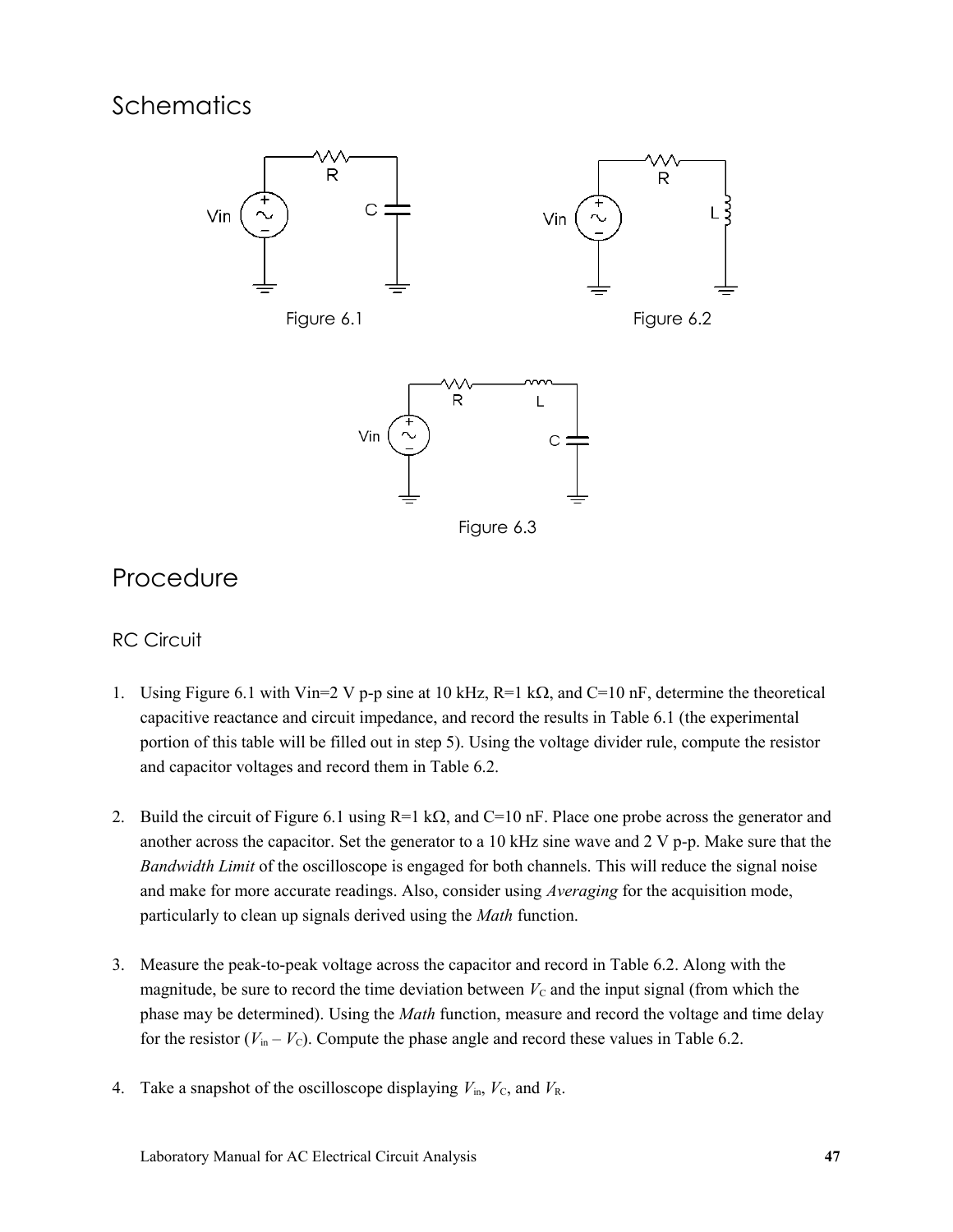- 5. Compute the deviations between the theoretical and experimental values of Table 6.2 and record the results in the final columns of Table 6.2. Based on the experimental values, determine the experimental Z and  $X_c$  values via Ohm's law ( $i=V_R/R$ ,  $X_c=V_c/i$ ,  $Z=V_{in}/i$ ) and record back in Table 6.1 along with the deviations.
- 6. Create a phasor plot showing  $V_{in}$ ,  $V_{C}$ , and  $V_{R}$ . Include both the time domain display from step 4 and the phasor plot with the technical report.

#### RL Circuit

7. Replace the capacitor with the 10 mH inductor (i.e. Figure 6A.2), and repeat steps 1 through 6 in like manner, using Tables 6.3 and 6.4.

#### RLC Circuit

8. Using Figure 6.3 with both the 10 nF capacitor and 10 mH inductor, repeat steps 1 through 6 in similar manner, using Tables 6.5 and 6.6. **Using a four channel oscilloscope:** To obtain proper readings, place the first probe at the input, the second probe between the resistor and inductor, and the third probe between the inductor and capacitor. Probe three yields  $V_c$ . Using the *Math* function, probe two minus probe three yields  $V_L$ , and finally, probe one minus probe two yields  $V_R$ . Assigning *Reference* waveforms can be useful to see all of the signals together. **Using a two channel oscilloscope:** Unfortunately, it will be impossible to see the voltage of all three components simultaneously with the source voltage using a two channel oscilloscope. To obtain proper readings, place the first probe at the input and the second probe across the capacitor in order to see the phase and magnitude of  $V_c$ . Then, swap C and L (placing the second probe across the inductor) to see  $V_L$ , and finally, swap L and R (with the second probe across R) in order see *VR.*

## Data Tables

RC Circuit

|                         | <b>Theory</b> | Experimental | % Deviation |
|-------------------------|---------------|--------------|-------------|
| $\mathsf{X}_\mathsf{C}$ |               |              |             |
| Z Magnitude             |               |              |             |
| 7 A                     |               |              |             |

Table 6.1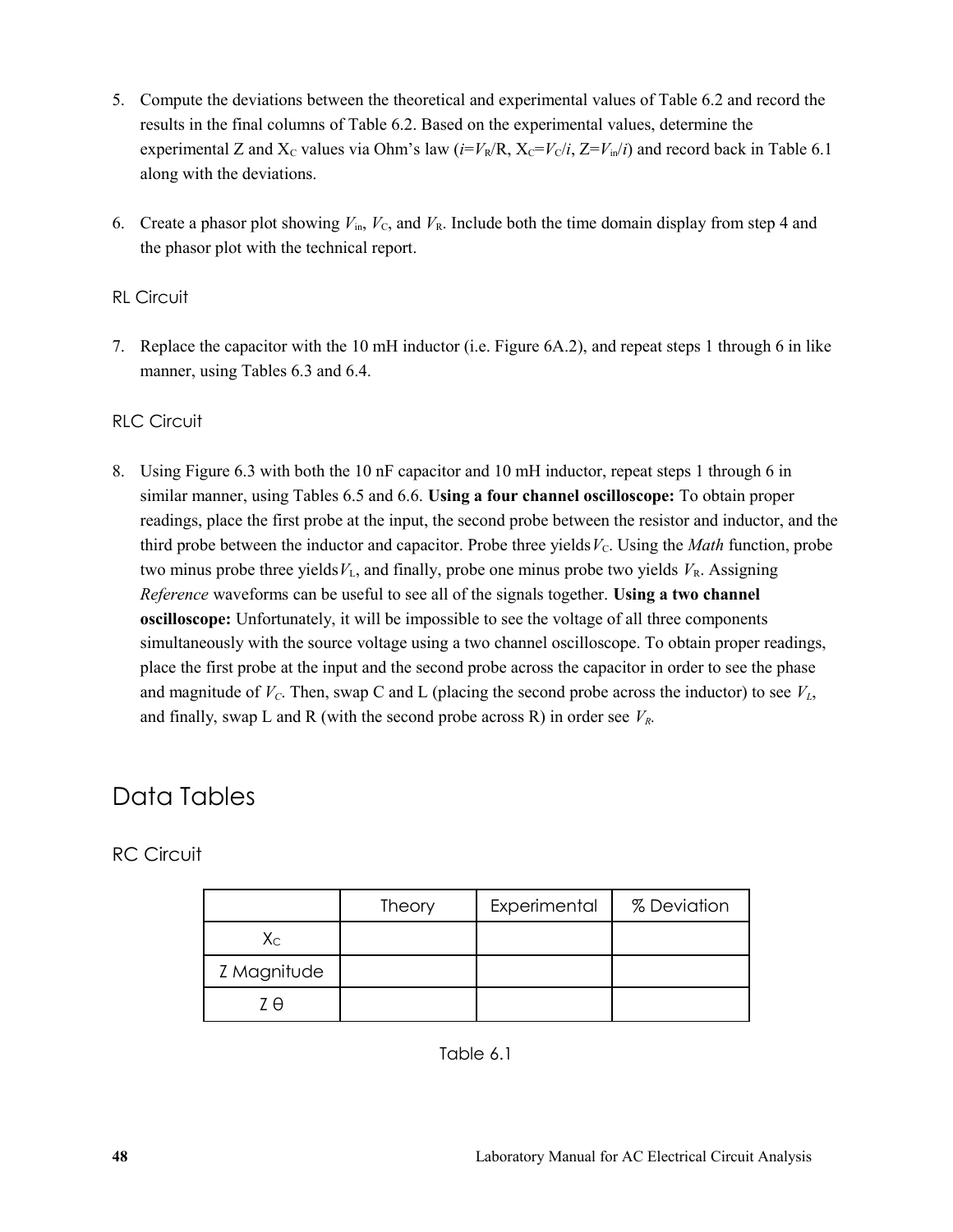|         | Theory Mag | Theory $\theta$ | Exp Mag | Exp Delay | $Exp \theta$ | $\frac{1}{2}$ % Dev Mag $\frac{1}{2}$ % Dev $\theta$ |  |
|---------|------------|-----------------|---------|-----------|--------------|------------------------------------------------------|--|
| $V_{C}$ |            |                 |         |           |              |                                                      |  |
| $V_{R}$ |            |                 |         |           |              |                                                      |  |

## Table 6.2

RL Circuit

|             | <b>Theory</b> | Experimental | % Deviation |
|-------------|---------------|--------------|-------------|
|             |               |              |             |
| Z Magnitude |               |              |             |
| 7 A         |               |              |             |

## Table 6.3

|    | Theory Mag   Theory $\theta$   Exp Mag |  | Exp Delay | $Exp \theta$ | $\frac{1}{2}$ % Dev Mag $\frac{1}{2}$ % Dev $\theta$ |  |
|----|----------------------------------------|--|-----------|--------------|------------------------------------------------------|--|
| v. |                                        |  |           |              |                                                      |  |
| Vр |                                        |  |           |              |                                                      |  |

Table 6.4

RLC Circuit

|             | <b>Theory</b> | Experimental | % Deviation |
|-------------|---------------|--------------|-------------|
| $X_{C}$     |               |              |             |
|             |               |              |             |
| Z Magnitude |               |              |             |
| 7 A         |               |              |             |

Table 6.5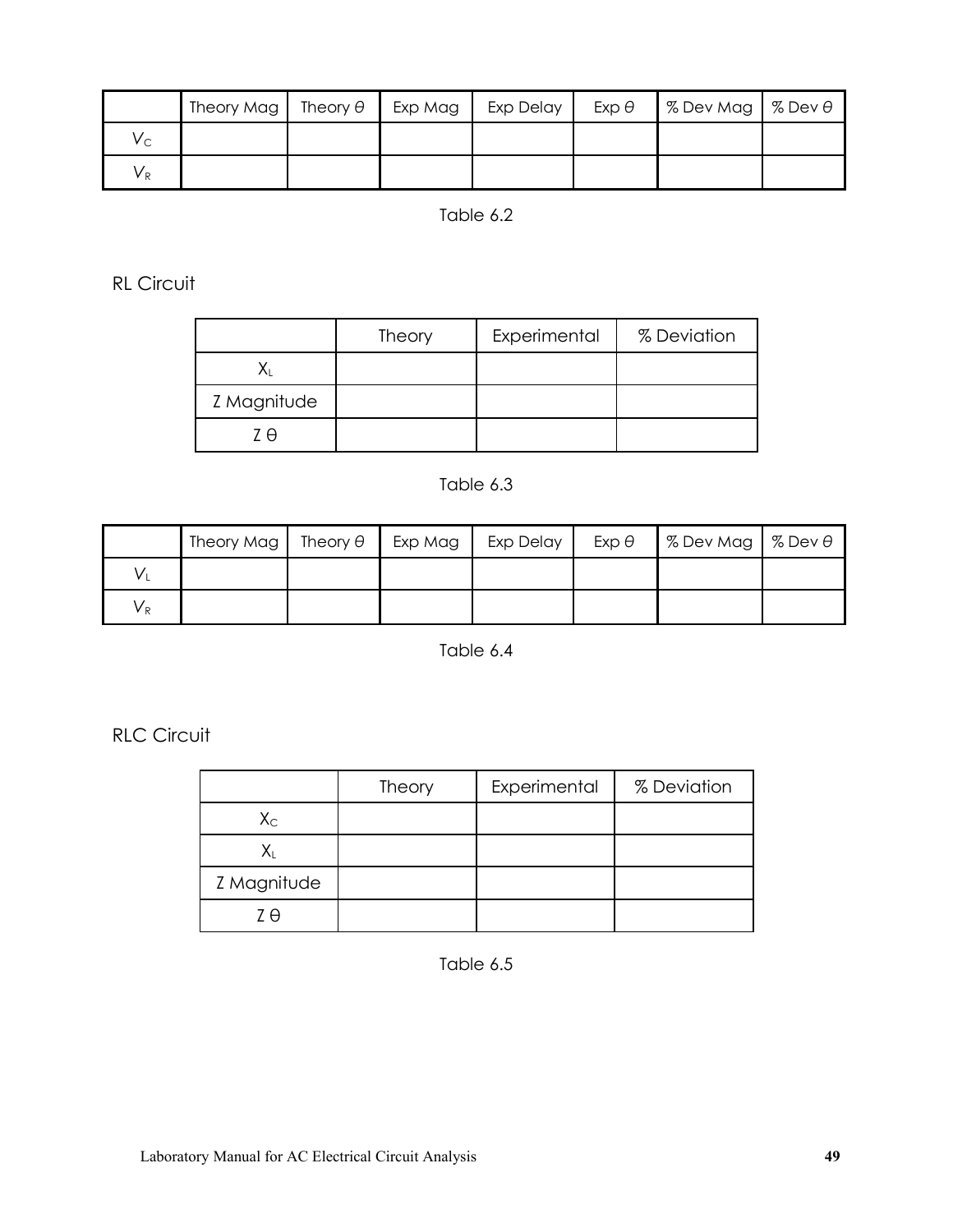|                         | Theory Mag | Theory $\theta$ | Exp Mag | Exp Delay | $Exp \theta$ | $\frac{1}{2}$ % Dev Mag $\frac{1}{2}$ % Dev $\theta$ |  |
|-------------------------|------------|-----------------|---------|-----------|--------------|------------------------------------------------------|--|
| $V_{C}$                 |            |                 |         |           |              |                                                      |  |
| $\mathsf{V}_\mathsf{L}$ |            |                 |         |           |              |                                                      |  |
| $V_{R}$                 |            |                 |         |           |              |                                                      |  |

#### Table 6.6

## **Questions**

- 1. What is the phase relationship between R, L, and C components in a series AC circuit?
- 2. Based on measurements, does Kirchhoff's voltage law apply to the three tested circuits (show work)?
- 3. In general, how would the phasor diagram of Figure 6.1 change if the frequency was raised?
- 4. In general, how would the phasor diagram of Figure 6.2 change if the frequency was lowered?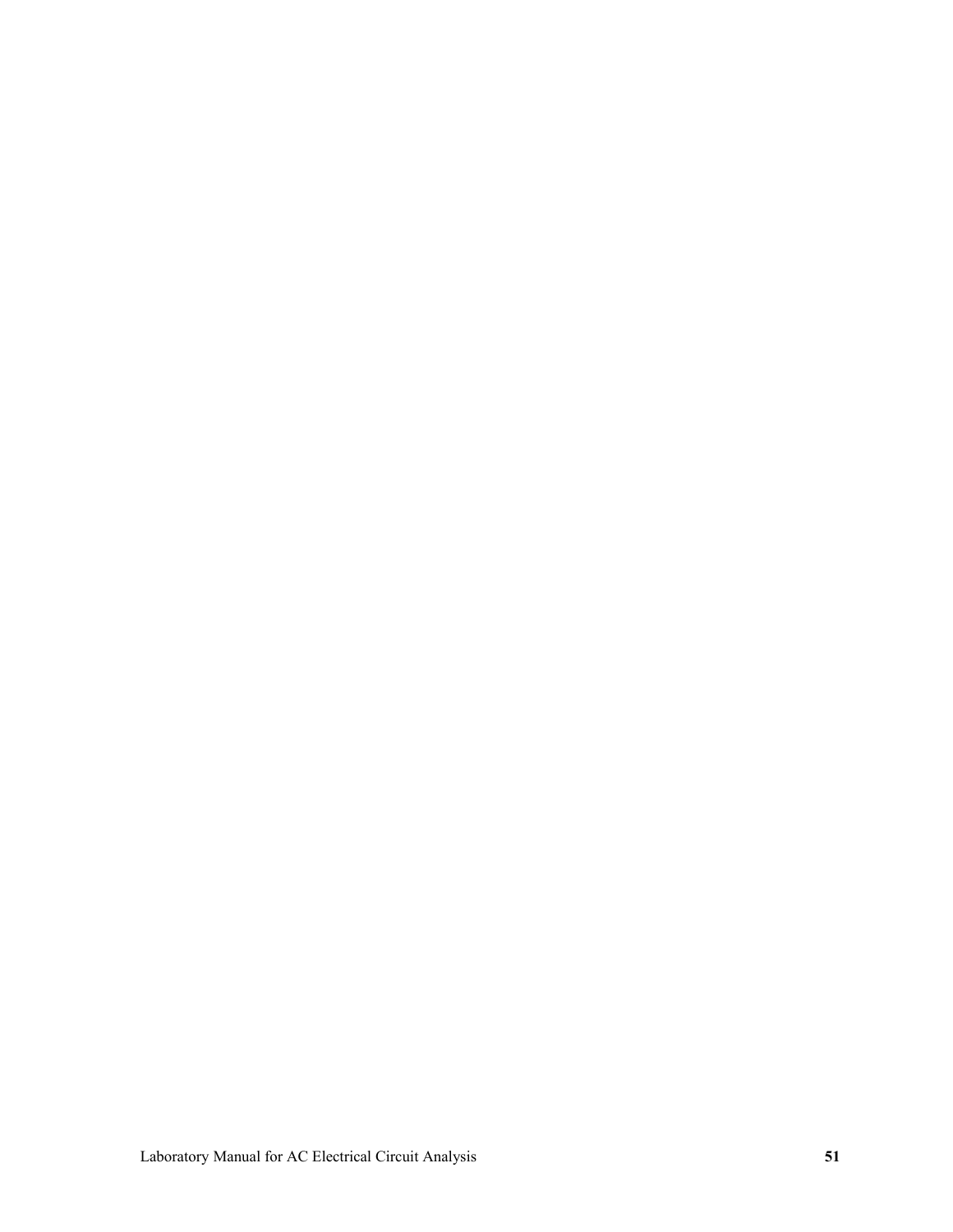# 7 Parallel R, L, C Circuits

## **Objective**

This exercise examines the voltage and current relationships in parallel R, L, C networks. Of particular importance is the phase of the various components and how Kirchhoff's current law is extended for AC circuits. Both time domain and phasor plots of the currents are generated. A technique to measure current using a *current sense resistor* will also be explored.

## Theory Overview

Recall that for resistors, the voltage is always in phase with the current, for capacitors the voltage always lags the current by 90 degrees, and for inductors the voltage always leads the current by 90 degrees. Because each element has a unique phase response between +90 and -90 degrees, a parallel combination of R, L, and C components will yield a complex impedance with a phase angle between +90 and -90 degrees. Due to the phase response, Kirchhoff's current law must be computed using vector (phasor) sums rather than simply relying on the magnitudes. Indeed, all computations of this nature, such as a current divider, must be computed using vectors.

## **Equipment**

| (1) AC function generator | model: | srn. |
|---------------------------|--------|------|
| $(1)$ Oscilloscope        | model: | srn. |

| (1) 10 nF       | actual: |
|-----------------|---------|
| (1) 10 mH       | actual: |
| $(1) 1 k\Omega$ | actual: |
| $(3) 10 \Omega$ | actual: |
|                 | actual: |
|                 | actual: |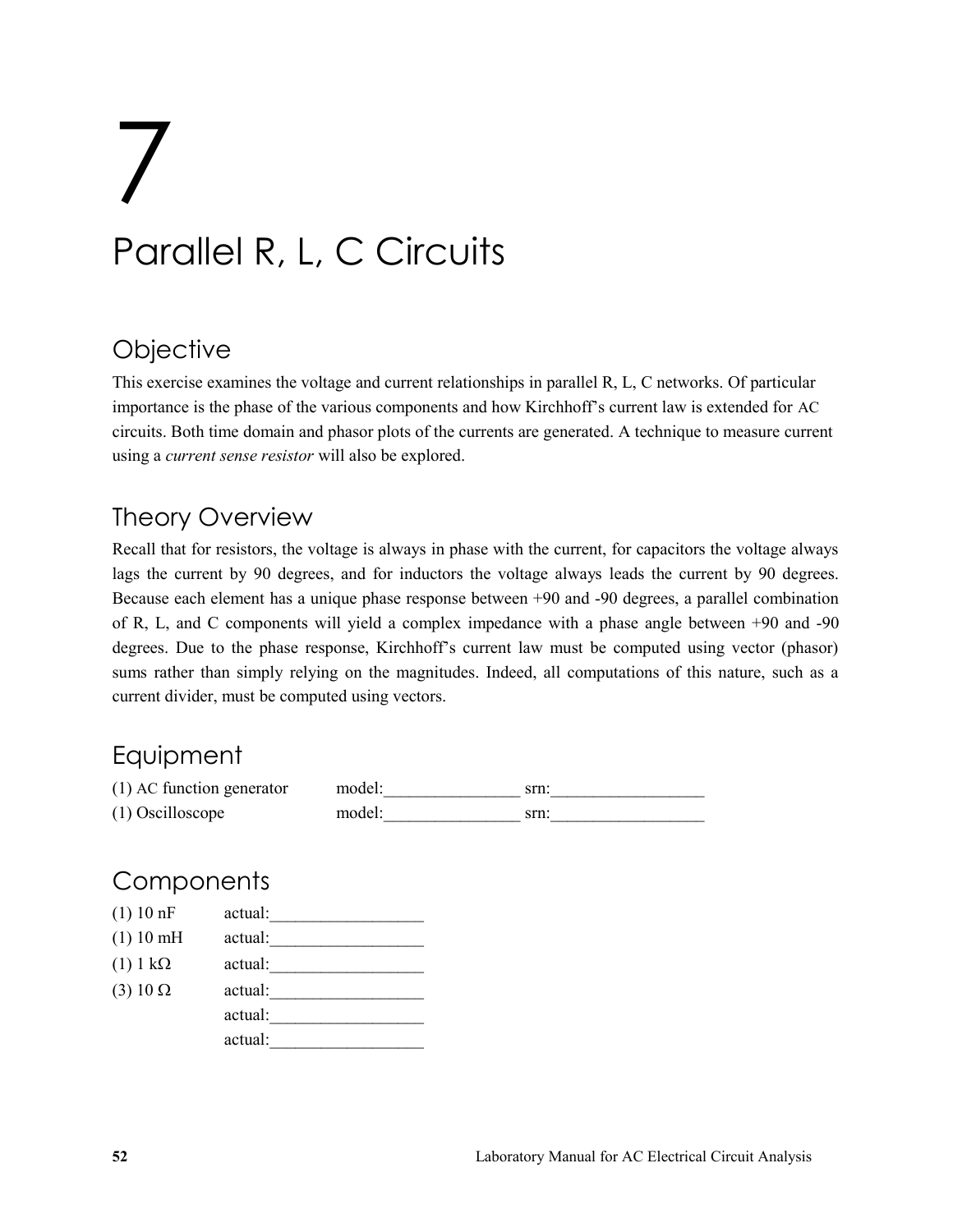

Figure 7.1 Figure 7.2



## Procedure

## RC Circuit

- 1. Using Figure 7.1 with a 10 V p-p 10 kHz source,  $R=1$  k $\Omega$ , and  $C=10$  nF, determine the theoretical capacitive reactance and circuit impedance, and record the results in Table 7.1 (the experimental portion of this table will be filled out in step 6). Using the current divider rule, compute the resistor and capacitor currents and record them in Table 7.2.
- 2. Build the circuit of Figure 7.1 using  $R=1$  k $\Omega$ , and  $C=10$  nF. A common method to measure current using the oscilloscope is to place a small *current sense resistor* in line with the current of interest. If the resistor is much smaller than the surrounding reactances it will have a minimal effect on the current. Because the voltage and current of the resistor are always in phase with each other, the relative phase of the current in question must be the same as that of the sensing resistor's voltage. Each of the three circuit currents will be measured separately and with respect to the source in order to determine relative phase. To measure the total current, place a 10  $\Omega$  resistor between ground and the bottom connection of the parallel components. Set the generator to a  $10 \text{ V p-p}$  sine wave at 10 kHz. Make sure that the *Bandwidth Limit* of the oscilloscope is engaged for both channels. This will reduce the signal noise and make for more accurate readings. Also, consider using waveform averaging, particularly to clean up signals derived via the *Math* function.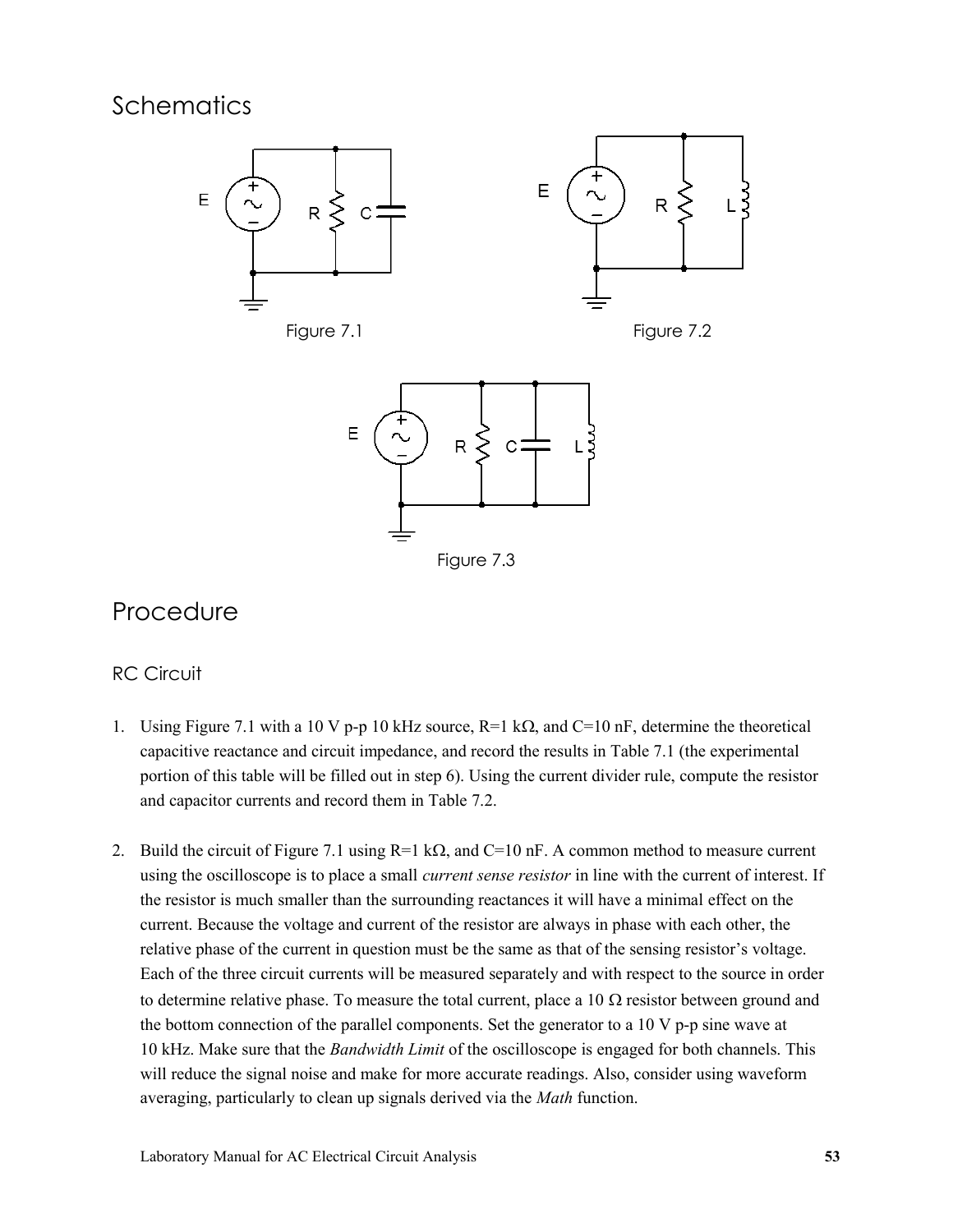- 3. Place probe one across the generator and probe two across the sense resistor. Measure the voltage across the sense resistor, calculate the corresponding total current via Ohm's law and record in Table 7.2. Along with the magnitude, be sure to record the time deviation between the sense waveform and the input signal (from which the phase may be determined eventually).
- 4. Remove the main sense resistor and place one 10  $\Omega$  resistor between the capacitor and ground to serve as the capacitor current sense. Place a second 10  $\Omega$  resistor between the resistor and ground to sense the resistor current. Leave probe one at the generator and move probe two across the sense resistor in the resistor branch. Repeat the Ohm's law process to obtain its current, recording the magnitude and phase angle in Table 7.2. Finally, move probe two so that it is across the capacitor's sense resistor. Measure and record the appropriate values in Table 7.2. Note that if you are using a four channel oscilloscope, simultaneous input, resistor and capacitor measurements are possible.
- 5. Move probe one to the resistor's sense resistor and leave probe two at the capacitor's sense resistor. Save a picture of the oscilloscope displaying the voltage waveforms representing  $i_R$ ,  $i_C$  and  $i<sub>in</sub>$  (i.e., the *Math* waveform computed from  $i_R + i_C$ ).
- 6. Compute the deviations between the theoretical and experimental values of Table 7.2 and record the results in the final columns of Table 7.2. Based on the experimental values, determine the experimental Z and  $X_c$  values via Ohm's law  $(X_c=V_c/i_c, Z=V_{in}/i_n)$  and record back in Table 7.1 along with the deviations.
- 7. Create a phasor plot showing  $i_{in}$ ,  $i_{C}$ , and  $i_{R}$ . Include both the time domain display from step 4 and the phasor plot with the technical report.

#### RL Circuit

8. Replace the capacitor with the 10 mH inductor (i.e. Figure 7A.2), and repeat steps 1 through 7 in like manner, using Tables 7.3 and 7.4.

### RLC Circuit

9. Using Figure 7.3 with both the 10 nF capacitor and 10 mH inductor (and a third sense resistor), repeat steps 1 through 7 in like manner, using Tables 7.5 and 7.6. Note that it will not be possible to see all four waveforms simultaneously in step 5 if a **two channel oscilloscope** is being used. For a **four channel oscilloscope**, place a probe across each of the three sense resistors.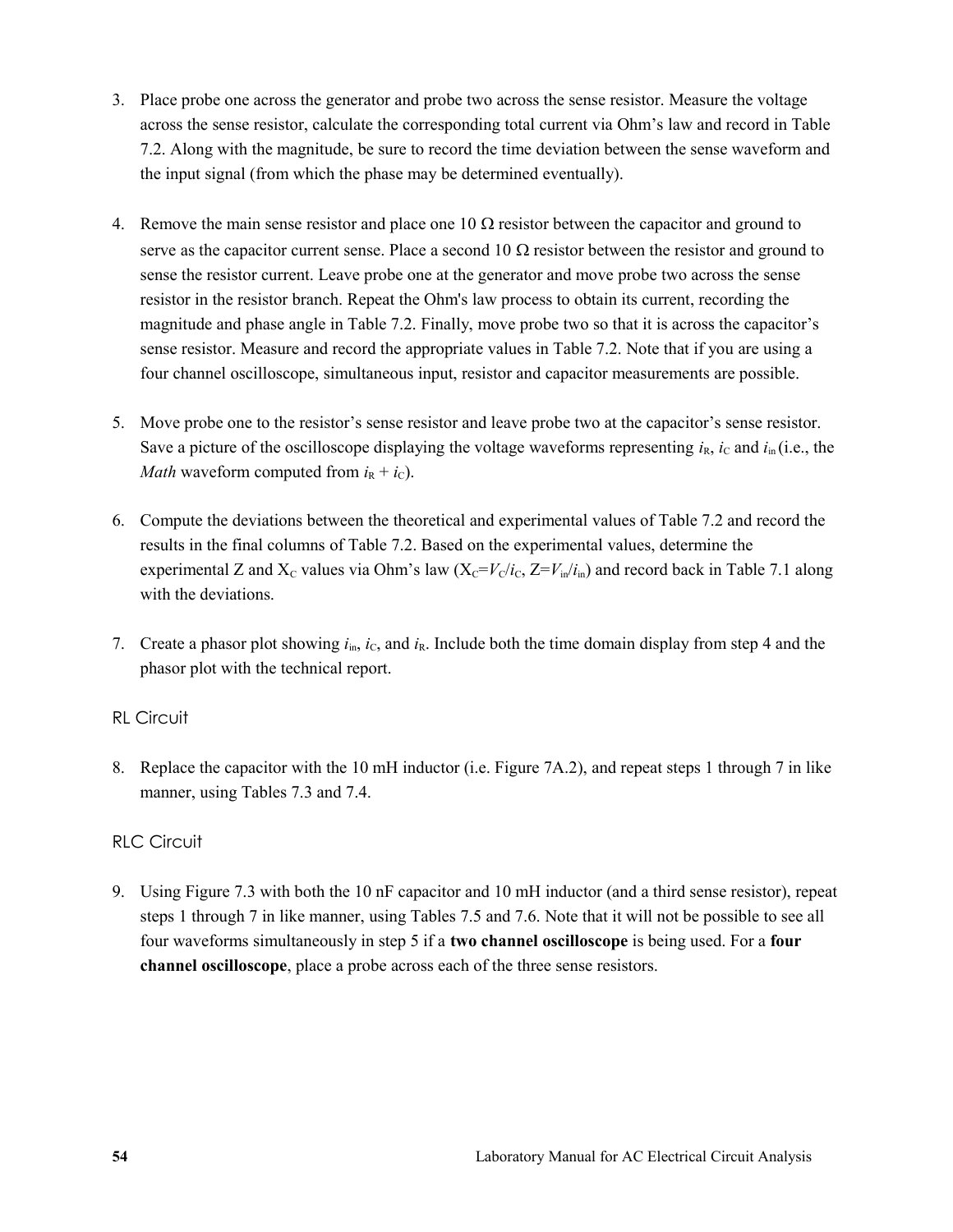# Data Tables

## RC Circuit

|                         | <b>Theory</b> | Experimental | % Deviation |
|-------------------------|---------------|--------------|-------------|
| $\mathsf{X}_\mathsf{C}$ |               |              |             |
| Z Magnitude             |               |              |             |
| 7 A                     |               |              |             |

Table 7.1

|                | Theory Mag | Theory $\theta$ | Exp Mag | Exp Delay | $Exp \theta$ | % Dev Mag   % Dev $\theta$ |  |
|----------------|------------|-----------------|---------|-----------|--------------|----------------------------|--|
| Iс             |            |                 |         |           |              |                            |  |
| 1 <sub>R</sub> |            |                 |         |           |              |                            |  |
| <i>l</i> in    |            |                 |         |           |              |                            |  |

Table 7.2

RL Circuit

|             | <b>Theory</b> | Experimental | % Deviation |
|-------------|---------------|--------------|-------------|
|             |               |              |             |
| Z Magnitude |               |              |             |
| 7 A         |               |              |             |

Table 7.3

|             | Theory Mag | Theory $\theta$ | Exp Mag | Exp Delay | $Exp \theta$ | $\frac{8}{5}$ Dev Mag $\frac{8}{5}$ Dev $\theta$ |  |
|-------------|------------|-----------------|---------|-----------|--------------|--------------------------------------------------|--|
|             |            |                 |         |           |              |                                                  |  |
| IR          |            |                 |         |           |              |                                                  |  |
| <i>l</i> in |            |                 |         |           |              |                                                  |  |

Table 7.4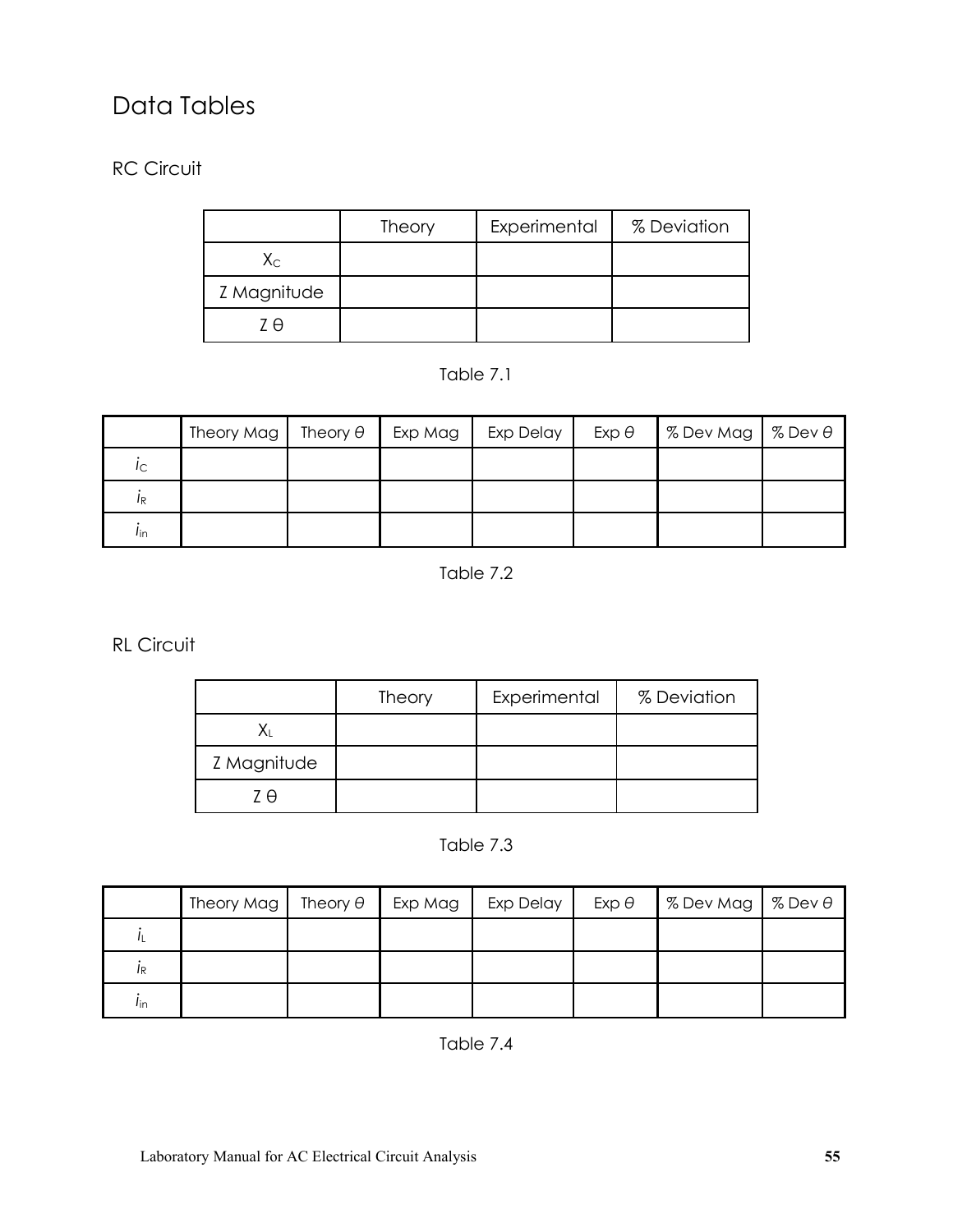## RLC Circuit

|             | <b>Theory</b> | Experimental | % Deviation |
|-------------|---------------|--------------|-------------|
| $X_{C}$     |               |              |             |
|             |               |              |             |
| Z Magnitude |               |              |             |
| 7 A         |               |              |             |



|                 | Theory Mag   Theory $\theta$ |  | Exp Mag   Exp Delay | $Exp \theta$ | $\frac{1}{2}$ % Dev Mag $\frac{1}{2}$ % Dev $\theta$ |  |
|-----------------|------------------------------|--|---------------------|--------------|------------------------------------------------------|--|
| $i_{\rm C}$     |                              |  |                     |              |                                                      |  |
|                 |                              |  |                     |              |                                                      |  |
| IR              |                              |  |                     |              |                                                      |  |
| $I_{\text{in}}$ |                              |  |                     |              |                                                      |  |

Table 7.6

# **Questions**

- 1. What is the phase relationship between R, L, and C components in a parallel AC circuit?
- 2. Based on measurements, does Kirchhoff's current law apply to the three tested circuits (show work)?
- 3. In general, how would the phasor diagram of Figure 7.1 change if the frequency was raised?
- 4. In general, how would the phasor diagram of Figure 7.2 change if the frequency was lowered?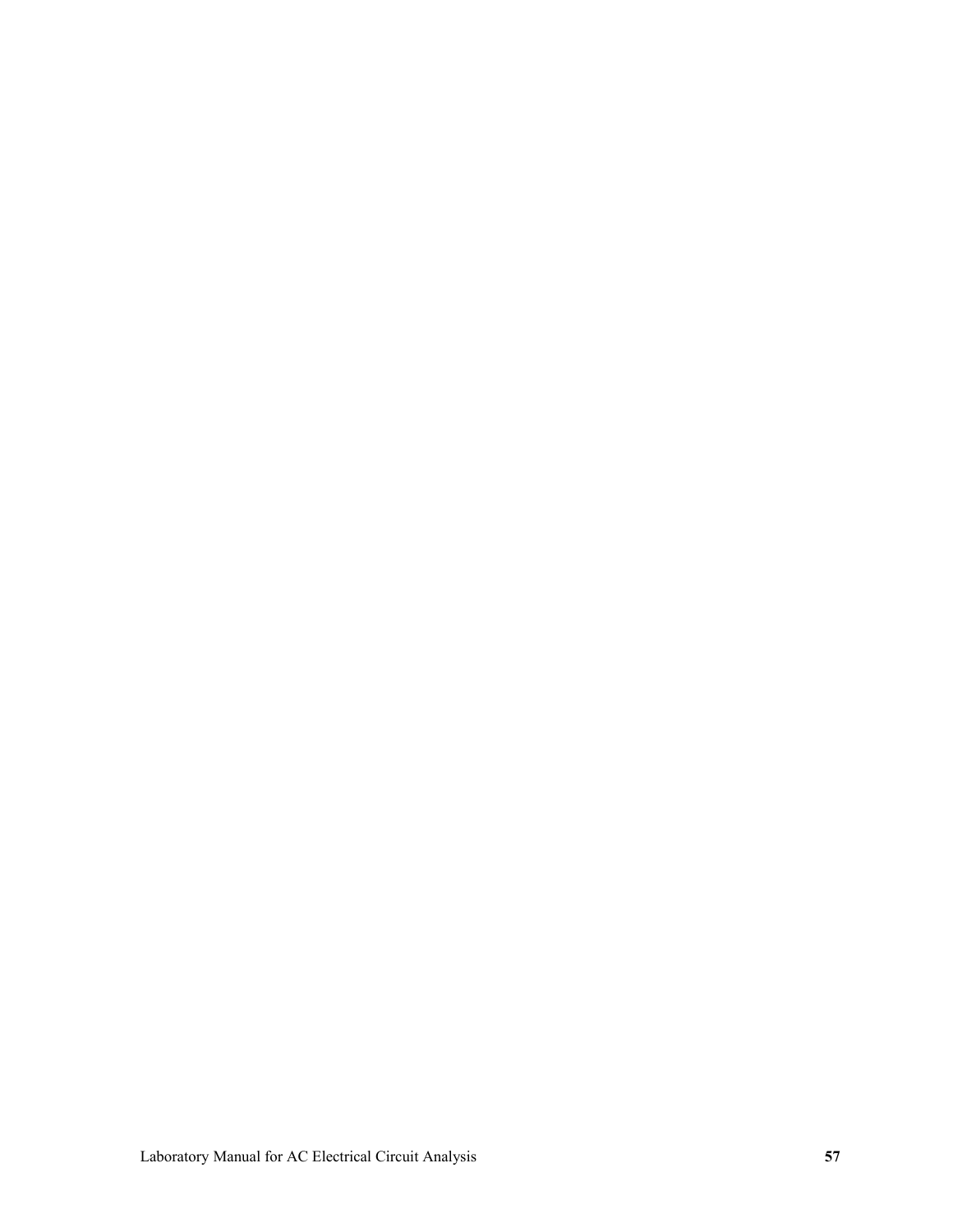# 8 Series-Parallel R, L, C Circuits

## **Objective**

This exercise examines the voltage and current relationships in series-parallel R, L, C networks. Often series-parallel circuits may be analyzed along the lines of the simpler series-only or parallel-only circuits, but where each "element" may comprise a complex impedance rather than a singular R, L, or C component. Both Kirchhoff's current law and Kirchhoff's voltage law may be applied to these circuits. In this exercise, both time domain and phasor plots of the voltages and currents are generated.

# Theory Overview

Many complex R, L, C networks may be analyzed by reducing them to simpler series or parallel circuits, perhaps through an iterative process in more involved instances. In this analysis each series or parallel element is in fact a complex impedance made up of a series or parallel combination of other components and thus producing a phase angle between +90 and -90 degrees. Consequently, the simple "all right angles" phasor diagrams found for basic series and parallel circuits may be replaced with more general phasor diagrams with non-right angles. In spite of this, both Kirchhoff's current law and Kirchhoff's voltage law must still be satisfied for the entire circuit, as well as any sub-circuits or branches.

# **Equipment**

| (1) AC function generator | model: | srn. |
|---------------------------|--------|------|
| $(1)$ Oscilloscope        | model: | srn. |

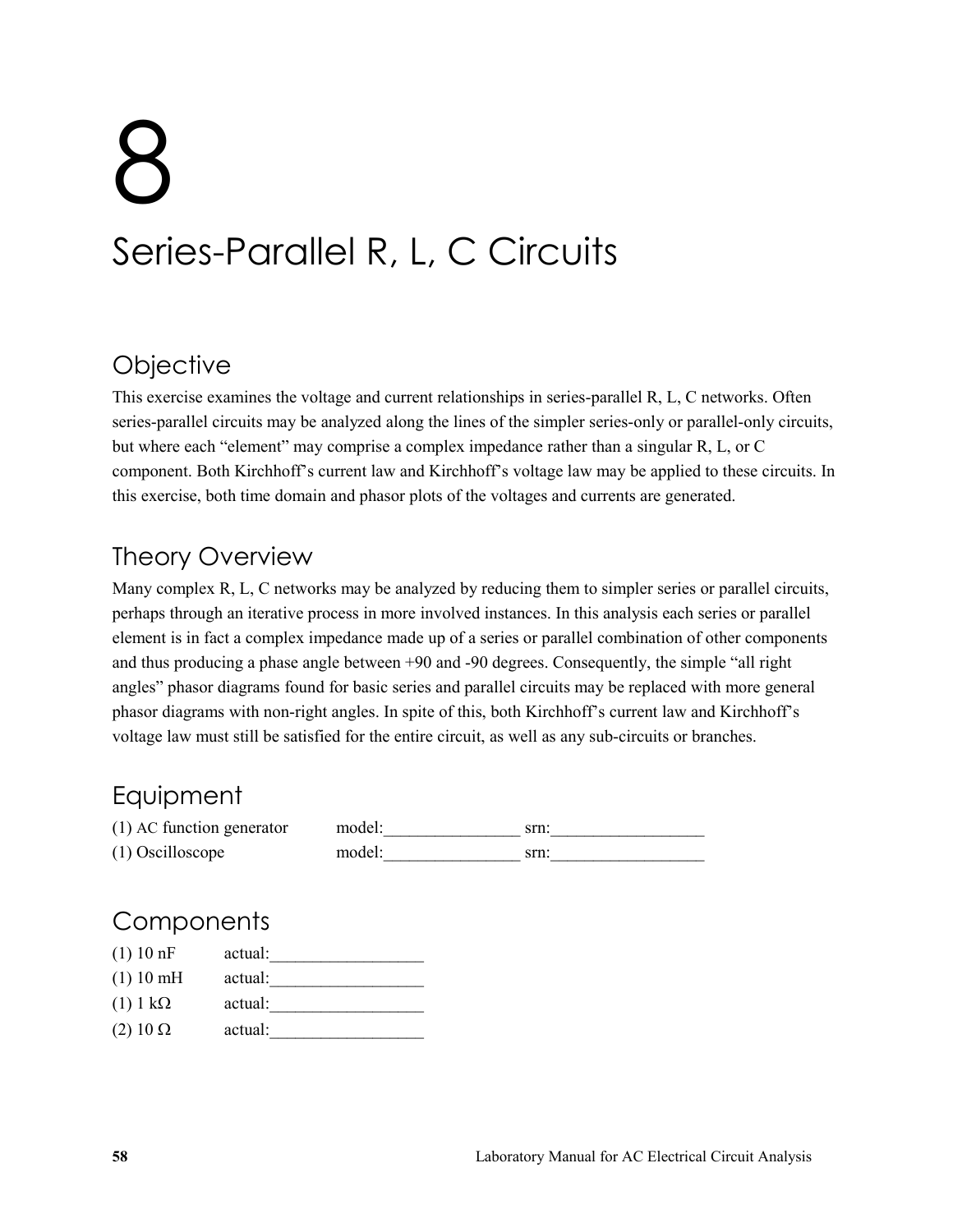

## Procedure

### Circuit 1

- 1. Using Figure 8.1 with a 10 kHz sine wave at 10 V p-p source,  $R=1$  k $\Omega$ , L=10 mH, and C=10 nF, determine the theoretical inductive and capacitive reactances, parallel branch reactance and total circuit impedance, and record the results in Table 8.1 (the experimental portion of this table will be filled out in step 5). Using Ohm's law and the voltage divider rule compute the capacitor and inductor-resistor voltages along with the input current and record them in Table 8.2.
- 2. Build the circuit of Figure 8.1 using R=1 k $\Omega$ , L=10 mH, and C=10 nF. Set the generator to a 10 kHz sine wave and 10 V p-p. Make sure that the *Bandwidth Limit* of the oscilloscope is engaged for both channels. This will reduce the signal noise and make for more accurate readings.
- 3. Place probe one across the generator and probe two across the parallel inductor-resistor branch. Using the *Math* function, the capacitor voltage may be found by subtracting the voltage of probe two from that of probe one. Also, the input current may be found by dividing the capacitor's voltage by its reactance. Measure the parallel branch voltage and capacitor voltage, both magnitude and phase, and record in Table 8.2. Compute the input current and record in Table 8.2.
- 4. Take a picture of the three voltage waveforms.
- 5. Compute the deviations between the theoretical and experimental values of Table 8.2 and record the results in the final columns of Table 8.2. Based on the experimental values, determine the experimental total Z and parallel branch Z values via Ohm's law (e.g.,  $Z_T = V_{in}/i_{in}$ ) and record back in Table 8.1 along with the deviations.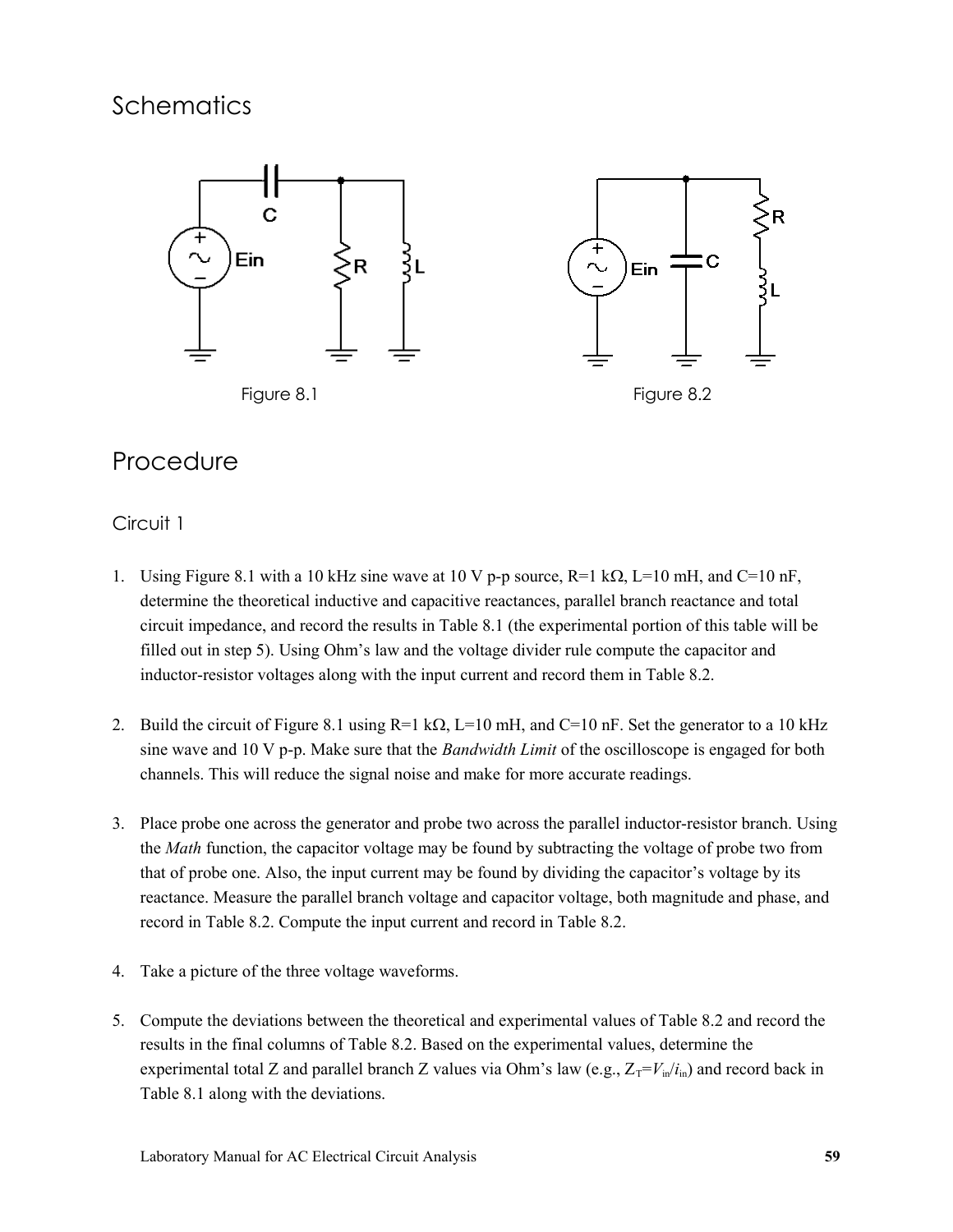6. Create a phasor plot showing  $V_{\text{in}}$ ,  $V_{\text{LR}}$ , and  $V_{\text{C}}$ . Include both the time domain display from step 4 and the phasor plot with the technical report.

#### Circuit 2

- 7. Using Figure 8.2 with a 10k Hz sine wave at 10 V p-p,  $R=1$  k $\Omega$ ,  $L=10$  mH, and C=10 nF, determine the theoretical inductive and capacitive reactances, series branch impedance and total circuit impedance, and record the results in Table 8.3. Using Ohm's law compute the capacitor and inductorresistor currents along with the input current and record them in Table 8.4.
- 8. Build the circuit of Figure 8.2 using R=1 k $\Omega$ , L=10 mH, and C=10 nF. Insert a 10  $\Omega$  current sense resistor at the bottom of the LR leg and another at the bottom of the capacitor leg. Set the generator to a 10 kHz sine wave and 10 V p-p. Make sure that the *Bandwidth Limit* of the oscilloscope is engaged for both channels. This will reduce the signal noise and make for more accurate readings.
- 9. Place probe one across the generator and probe two across the inductor-resistor branch sense resistor. The inductor-resistor current may be found by dividing the probe two voltage by the sense resistor. The capacitor current is found in a similar manner using its current sense resistor (use probe three if available, otherwise perform this twice using probe two). Record both magnitude and phase of the two currents in Table 8.4.
- 10. Take a picture of the  $V_{\text{in}}$  and  $i_{\text{LR}}$  sense waveforms and also of the  $V_{\text{in}}$  and  $i_{\text{C}}$  sense waveforms (one combined picture if using three probes, otherwise two separate pictures).
- 11. To measure the input current, remove the two sense resistors and place one of them so that it is between ground and the bottom junction of the resistor and capacitor. Move probe two to this sense resistor and measure the voltage. From this, compute the total current and record both magnitude and phase in Table 8.4.
- 12. Take a picture of the *V*in and *i*in sense waveforms.
- 13. Compute the deviations between the theoretical and experimental values of Table 8.4 and record the results in the final columns of Table 8.4. Based on the experimental values, determine the experimental total Z and series branch Z values and record back in Table 8.3 along with the deviations.
- 14. Create a phasor plot showing  $i_{in}$ ,  $i_{LR}$ , and  $i_{C}$ . Include both the time domain displays from steps 10  $\&$  12 and the phasor plot with the technical report.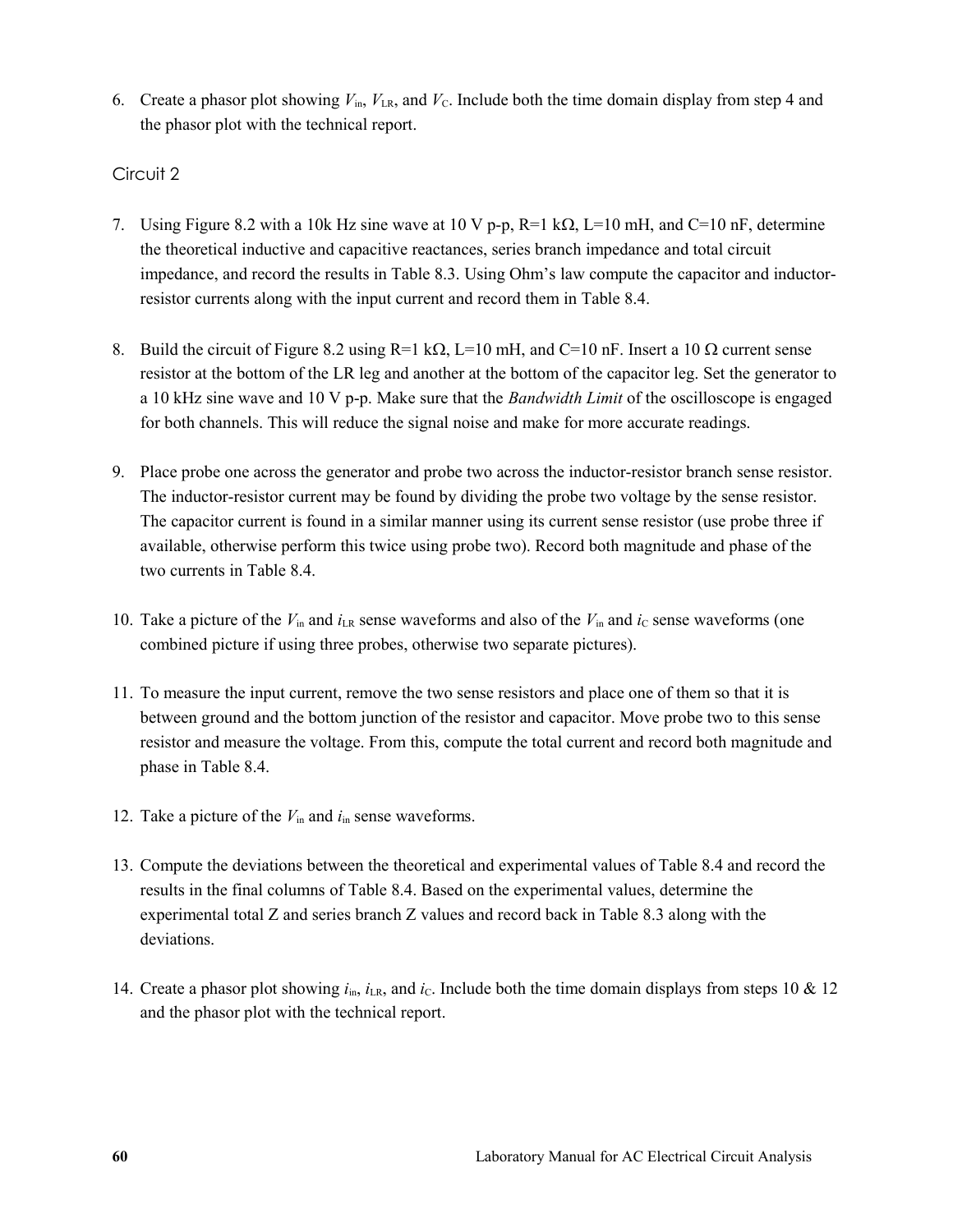# Computer Simulation

15. Build the circuit of Figure 8.1 in a simulator. Using Transient Analysis, determine the voltage across the inductor and compare the magnitude and phase to the theoretical and measured values recorded in Table 8.2.

# Data Tables

Circuit 1

|                          | Theory | Experimental | % Deviation |  |
|--------------------------|--------|--------------|-------------|--|
| $X_{C}$                  |        |              |             |  |
| $X_{L}$                  |        |              |             |  |
| $R \mid \mid X_L$        |        |              |             |  |
| Z <sub>T</sub> Magnitude |        |              |             |  |
| $Z_T \Theta$             |        |              |             |  |

#### Table 8.1

|                            | Theory Mag | Theory $\theta$ | Exp Mag | Exp Delay | $Exp \theta$ | % Dev<br>Mag | $%$ Dev $\theta$ |
|----------------------------|------------|-----------------|---------|-----------|--------------|--------------|------------------|
| $\mathsf{V}_{\mathsf{LR}}$ |            |                 |         |           |              |              |                  |
| $V_{\rm C}$                |            |                 |         |           |              |              |                  |
| $I_{\text{in}}$            |            |                 |         |           |              |              |                  |

Table 8.2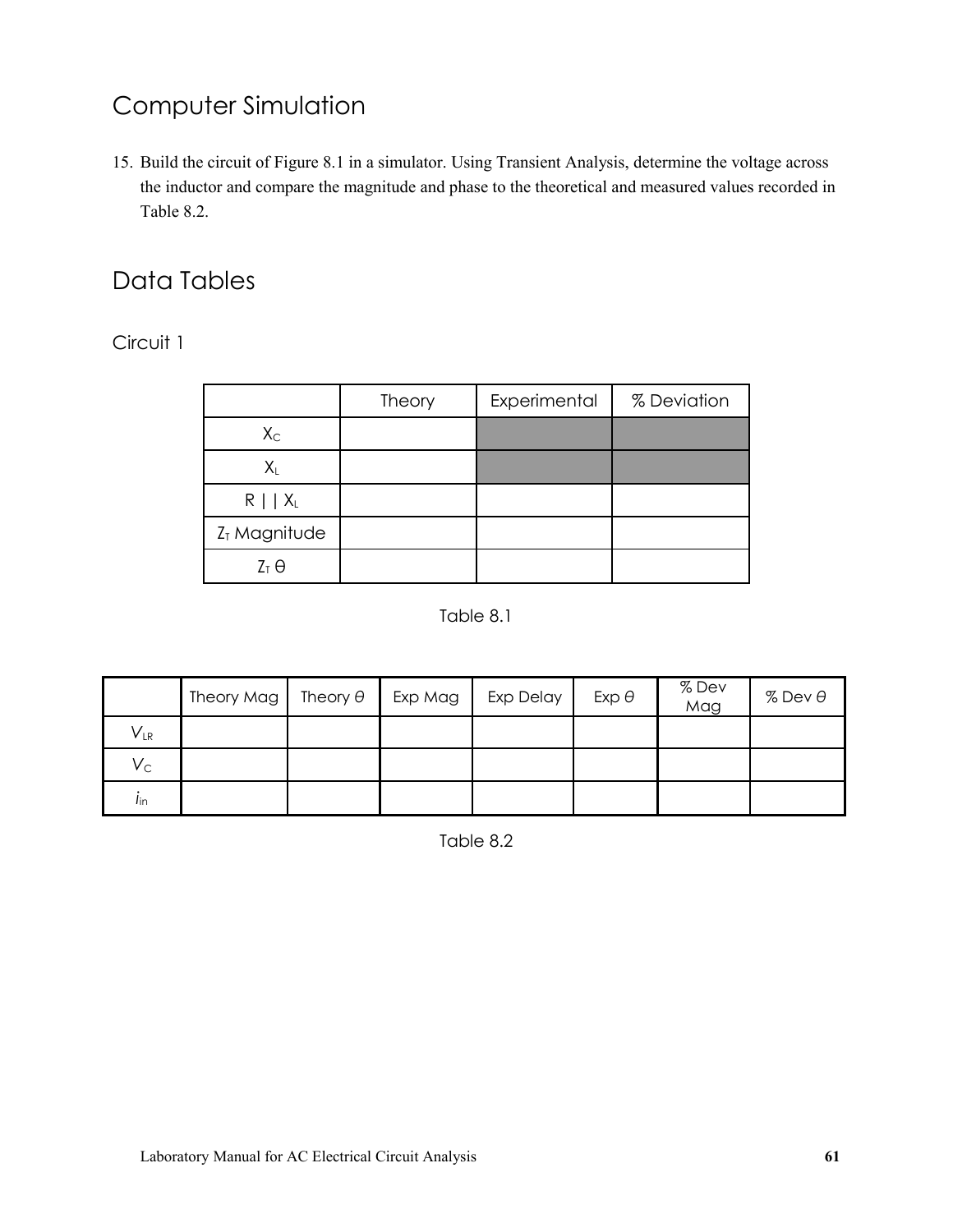## Circuit 2

|                | Theory | Experimental | % Deviation |
|----------------|--------|--------------|-------------|
| $X_{C}$        |        |              |             |
| $X_L$          |        |              |             |
| $R + X_L$      |        |              |             |
| $ZT$ Magnitude |        |              |             |
| $Z_T \Theta$   |        |              |             |



|                 | Theory Mag | Theory $\theta$ | Exp Mag | Exp Delay | $Exp \theta$ | % Dev<br>Mag | $%$ Dev $\theta$ |
|-----------------|------------|-----------------|---------|-----------|--------------|--------------|------------------|
| $I_{LR}$        |            |                 |         |           |              |              |                  |
| $i_{\text{C}}$  |            |                 |         |           |              |              |                  |
| $l_{\text{in}}$ |            |                 |         |           |              |              |                  |

Table 8.4

# **Questions**

1. Is the phase relationship between circuit voltages or currents in a series-parallel AC circuit necessarily a right-angle relationship?

2. Based on measurements, do KVL and KCL apply to the tested circuits (show work)?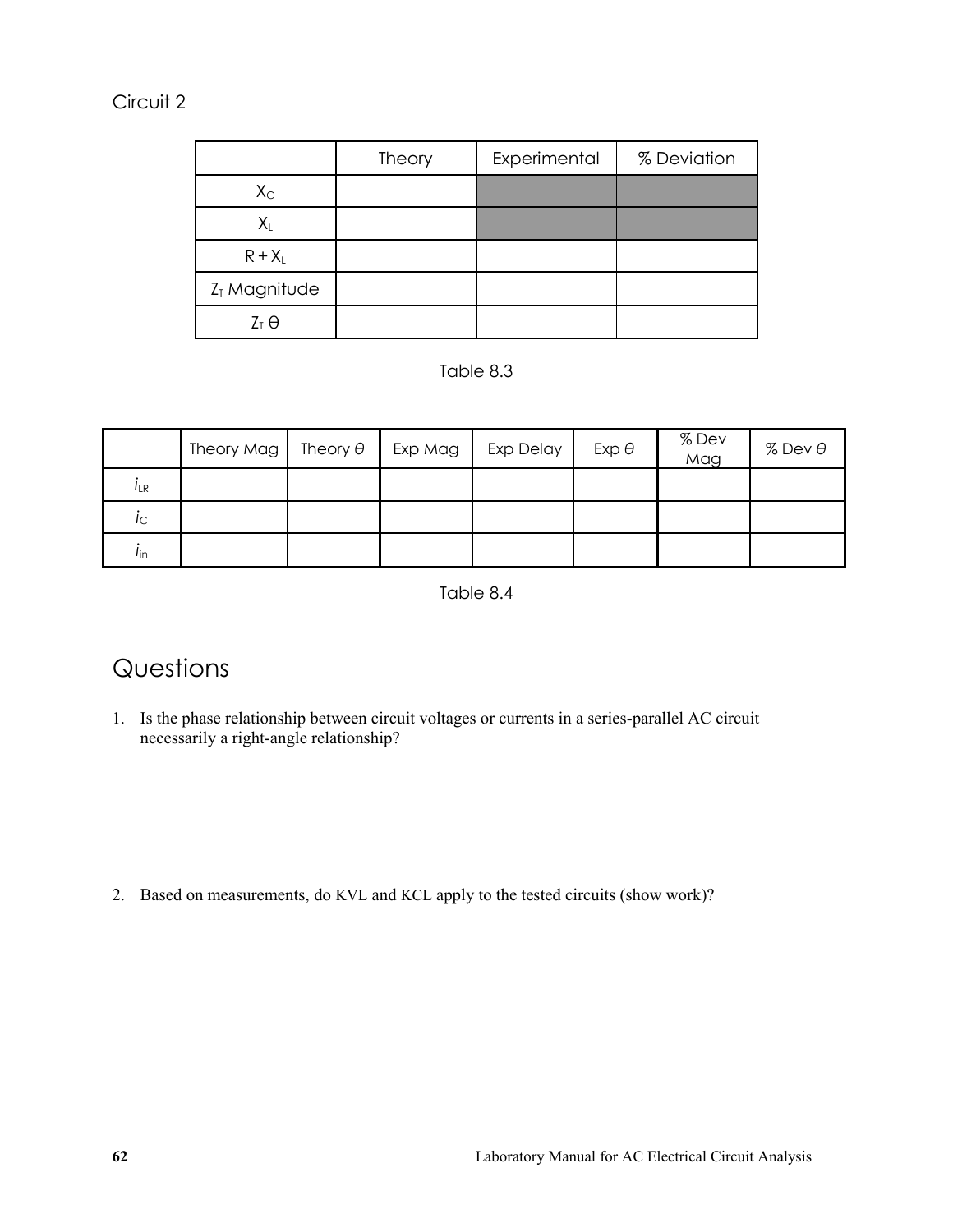3. In general, how would the phasor diagram of Figure 8.1 change if the frequency was raised?

4. In general, how would the phasor diagram of Figure 8.2 change if the frequency was lowered?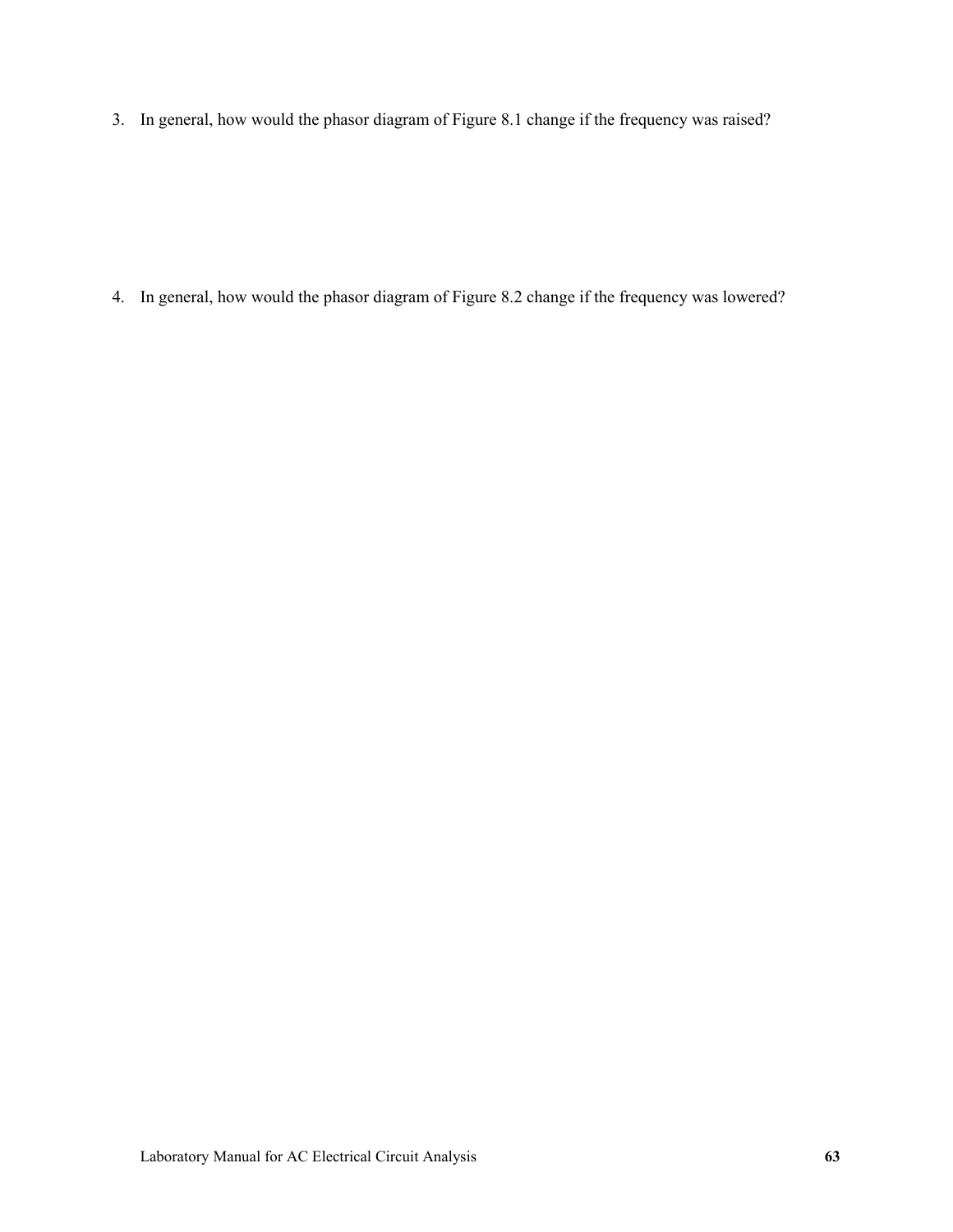# 9 Passive Crossover

## **Objective**

The frequency response of a simple two-way LC passive crossover is investigated. One output should attenuate signals above the crossover frequency while the other output should attenuate signals below the crossover frequency.

# Theory Overview

In order to span the range of audible tones with accuracy, low distortion, and reasonable volume levels, loudspeaker systems are typically comprised of two or more transducers, each designed to cover only a portion of the frequency spectrum. As the spectrum is broken up into multiple segments, a circuit is needed to "steer" the proper signals to the appropriate transducers. Failure to do so may result in distortion or damage to the transducers. As inductors and capacitors exhibit a reactance that is a function of frequency, they are ideal candidates for this job. In this exercise, a simple two-way crossover is examined. It has one output for the high frequency transducer (tweeter) and for the low frequency transducer (woofer). In order to reduce the size of the components in this exercise, the impedance has been scaled upward by a factor of nearly 100. In place of the transducers, two resistive loads are used. This has the added advantage of not producing any sound in the lab! While real-world crossovers tend to be more complex than the one in this exercise, it will suffice to show the basic operation.

## Equipment

| $(1)$ AC function generator | model: |  |
|-----------------------------|--------|--|
| $(1)$ Oscilloscope          | model: |  |

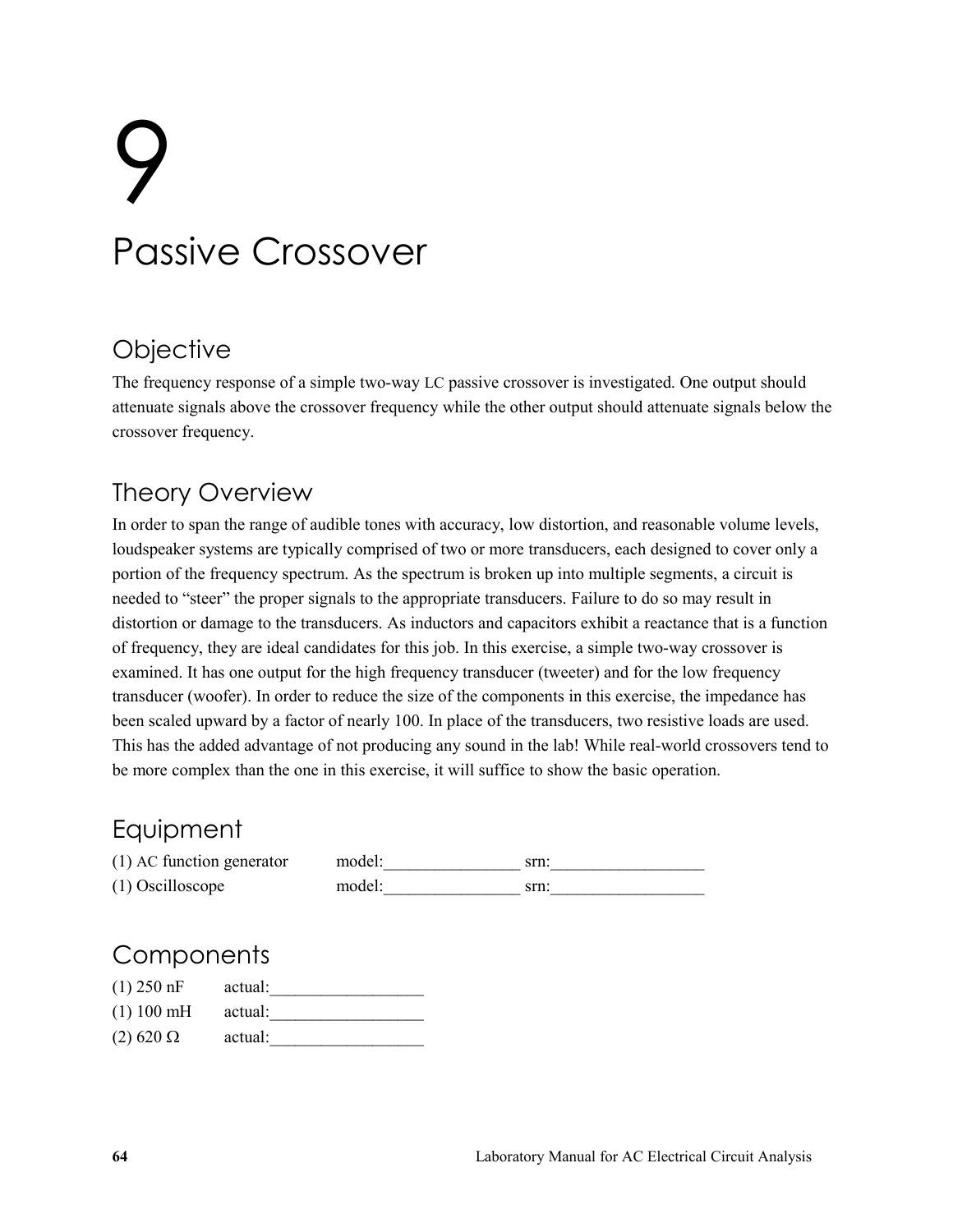



## Procedure

- 1. The circuit of Figure 9.1 can be thought of as a pair of frequency dependent voltage dividers.  $X_L$ increases with frequency, thus attenuating high frequency signals reaching R2. Similarly,  $X_c$ increases with a decrease in frequency, thus attenuating low frequency signals reaching R1. (R2 takes the place of the woofer while R1 takes the place of the tweeter). The crossover frequency is the frequency where  $R1=X_C$  and  $R2=X_L$  (normally the same frequency for both). Using C=250 nF, L=100 mH, and R1=R2=620  $\Omega$ , determine the crossover frequencies and record in Table 9.1.
- 2. Using the voltage divider rule and *Ein*=2 V p-p, determine and record the theoretical voltage at output one (R1) for each frequency listed in Table 9.2. Be sure to include both magnitude and phase.
- 3. Build the circuit of figure 9.1 using  $R1=R2=620 \Omega$ , L= 100 mH, and C=250 nF. Place one probe across the generator and another across output one  $(R1)$ . Set the generator to a 2 V p-p sine wave at 50 Hz. Make sure that the *Bandwidth Limit* of the oscilloscope is engaged for both channels. This will reduce the signal noise and make for more accurate readings.
- 4. Measure and magnitude and phase shift of the output with respect to the input and record in Table 9.2. Repeat the measurements for the remaining frequencies in the table.
- 5. Repeat Steps two through four using the second output (R2) and Table 9.3.
- 6. On a single graph plot the magnitude response of both outputs with respect to frequency. On a separate graph plot the phase response of both outputs with respect to frequency.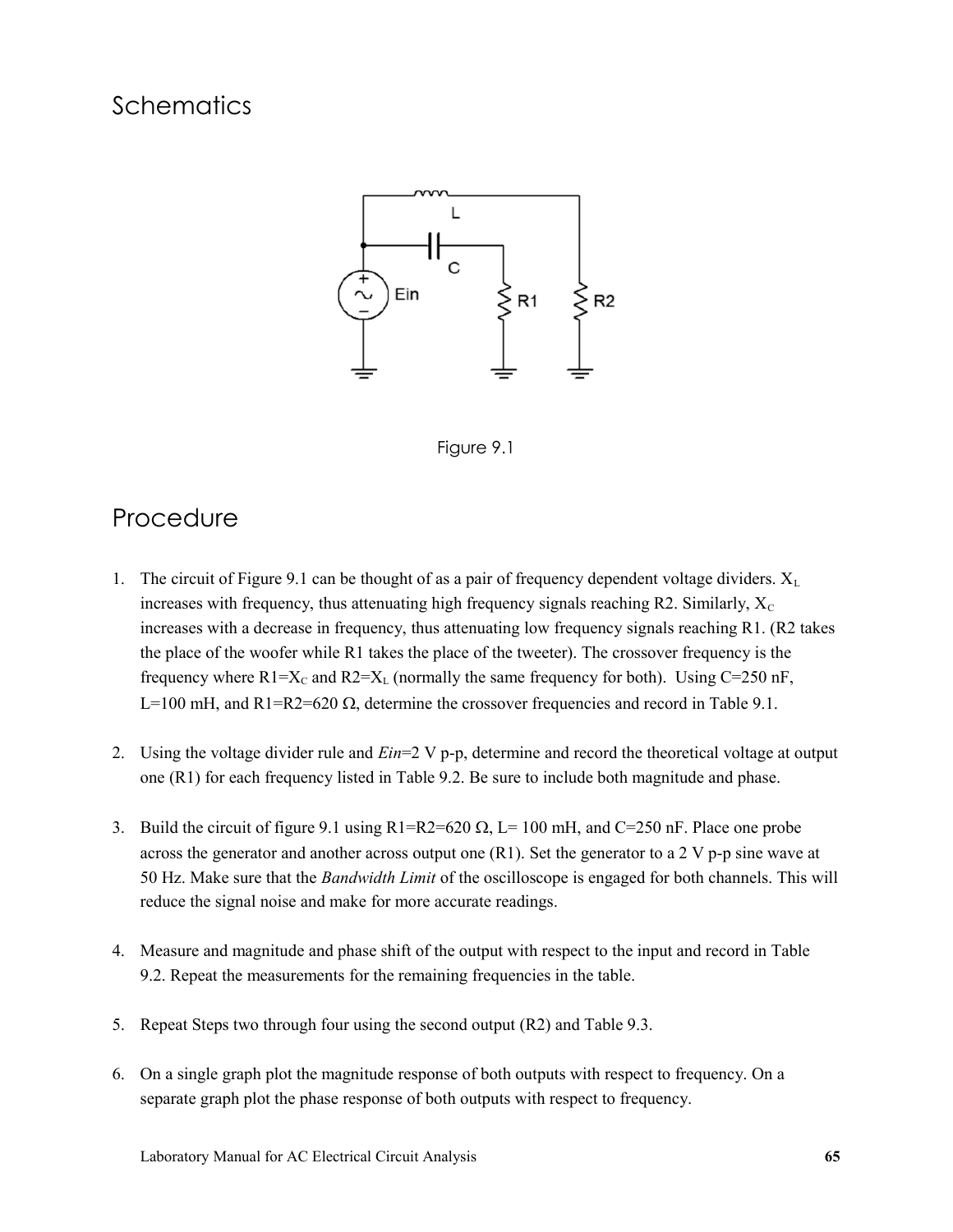# Data Tables

| <b>T</b> tweeter    |  |
|---------------------|--|
| T <sub>woofer</sub> |  |

Table 9.1

Output One

| Frequency     | V1 Mag Theory | $V1 \theta$ Theory | V1 Mag Exp | $V1 \theta$ Exp |
|---------------|---------------|--------------------|------------|-----------------|
| 50            |               |                    |            |                 |
| $70\,$        |               |                    |            |                 |
| 100           |               |                    |            |                 |
| 200           |               |                    |            |                 |
| 500           |               |                    |            |                 |
| $1\mathrm{k}$ |               |                    |            |                 |
| 2k            |               |                    |            |                 |
| 5k            |               |                    |            |                 |
| 10k           |               |                    |            |                 |
| 15k           |               |                    |            |                 |
| 20k           |               |                    |            |                 |

Table 9.2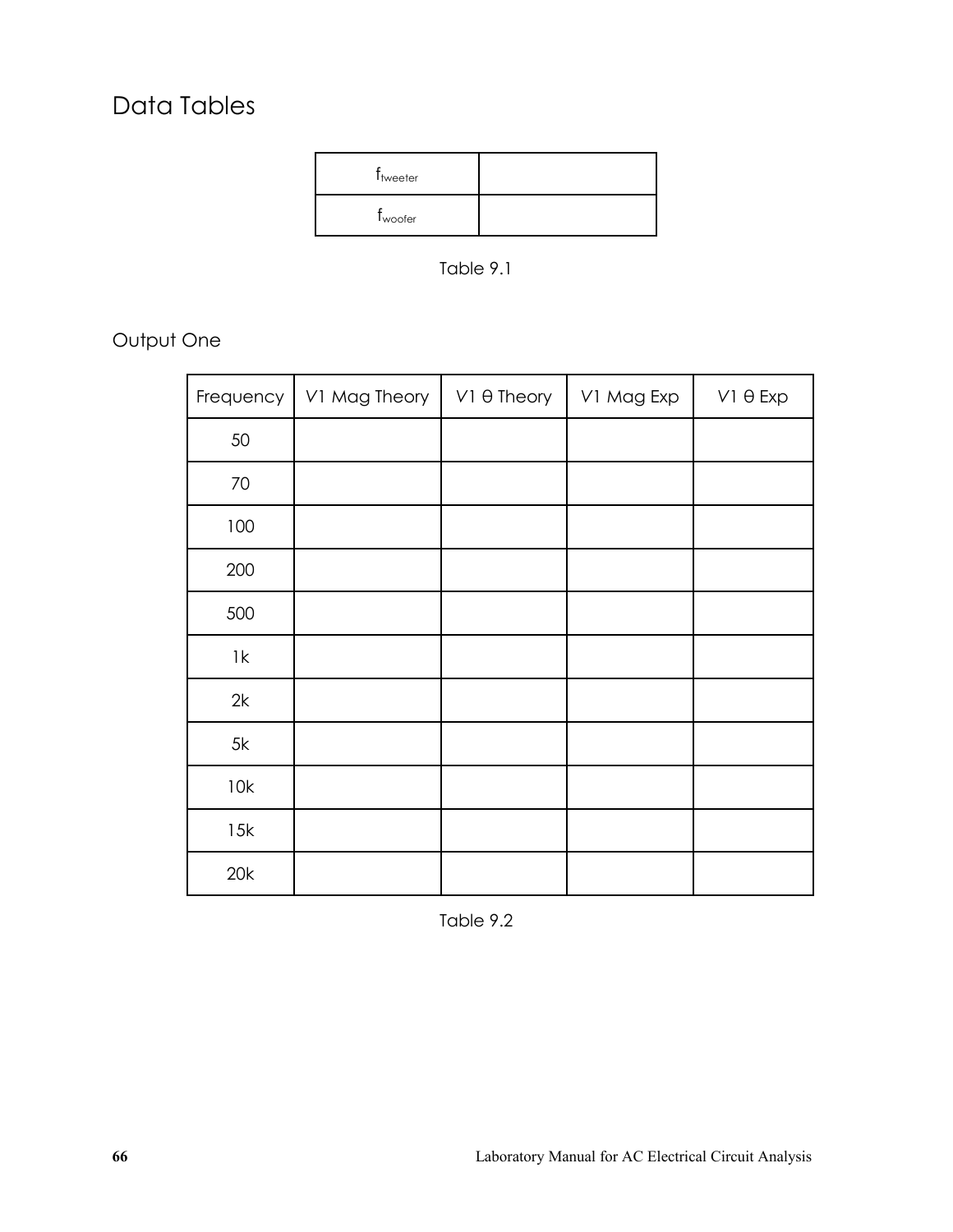## Output Two

| Frequency       | V2 Mag Theory | $V2 \theta$ Theory | V2 Mag Exp | $V2 \theta$ Exp |
|-----------------|---------------|--------------------|------------|-----------------|
| 50              |               |                    |            |                 |
| 70              |               |                    |            |                 |
| 100             |               |                    |            |                 |
| 200             |               |                    |            |                 |
| 500             |               |                    |            |                 |
| $1\,\mathrm{k}$ |               |                    |            |                 |
| 2k              |               |                    |            |                 |
| 5k              |               |                    |            |                 |
| 10k             |               |                    |            |                 |
| 15k             |               |                    |            |                 |
| 20k             |               |                    |            |                 |

Table 9.3

# Questions

- 1. Are the responses of the two outputs symmetrical? Do they need to be?
- 2. What is the maximum attenuation at the frequency extremes for the two outputs?
- 3. How might the attenuation be increased?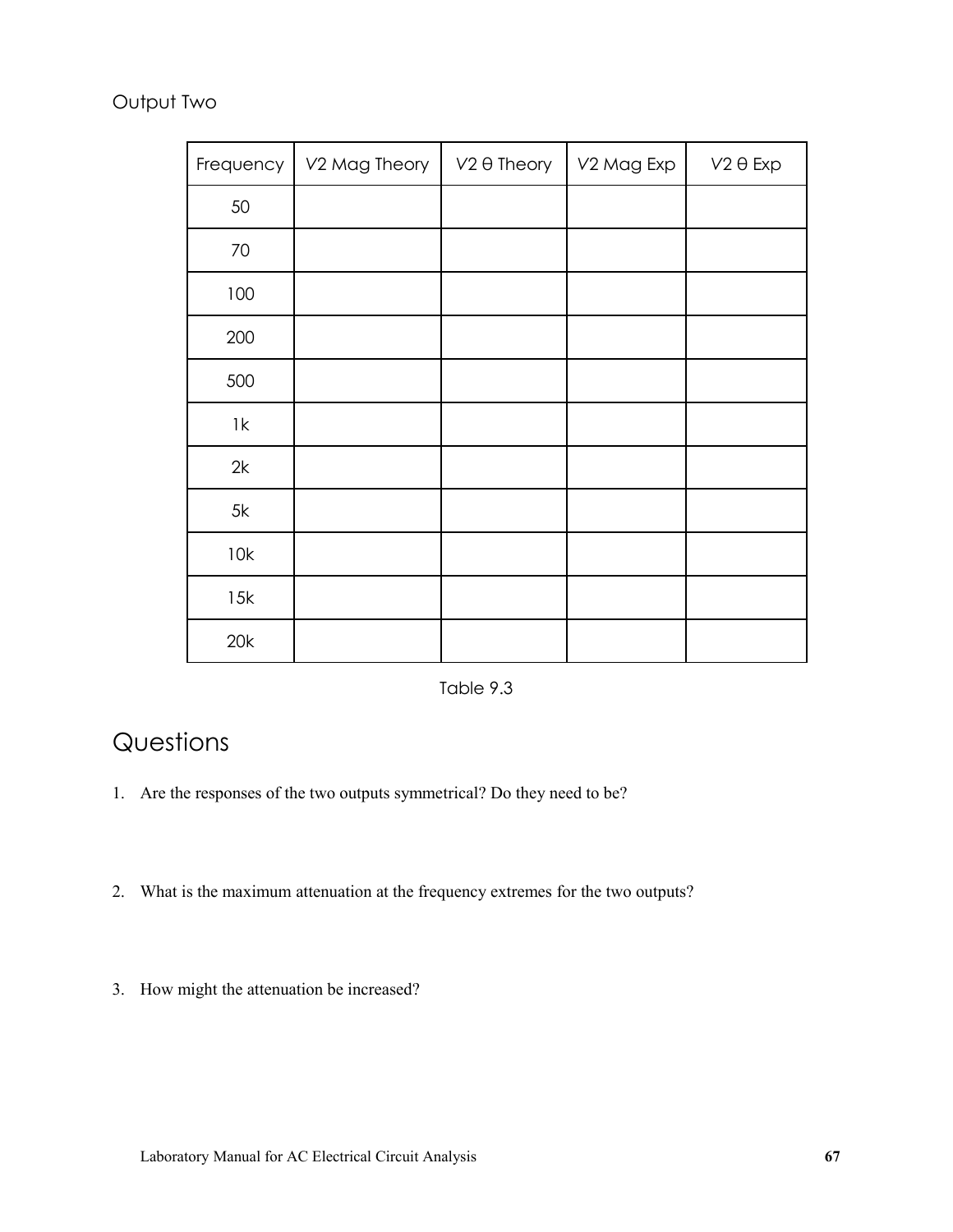# 10 AC Superposition

## **Objective**

This exercise examines the analysis of multi-source AC circuits using the superposition theorem. In particular, sources with differing frequencies will be used to illustrate the contributions of each source to the combined result.

# Theory Overview

The superposition theorem can be used to analyze multi-source AC linear bilateral networks. Each source is considered in turn, with the remaining sources replaced by their internal impedance, and appropriate series-parallel analysis techniques employed. The resulting signals are then summed to produce the combined output signal. To see this process more clearly, the exercise will utilize two sources operating at different frequencies. Note that as each source has a different frequency, the inductor and capacitor appear as different reactances to the two sources.

# Equipment

| (2) AC function generators | model: | srn: |
|----------------------------|--------|------|
|                            | model: | srn: |
| $(1)$ Oscilloscope         | model: | srn: |

| (1) 100 nF        | actual: |
|-------------------|---------|
| (1) 10 mH         | actual: |
| (1) $1k \Omega$   | actual: |
| $(1)$ 50 $\Omega$ | actual: |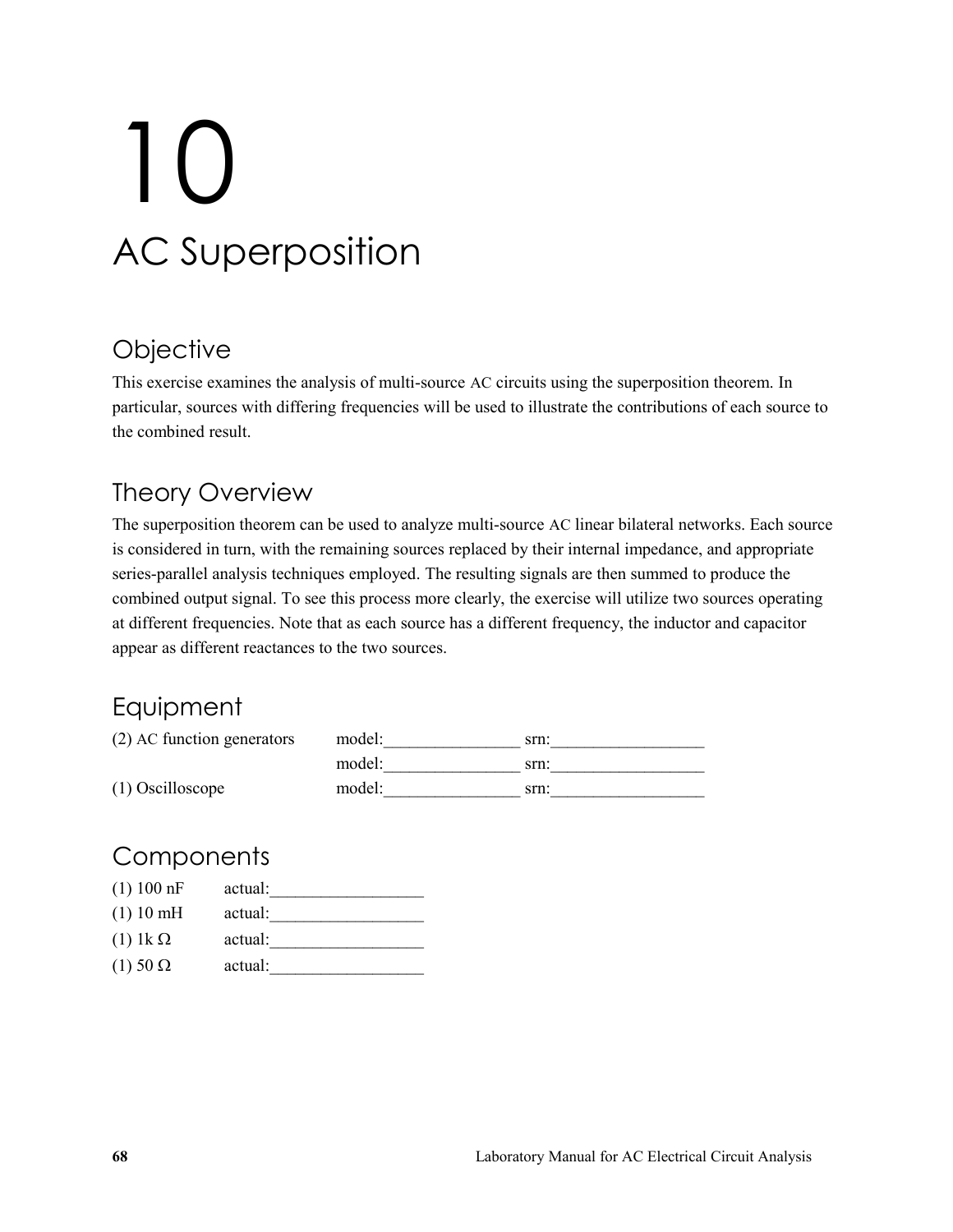



## Procedure

1. Typical function generators have a 50  $\Omega$  internal impedance. These are not shown in the circuit of Figure 10.1. To test the superposition theorem, sources *E1* and *E2* will be examined separately and then together.

### Source One Only

- 2. Consider the circuit of Figure 10.1 with C=100 nF, L=10 mH, R=1 k $\Omega$ , using only source  $E1=2$  V p-p at 1 kHz and with source  $E_2$  replaced by its internal impedance of 50  $\Omega$ . Using standard seriesparallel techniques, calculate the voltages across  $EI$ , R, and  $E2$ . Remember to include the 50  $\Omega$ internal impedances in the calculations. Record the results in Table 10.1.
- 3. Build the circuit of Figure 10.1 using C=100 nF, L=10 mH, and R=1 k $\Omega$ . Replace *E2* with a 50  $\Omega$ resistor to represent its internal impedance. Set *E1* to 2 V p-p at 1 kHz, unloaded. Make sure that the *Bandwidth Limit* of the oscilloscope is engaged for both channels. This will reduce the signal noise and make for more accurate readings. Place probe one across *E1* and probe two across R. Measure the voltages across *E1* and R, and record in Table 10.1. Record a copy of the scope image. Move probe two across  $E_2$  (the 50  $\Omega$ ), measure and record this voltage in Table 10.1.

### Source Two Only

4. Consider the circuit of Figure 10.1 using only source *E2*=2 V p-p at 10 kHz and with source *E1* replaced by its internal impedance of 50  $\Omega$ . Using standard series-parallel techniques, calculate the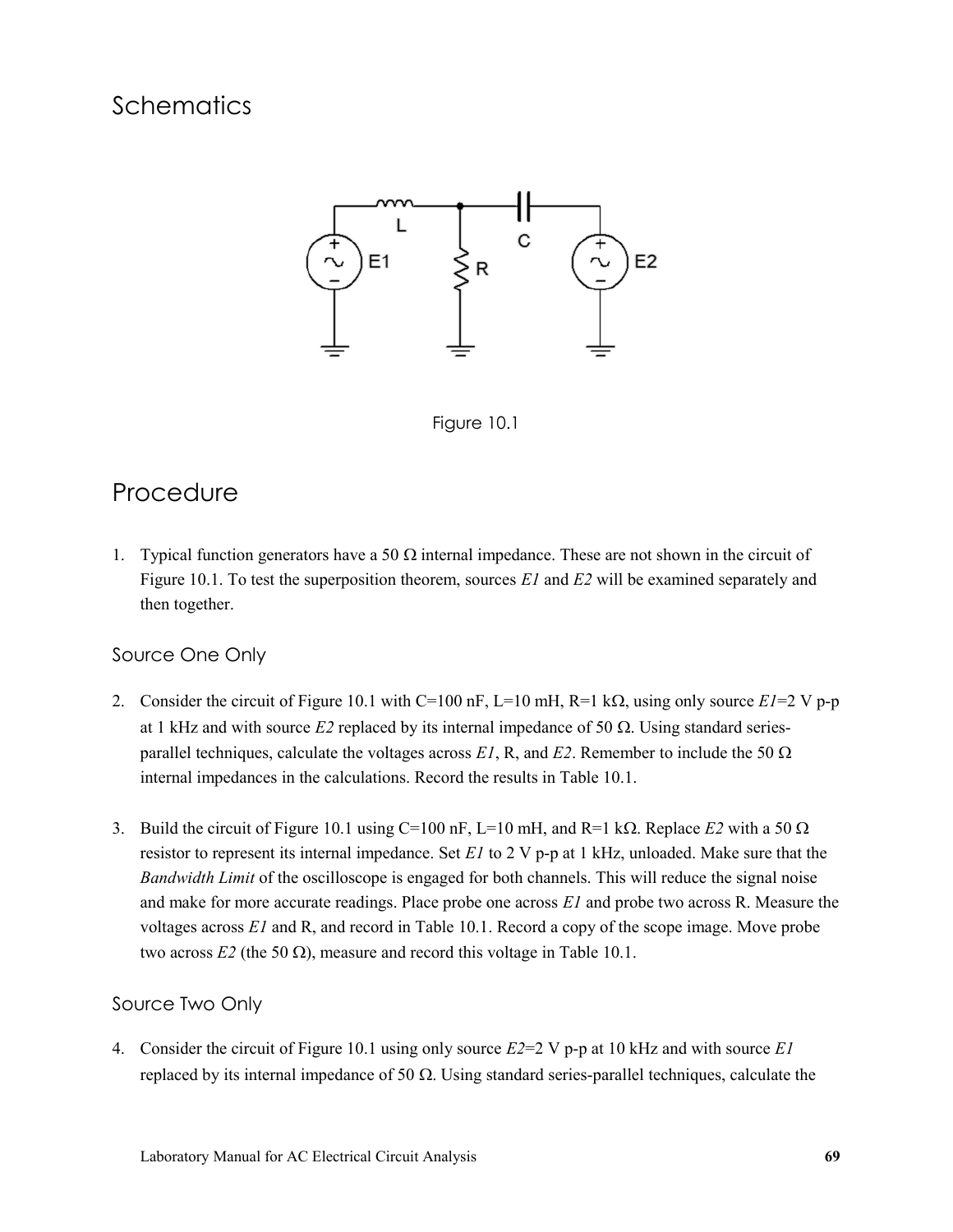voltages across  $EI$ , R, and  $E2$ . Remember to include the 50  $\Omega$  internal impedances in the calculations. Record the results in Table 10.2.

5. Replace the 50  $\Omega$  with source *E2* and set it to 2 V p-p at 10 kHz, unloaded. Replace *E1* with a 50  $\Omega$ resistor to represent its internal impedance. Place probe one across *E2* and probe two across R. Measure the voltages across *E2* and R, and record in Table 10.2. Record a copy of the scope image. Move probe two across *E1* (the 50  $\Omega$ ), measure and record this voltage in Table 10.2.

### Sources One and Two

- 6. Consider the circuit of Figure 10.1 using both sources, *E1*=2 V p-p at 1 kHz and *E2*=2 V p-p at 10 kHz. Add the calculated voltages across *E1*, R, and *E2* from Tables 10.1 and 10.2. Record the results in Table 10.3. Make a note of the expected maxima and minima of these waves and sketch how the combination should appear on the scope
- 7. Replace the 50  $\Omega$  with source *E1* and set it to 2 V p-p at 1 kHz, unloaded. **Both sources should now be active.** Place probe one across *E1* and probe two across R. Measure the voltages across *E1* and R, and record in Table 10.3. Record a copy of the scope image. Move probe two across *E2*, measure and record this voltage in Table 10.3.

## Computer Simulation

8. Build the circuit of Figure 10.1 in a simulator. Using Transient Analysis, determine the voltage across the resistor and compare it to the theoretical and measured values recorded in Table 10.3. Be sure to include the 50  $\Omega$  source resistances in the simulation.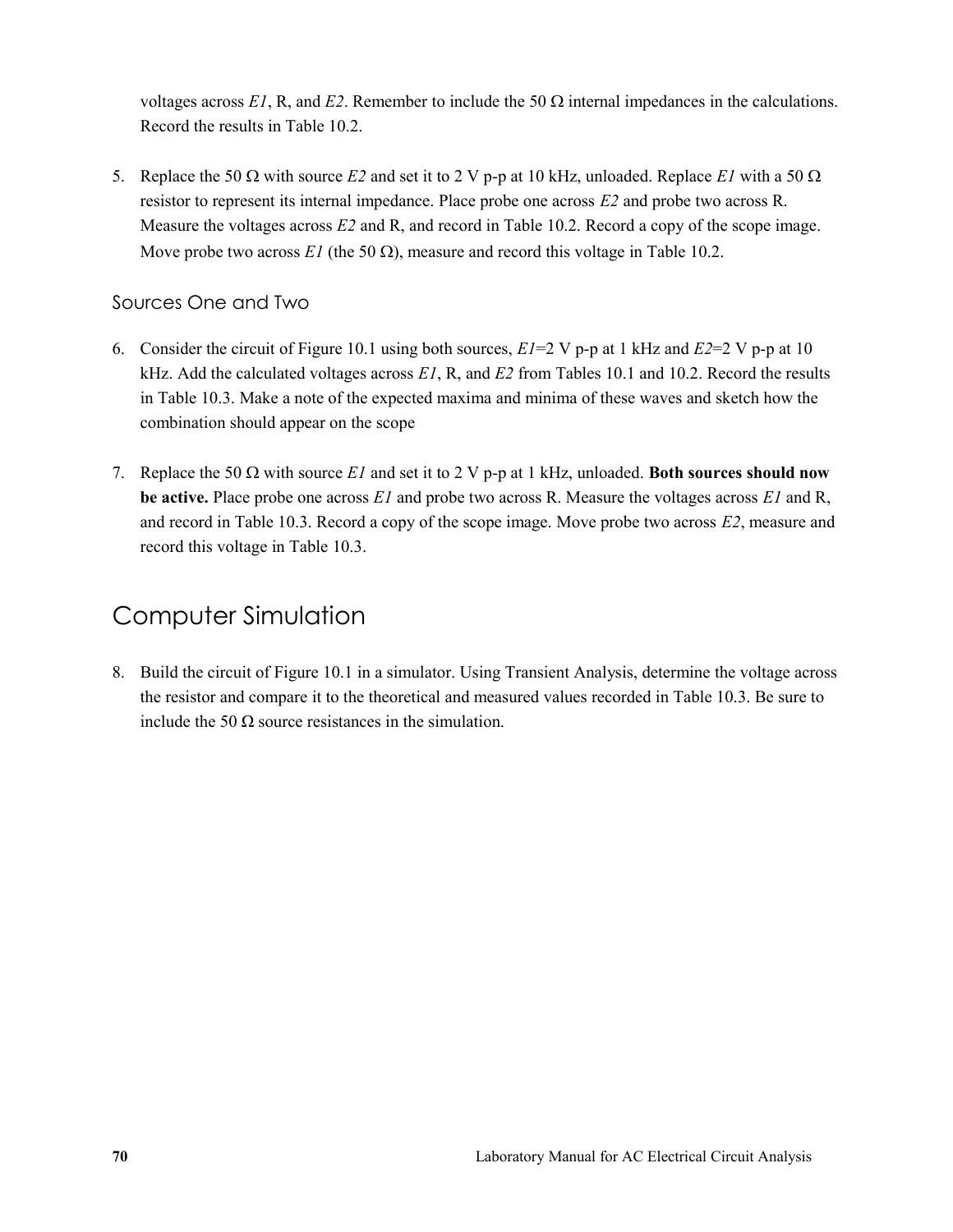# Data Tables

Source One Only

|                | Theory | Experimental | % Deviation |
|----------------|--------|--------------|-------------|
| $E_1$          |        |              |             |
| E <sub>2</sub> |        |              |             |
| $V_{R}$        |        |              |             |

## Table 10.1

Source Two Only

|                           | Theory | Experimental | % Deviation |
|---------------------------|--------|--------------|-------------|
| $E_1$                     |        |              |             |
| E <sub>2</sub>            |        |              |             |
| $\mathsf{V}_{\mathsf{R}}$ |        |              |             |

Table 10.2

Sources One and Two

|                           | Theory | Experimental | % Deviation |
|---------------------------|--------|--------------|-------------|
| $E_1$                     |        |              |             |
| E <sub>2</sub>            |        |              |             |
| $\mathsf{V}_{\mathsf{R}}$ |        |              |             |

Table 10.3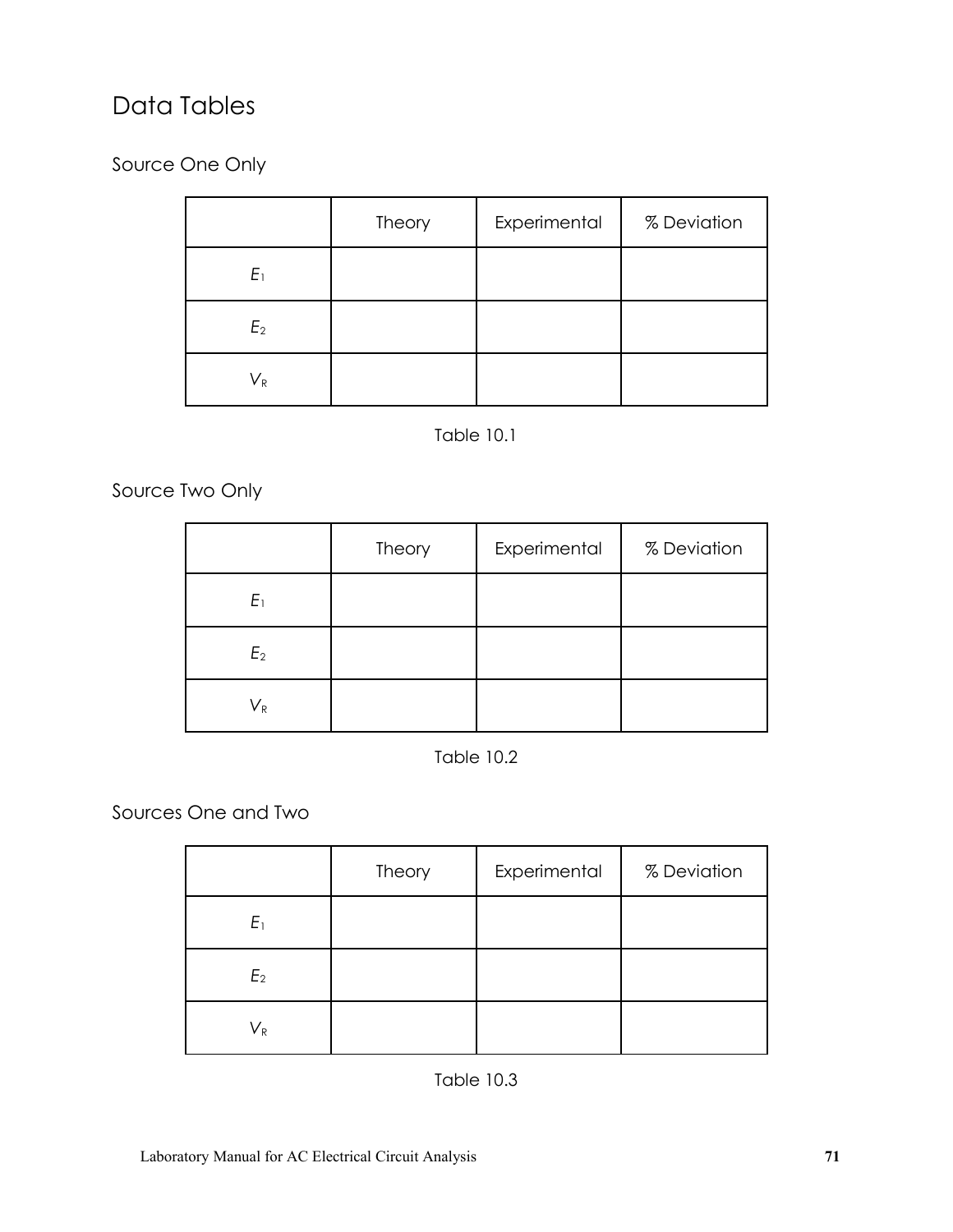## Questions

- 1. Why must the sources be replaced with a 50  $\Omega$  resistor instead of being shorted?
- 2. Do the expected maxima and minima from step 6 match what is measured in step 7?
- 3. Does one source tend to dominate the  $1 \text{ k}\Omega$  resistor voltage or do both sources contribute in nearly equal amounts? Will this always be the case?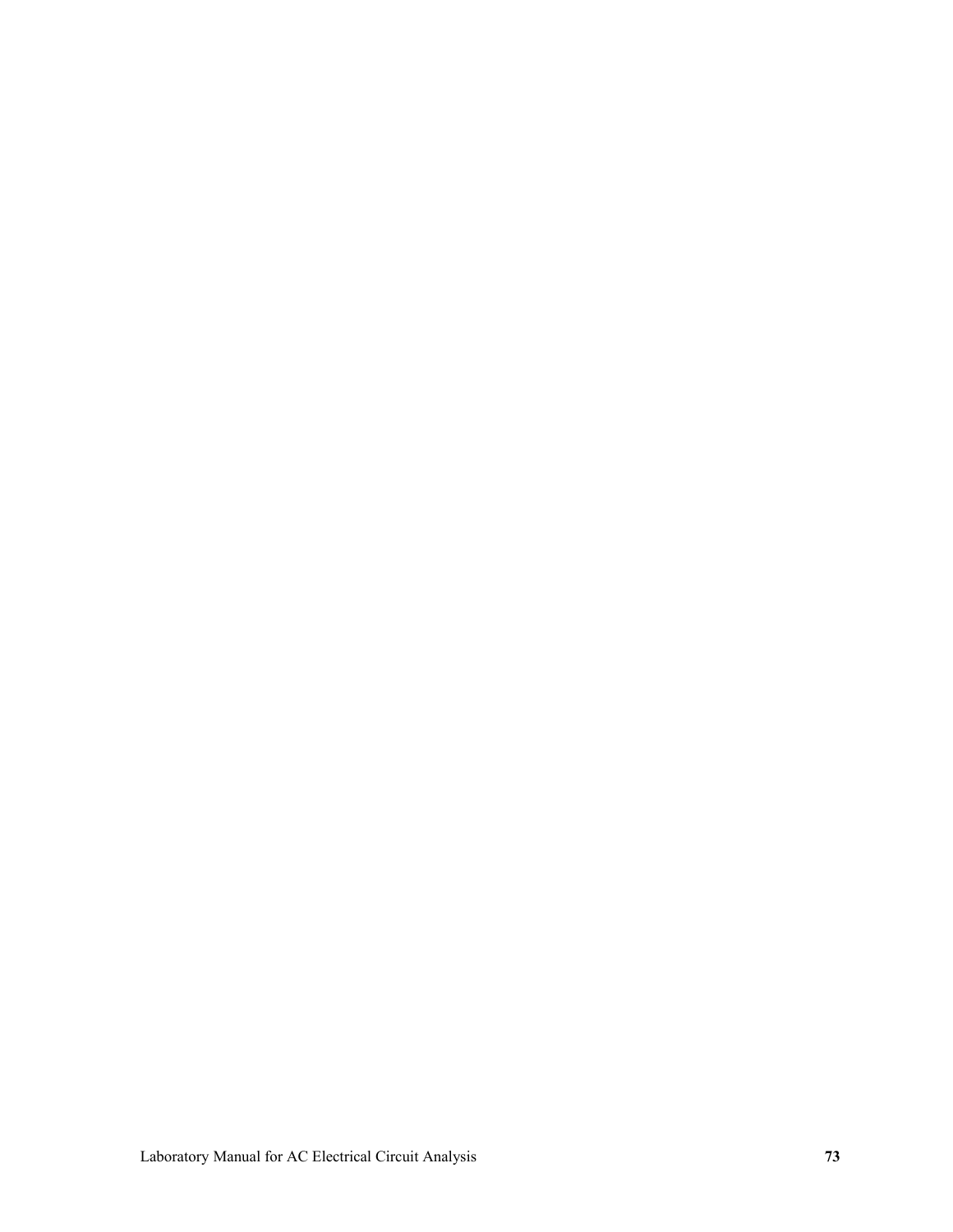# 11 AC Thevenin's Theorem

# **Objective**

Thevenin's theorem will be examined for the AC case. The Thevenin source voltage and Thevenin impedance will be determined experimentally and compared to theory. Loads will be examined when driven by both an arbitrary circuit and that circuit's Thevenin equivalent to determine if the resulting load potentials are indeed identical. Both resistive and complex loads will be examined as well as well source impedances that are inductive or capacitive.

# Theory Overview

Thevenin's theorem states that any linear single port (i.e., two terminals) network can be replaced by a single voltage source with series impedance. While the theorem is applicable to any number of voltage and current sources, this exercise will only examine single source circuits for the sake of simplicity. The Thevenin voltage is the open circuit output voltage. This may be determined experimentally by isolating the portion to be Thevenized and simply placing an oscilloscope at its output terminals. The Thevenin impedance is found by replacing all sources with their internal impedance and then applying appropriate series-parallel impedance simplification rules. If an impedance meter is available, an easy method of doing this in the lab is to replace the sources with appropriate impedance values and apply the impedance meter to the output terminals of the circuit portion under investigation.

## Equipment

 $(1)$  AC function generator

- $(1)$  Oscilloscope
- $(1)$  Variable frequency impedance meter
- $(1)$  Decade resistance box

| model: | srn: |
|--------|------|
| model: | srn: |
| model: | srn: |
| model: | srn: |

## **Components**

| $(1) 100$ nF      | actual: |  |
|-------------------|---------|--|
| $(1)$ 470 nF      | actual: |  |
| $(1) 10$ mH       | actual: |  |
| $(1)$ 50 $\Omega$ | actual: |  |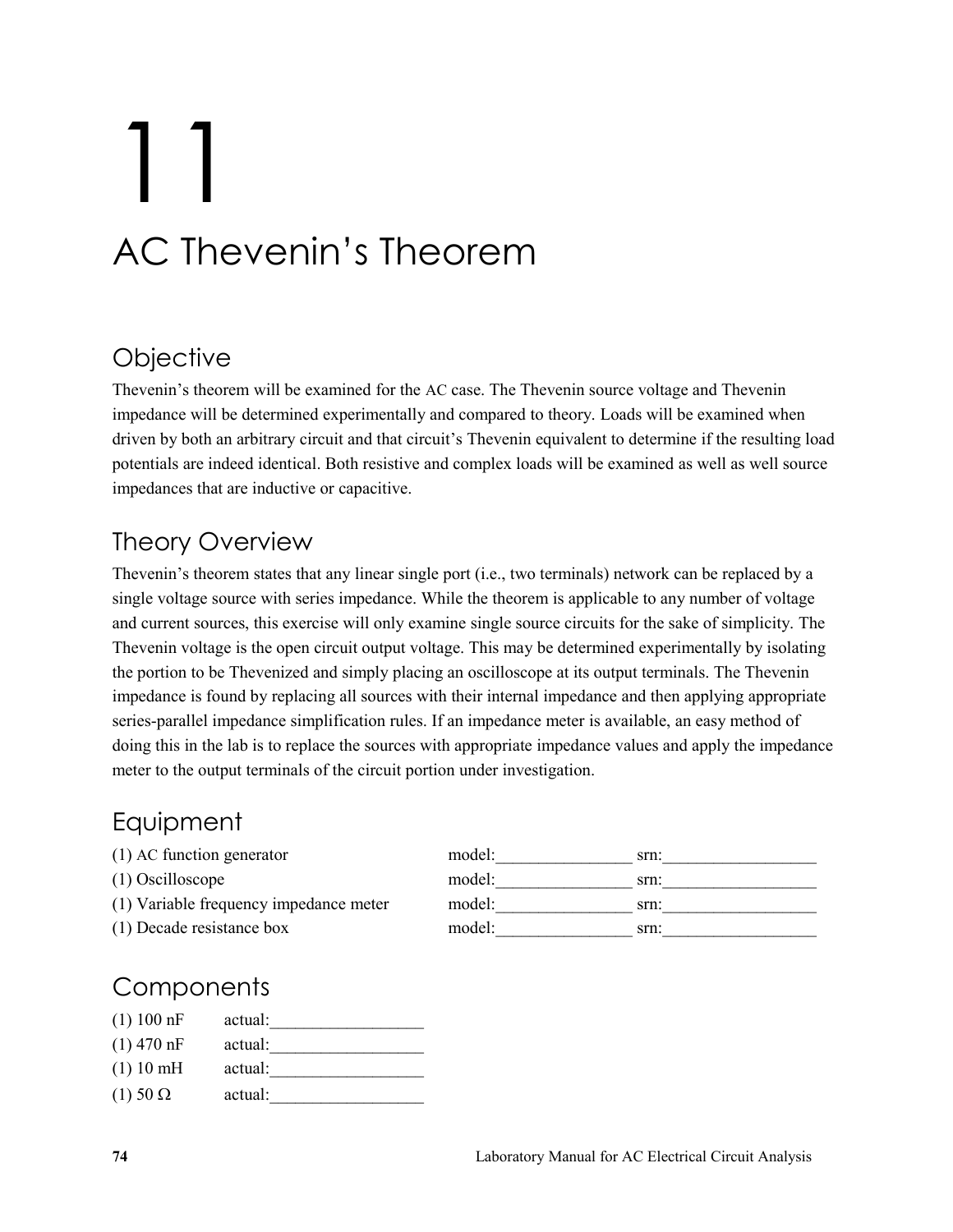| $(1)$ 1.0 k $\Omega$ | actual: |  |
|----------------------|---------|--|
| $(1)$ 1.5 kΩ         | actual: |  |
| $(1)$ 2.2 k $\Omega$ | actual: |  |

### **Schematics**







Figure 11.3

## Procedure

- 1. For the circuit of figure 11.1, calculate the voltage across the 1 k $\Omega$  load using R1=1.5 k $\Omega$ ,  $R2=2.2$  k $\Omega$ , and C=470 nF, with a 2 V p-p 1 kHz source. Record this value in Table 11.1. Also calculate the expected Thevenin voltage and Thevenin impedance. Record these values in Table 11.2.
- 2. Build the circuit of figure 11.1 using R1=1.5 k $\Omega$ , R2=2.2 k $\Omega$ , Rload=1 k $\Omega$  and C=470 nF. Set the generator to a 1 kHz sine wave at 2 V p-p. Make sure that the *Bandwidth Limit* of the oscilloscope is engaged. This will reduce the signal noise and make for more accurate readings. Measure the load voltage and record in Table 11.1 as  $V_{load}$  Original.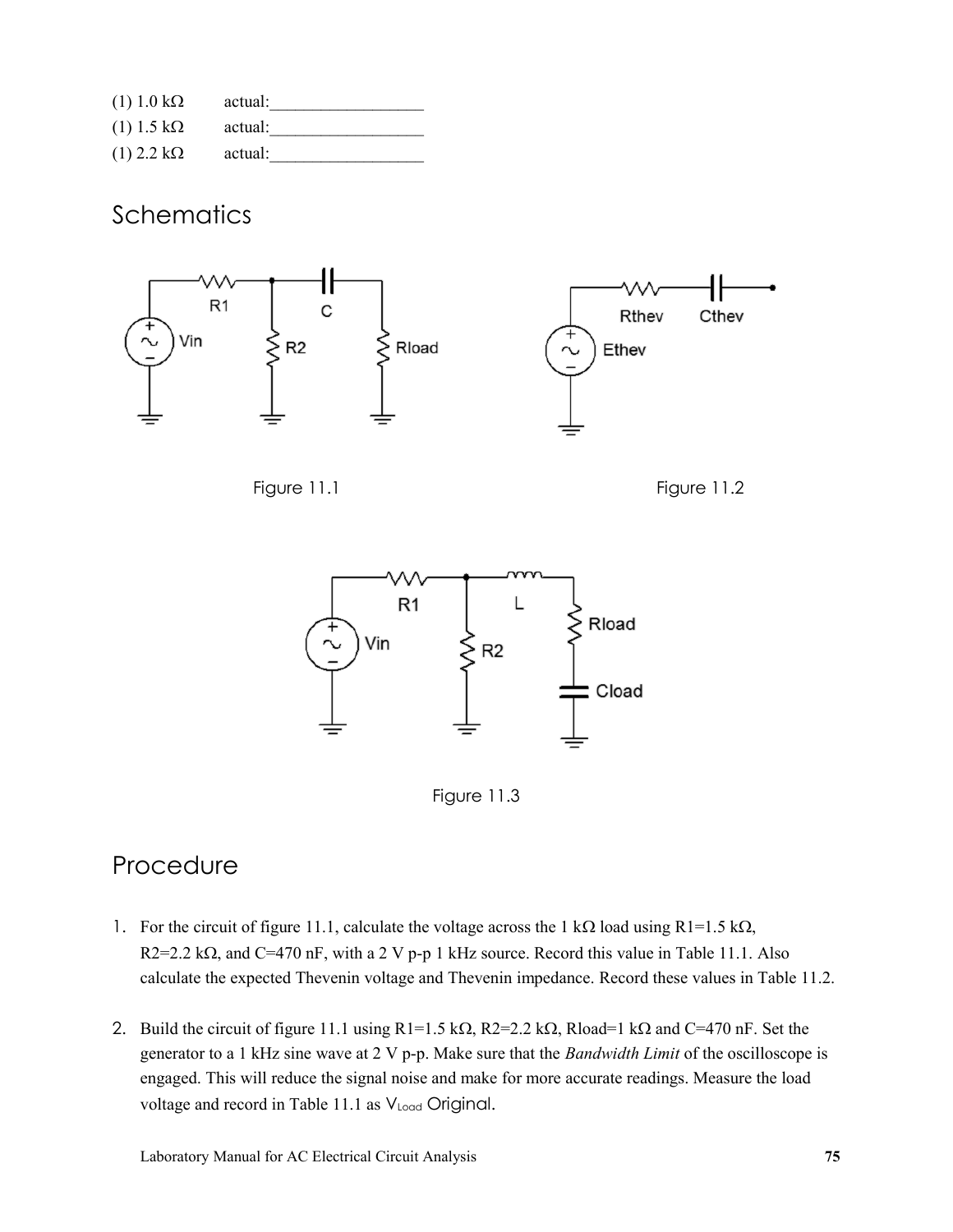- 3. Remove the load and measure the unloaded output voltage. This is the experimental Thevenin voltage. Record it in Table 11.2.
- 4. Replace the voltage source with a 50  $\Omega$  resistor to represent its internal impedance. Set the impedance meter to 1 kHz and measure the resulting impedance at the open load terminals. This is the experimental Thevenin impedance. Record these values in Table 11.2 and compare with the theoretical values.
- 5. Using the decade resistance box and capacitor, build the Thevenin equivalent circuit of figure 11.2 and apply the 1 k $\Omega$  load resistor. Measure the load voltage and record in Table 11.1. Compare with the values of the original (non-Thevenized) circuit and determine the deviation between the original and Thevenized circuits.
- 6. To verify that Thevenin's theorem also works with an inductive source and a complex load, repeat steps 1 through 5 in like manner but using figure 11.3 with  $R1=1.5$  k $\Omega$ ,  $R2=2.2$  k $\Omega$ ,  $L=10$  mH, Rload=1 k $\Omega$  with Cload=100 nF. Set the generator to a 10 kHz sine wave at 2 V p-p. Record results in Tables 11.3 and 11.4.

## Data Tables

| V <sub>load</sub> Theory   |  |
|----------------------------|--|
| V <sub>load</sub> Original |  |
| $V_{load}$ Thevenin        |  |
| % Deviation                |  |

Table 11.1

|                       | <b>Theory</b> | Experimental | % Deviation |
|-----------------------|---------------|--------------|-------------|
| $E_{\text{Thevenin}}$ |               |              |             |
| Z <sub>Thevenin</sub> |               |              |             |

Table 11.2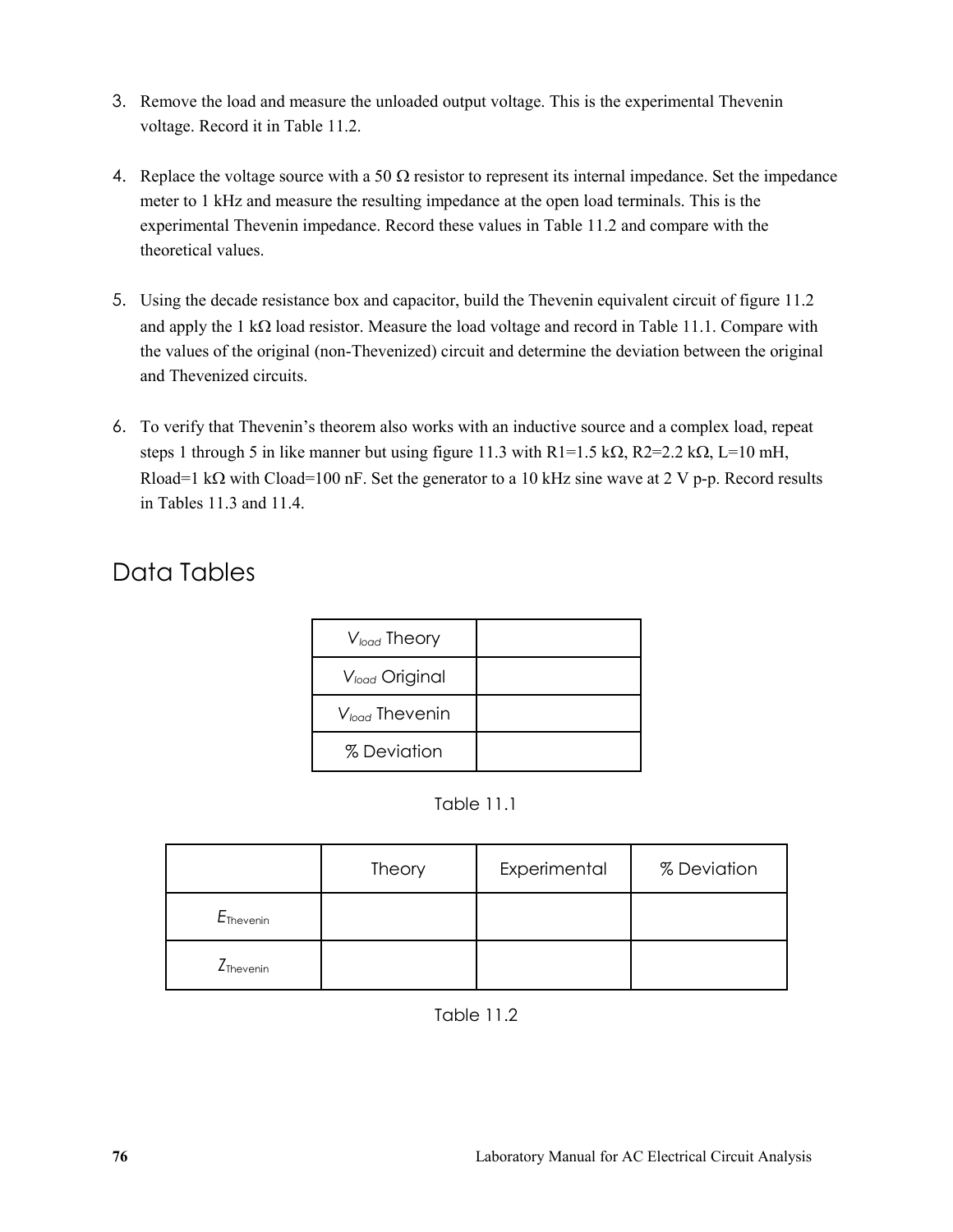| $V_{load}$ Theory          |  |
|----------------------------|--|
| V <sub>load</sub> Original |  |
| $V_{load}$ Thevenin        |  |
| % Deviation                |  |

#### Table 11.3

|                              | Theory | Experimental | % Deviation |
|------------------------------|--------|--------------|-------------|
| E <sub>Thevenin</sub>        |        |              |             |
| <b>Z</b> <sub>Thevenin</sub> |        |              |             |

#### Table 11.4

## Questions

1. How does the AC version of Thevenin's theorem compare with the DC version?

2. Would the Thevenin equivalent circuits be altered if the source frequency was changed? If so, why?

3. Based on the results of this exercise, would you expect Norton's theorem for AC to behave similarly to its DC case?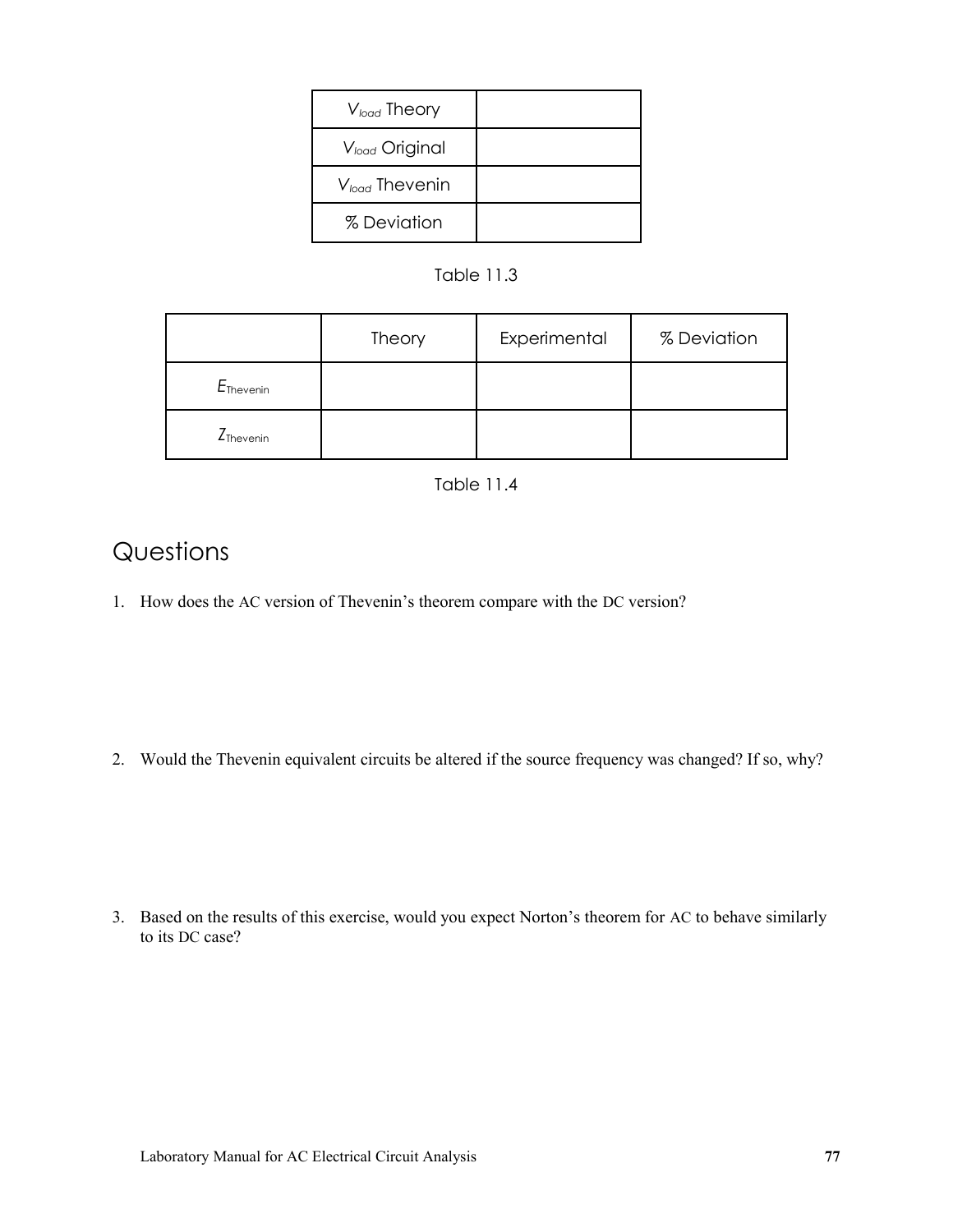# 12 AC Maximum Power Transfer

# **Objective**

In this exercise, maximum power transfer to the load will be examined for the AC case. Both the load's resistive and reactive components will be independently varied to discover their effect of load power and determine the values required for maximum load power.

# Theory Overview

In the DC case, maximum power transfer is achieved by setting the load resistance equal to the source's internal resistance. This is not true for the AC case. Instead, the load should be set to complex conjugate of the source impedance, the complex conjugate having the same magnitude as the original but with the opposite sign for the angle. By using the complex conjugate, the load and source reactive components will cancel out leaving a purely resistive circuit similar to the DC case. When calculating the true load power, care must be taken to remember that the load voltage appears across a complex load impedance. Only the real portion of this voltage appears across the resistive component, and only the resistive component dissipates power.

## **Equipment**

| $(1)$ AC function generator | model: | srn: |
|-----------------------------|--------|------|
| $(1)$ Oscilloscope          | model: | srn: |
| (1) Decade resistance box   | model: | srn: |
| (1) Impedance meter         | model: | srn: |

# **Components**

| (1) 10 mH         | actual: |
|-------------------|---------|
| $(1)$ 1k $\Omega$ | actual: |
| $(1)$ 50 $\Omega$ | actual: |
| (1) 100 nF        | actual: |
| $(1)$ 47 nF       | actual: |
| $(1)$ 33 nF       | actual: |
| $(1)$ 22 nF       | actual: |
| (1) 10 nF         | actual: |
|                   |         |

Assorted capacitors in the 1 nF region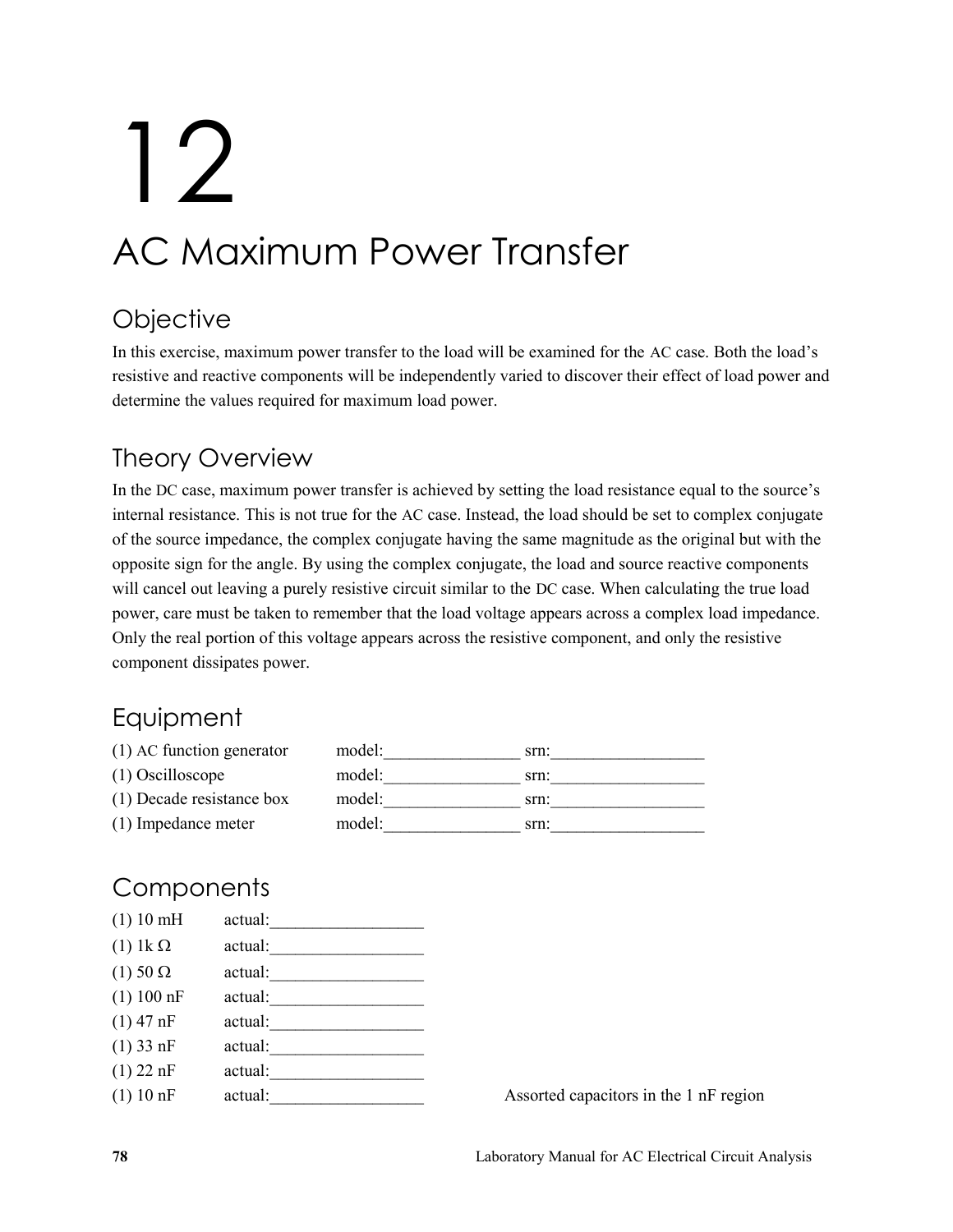## **Schematics**





### Procedure

1. Build the circuit of figure 12.1 using  $R=1$  k $\Omega$  and  $L=10$  mH, but leaving off the load components. Replace the generator with a 50  $\Omega$  resistor and determine the effective source impedance at 10 kHz using the impedance meter. Record this value in Table 12.1, including both magnitude and phase. Determine the load impedance which should achieve maximum power transfer according to the theorem and record in Table 12.1. Finally, determine values for  $R_{load}$  and  $C_{load}$  to achieve this load impedance and record in Table 12.1, also copying the resistance value to the first  $R_{load}$  entry of Table 12.2.

#### Testing R<sub>load</sub>

- 2. Replace the 50  $\Omega$  resistor with the generator. Insert the decade resistance box in the position of R<sub>load</sub> and set it to the value calculated in Table 12.1. For  $C_{load}$ , use the value calculated in Table 12.1. Use multiple capacitors if necessary to achieve a close value. Set the generator to 10 volts peak at 10 kHz, making sure that the amplitude is measured on the oscilloscope with the generator loaded by the circuit. Make sure that the *Bandwidth Limit* of the oscilloscope is engaged for the channel. This will reduce the signal noise and make for more accurate readings.
- 3. Measure the magnitude of the load voltage and record in Table 12.2. Also compute the expected load voltage from theory and the load power based on the measured load voltage and record in Table 12.2. Repeat these measurements and calculations for the remaining load resistance values in the table.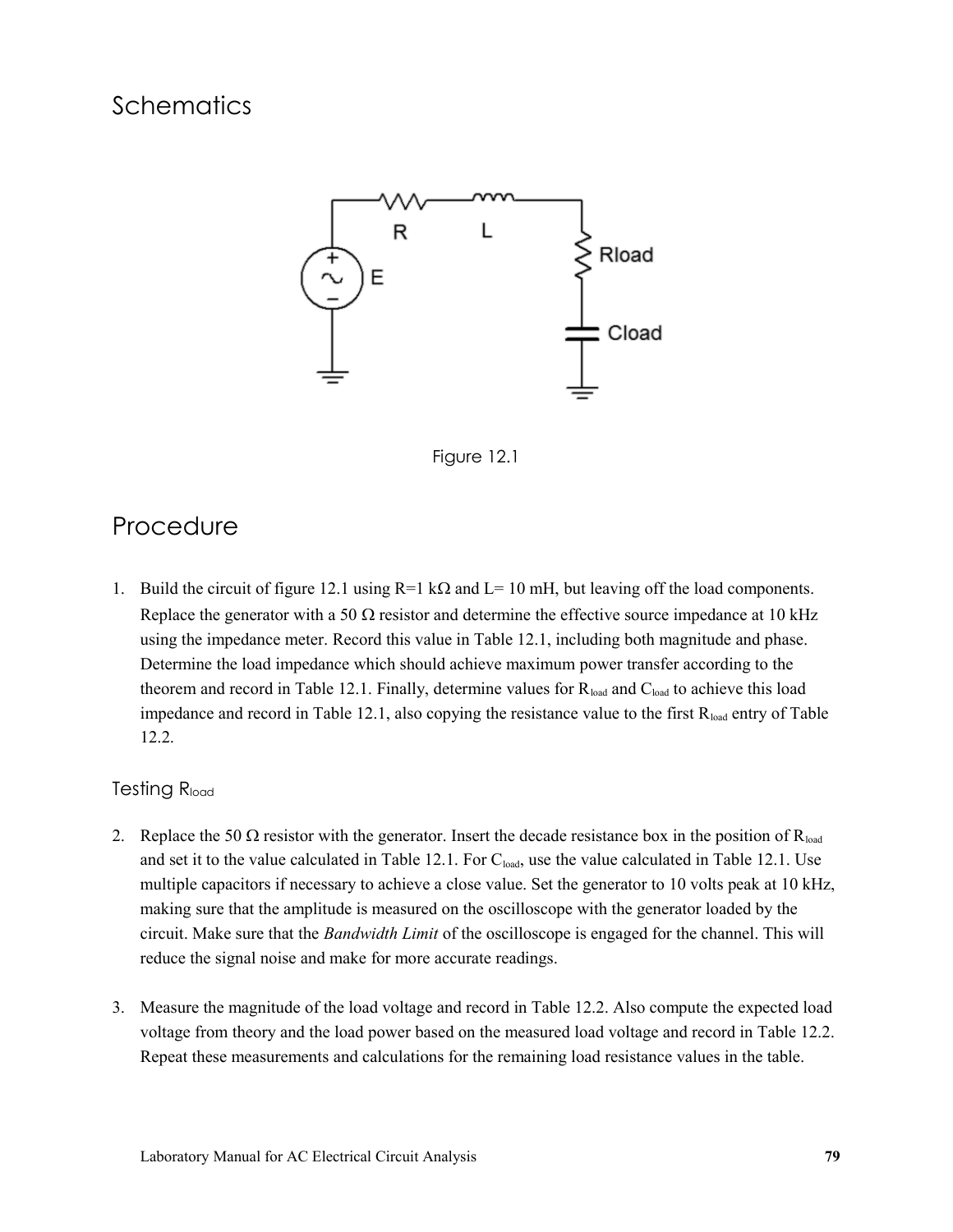#### **Testing Cload**

- 4. Return the decade box to the value calculated in Table 12.1. For C<sub>load</sub>, insert the first capacitor listed in Table 12.3. Repeat step four for each load capacitance in Table 12.3, calculating and recording the required results using Table 12.3.
- 5. Generate a plot of  $P_{load}$  with respect to  $R_{load}$  and another of  $P_{load}$  with respect to  $C_{load}$ .

## Data Tables

| $Z_{source}$      |  |
|-------------------|--|
| $Z_{load}$        |  |
| R <sub>load</sub> |  |
| C <sub>load</sub> |  |



Variable R<sub>load</sub>

| $R_{load}$ | Vload Theory | Vload Exp | Pload Exp |
|------------|--------------|-----------|-----------|
|            |              |           |           |
| 100        |              |           |           |
| 400        |              |           |           |
| 600        |              |           |           |
| 800        |              |           |           |
| 1.2k       |              |           |           |
| 1.8k       |              |           |           |
| 3k         |              |           |           |
| 10k        |              |           |           |

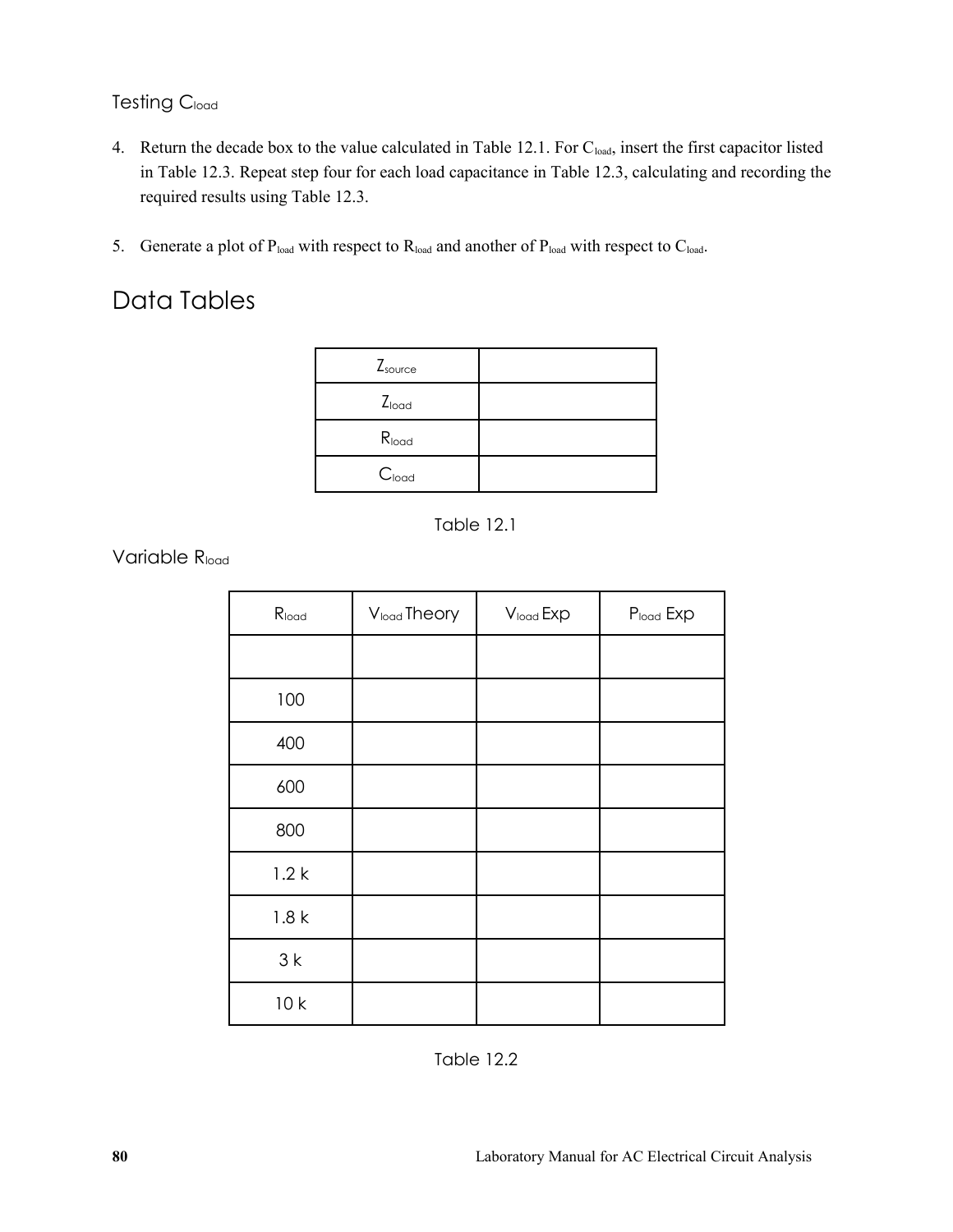Variable C<sub>load</sub>

| C <sub>load</sub> | V <sub>load</sub> Theory | V <sub>load</sub> Exp | Pload Exp |
|-------------------|--------------------------|-----------------------|-----------|
| 1 nF              |                          |                       |           |
| $3.3$ nF          |                          |                       |           |
| 10 nF             |                          |                       |           |
| 33 nF             |                          |                       |           |
| 47 nF             |                          |                       |           |
| 100 nF            |                          |                       |           |



## **Questions**

- 1. In general, given a certain source impedance, what load impedance will achieve maximum load power?
- 2. Will achieving maximum load power also achieve maximum efficiency? Explain.
- 3. If the experiment was repeated using a frequency of 5 kHz, how would the graphs change, if at all?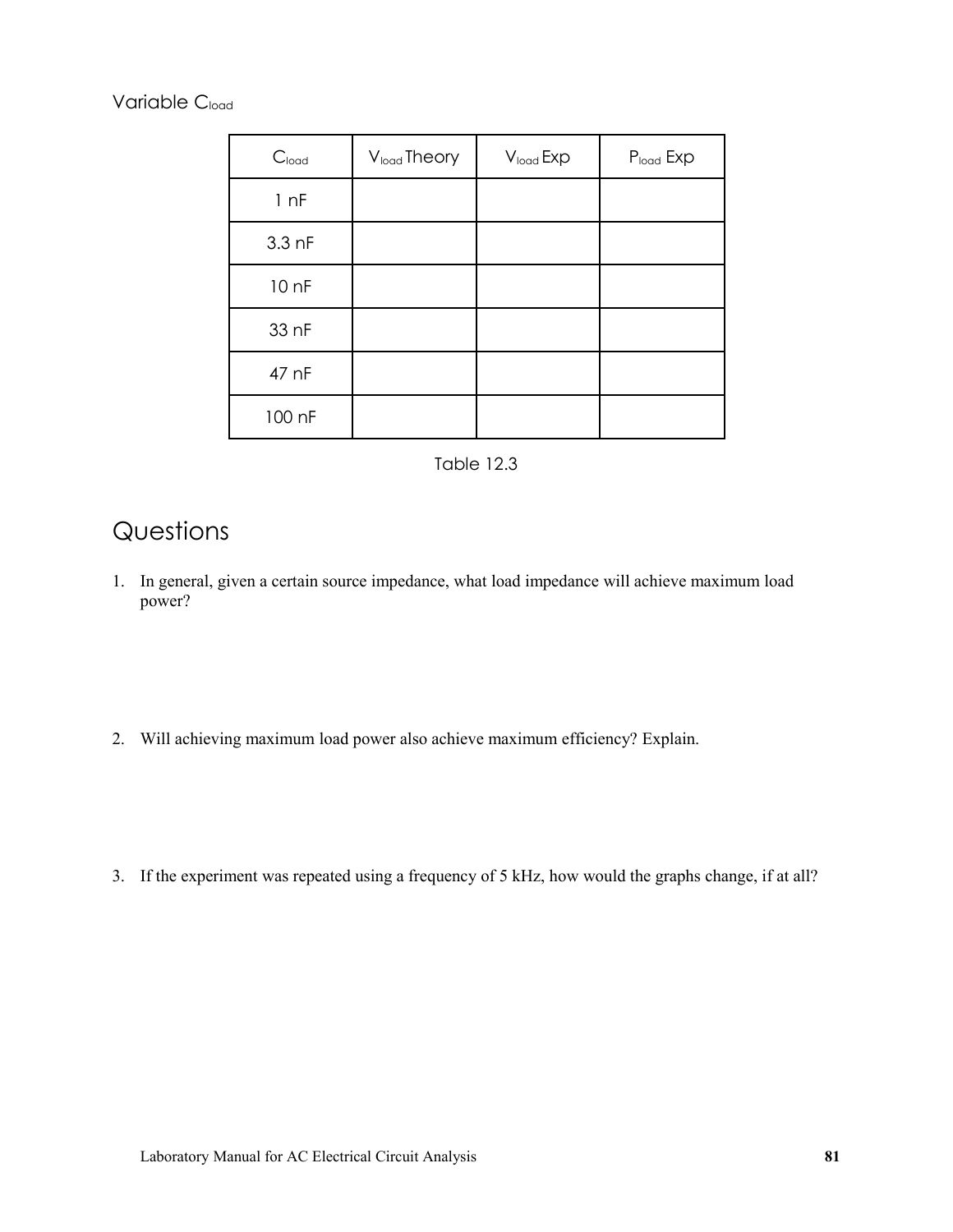# 13 Series Resonance

## **Objective**

This exercise investigates the voltage relationships in a series resonant circuit. Of primary importance are the establishment of the resonant frequency and the quality factor, or Q, of the circuit with relation to the values of the R, L, and C components.

## Theory Overview

A series resonant circuit consists of a resistor, a capacitor, and an inductor in a simple loop. At some frequency the capacitive and inductive reactances will be of the same magnitude, and as they are 180 degrees in opposition, they effectively nullify each other. This leaves the circuit purely resistive, the source "seeing" only the resistive element. Consequently, the current will be at a maximum at the resonant frequency. At any higher or lower frequency, a net reactance (the difference between  $X_L$  and  $X_C$ ) must be added to the resistor value, producing a higher impedance and thus, a lower current. As this is a simple series loop, the resistor's voltage will be proportional to the current. Consequently, the resistor voltage should be a maximum at the resonant frequency and decrease as the frequency is either increased or decreased. At resonance, the resistor value sets the maximal current and consequently has a major effect on the voltages developed across the capacitor and inductor as well as the "tightness" of the voltage versus frequency curve: The smaller the resistance, the tighter the curve and the higher the voltage seen across the capacitor and inductor. The Q of the circuit can be defined as the ratio of the resonant reactance to the circuit resistance, Q=X/R, which also corresponds to the ratio of the resonant frequency to the circuit bandwidth,  $Q = F_0/BW$ .

## **Equipment**

| (1) AC function generator | model: | srn. |
|---------------------------|--------|------|
| $(1)$ Oscilloscope        | model: | srn. |

## **Components**

| (1) 10 nF | actual: |
|-----------|---------|
| (1) 10 mH | actual: |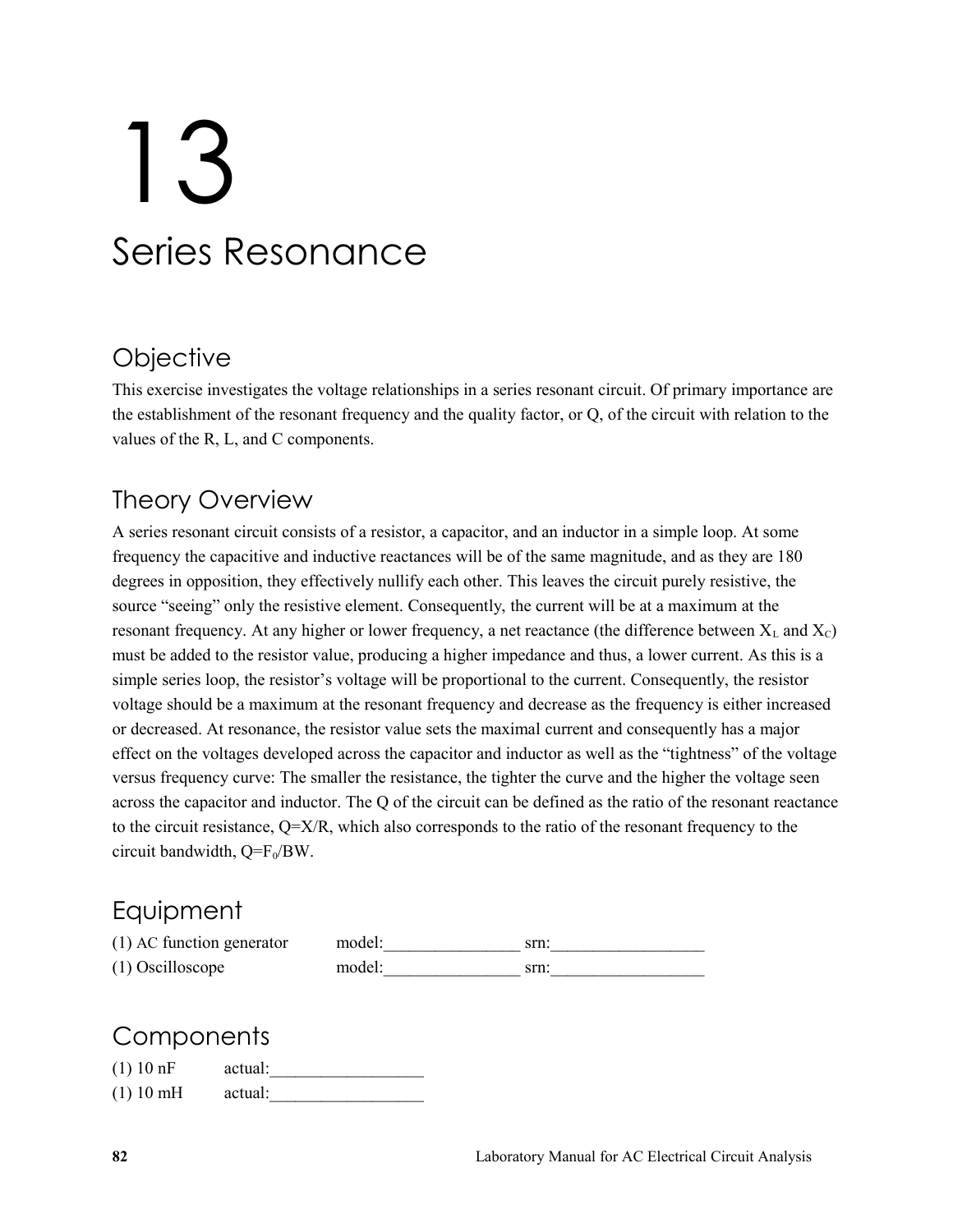| $(1)$ 47 $\Omega$  | actual: |
|--------------------|---------|
| $(1)$ 470 $\Omega$ | actual: |

## **Schematics**





### Procedure

#### Low Q Circuit

- 1. Using Figure 13.1 with R=470  $\Omega$ , L= 10 mH, and C=10 nF, determine the theoretical resonance frequency and Q, and record the results in Table 13.1. Based on these values determine the upper and lower frequencies defining the bandwidth,  $f_1$  and  $f_2$ , and record them in Table 13.1.
- 2. Build the circuit of Figure 13.1 using  $R=470 \Omega$ , L=10 mH and C=10 nF. Place a probe across the resistor. Set the output of the generator to a 1 V p-p sine wave. Set the frequency to the theoretical resonance frequency of Table 13.1. Make sure that the *Bandwidth Limit* of the oscilloscope is engaged for both channels. This will reduce the signal noise and make for more accurate readings.
- 3. Adjust the frequency in small amounts, up and down, until the maximum voltage is found. This is the experimental resonance frequency. Record it in Table 13.1. Note the amplitude (it should be approximately equal to the source voltage of  $1 \vee p-p$ ). Sweep the frequency above and below the resonance frequency until the experimental  $f_1$  and  $f_2$  are found. These will occur at a voltage amplitude of approximately 0.707 times the resonant voltage (i.e., the half-power points). Record these frequencies in Table 13.1. Also, determine and record the experimental Q based on the experimental  $f_0$ ,  $f_1$ , and  $f_2$ .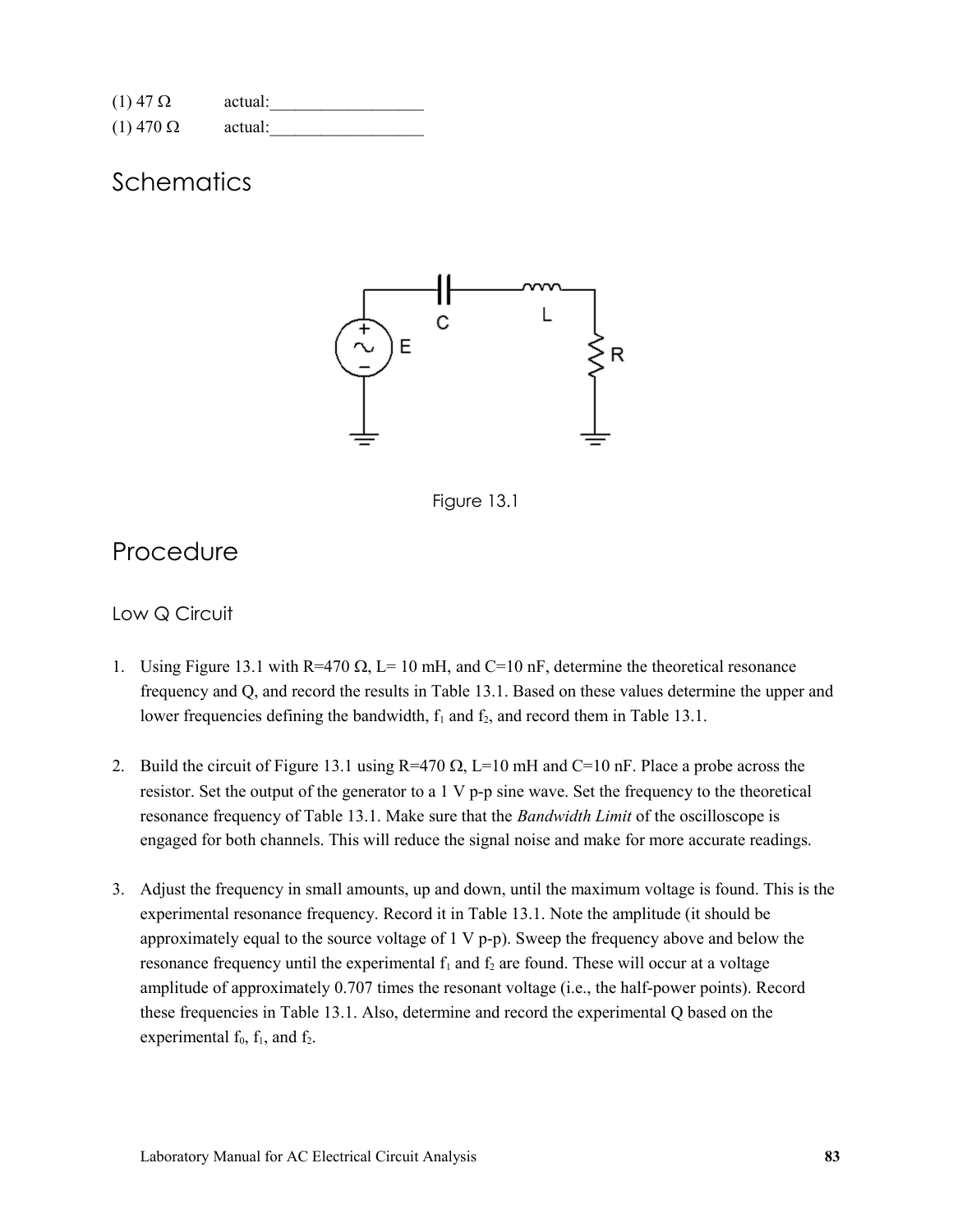- 4. Transcribe the experimental frequencies of Table 13.1 to the top three entries of Table 13.2. For all of the frequencies in Table 13.2, measure and record the voltage across the resistor. Also measure and record the inductor and capacitor voltages. Note that the inductor and capacitor will have to be swapped with the resistor position in order to maintain proper ground reference with the oscilloscope.
- 5. Based on the data from Table 13.2, plot  $V_R$ ,  $V_C$ , and  $V_L$  as a function of frequency.
- 6. Change R to  $47\Omega$  and repeat steps 1 through 5 but using Tables 13.3 and 13.4 for high Q.

## Computer Simulation

7. Build the circuit of Figure 13.1 in a simulator. Using AC Analysis, plot the voltage across the resistor from 1 kHz to 100 kHz for both the high and low Q cases and compare them to the plots derived from Tables 13.2 and 13.4. Be sure to include the 50  $\Omega$  source resistance and coil resistance in the simulation.

## Data Tables

Low Q Circuit

|          | Theory | Experimental | % Deviation |
|----------|--------|--------------|-------------|
| $\Omega$ |        |              |             |
|          |        |              |             |
|          |        |              |             |
|          |        |              |             |

Table 13.1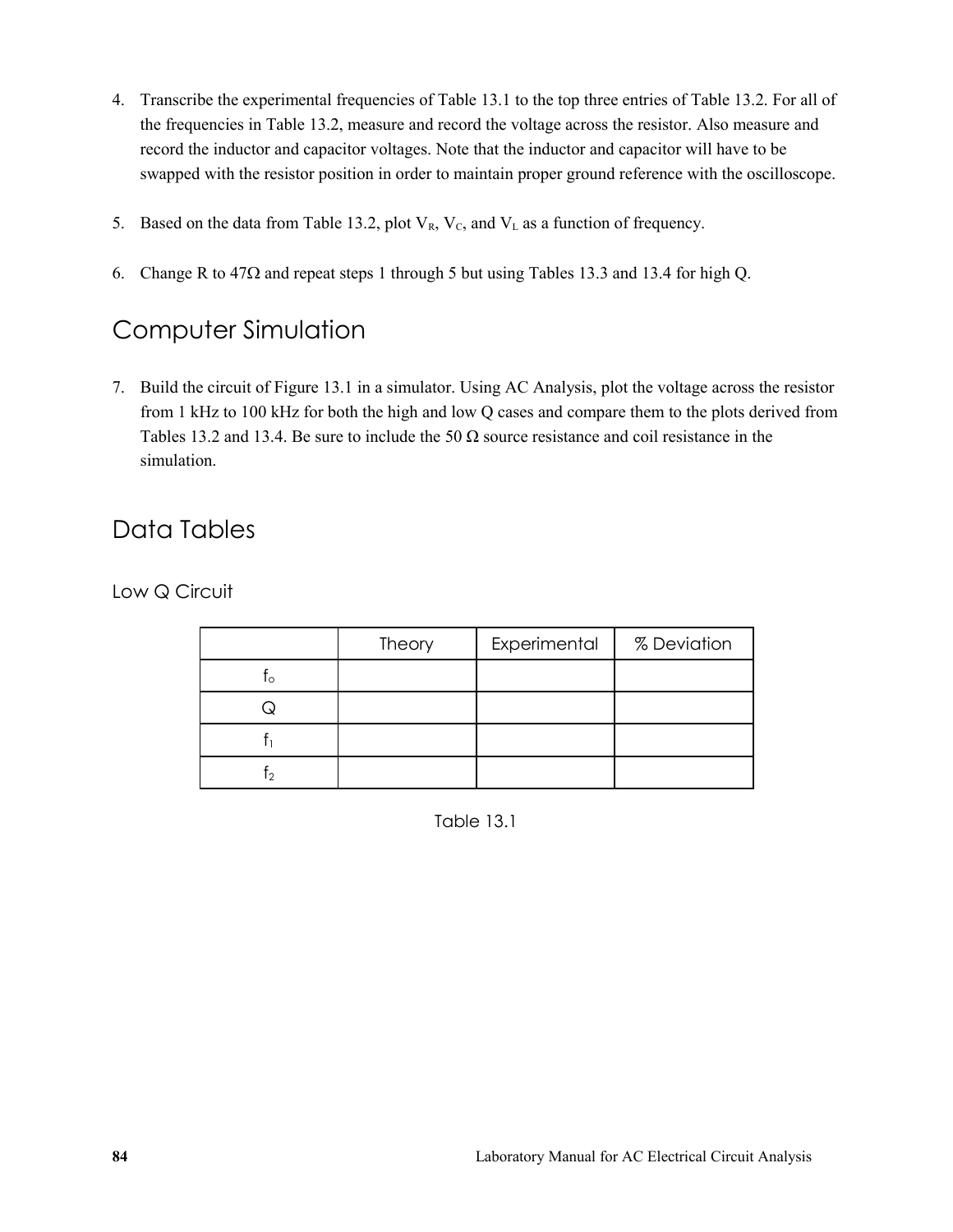| Frequency | $V_R$ | $V_C$ | $V_L$ |
|-----------|-------|-------|-------|
| $f_0 =$   |       |       |       |
| $f_1 =$   |       |       |       |
| $f_2=$    |       |       |       |
| $1$ kHz   |       |       |       |
| 5 kHz     |       |       |       |
| 8 kHz     |       |       |       |
| 12 kHz    |       |       |       |
| 20 kHz    |       |       |       |
| 30 kHz    |       |       |       |
| 50 kHz    |       |       |       |
| 100 kHz   |       |       |       |

Table 13.2

High Q Circuit

|          | Theory | Experimental | % Deviation |
|----------|--------|--------------|-------------|
| $\Omega$ |        |              |             |
|          |        |              |             |
|          |        |              |             |
|          |        |              |             |

Table 13.3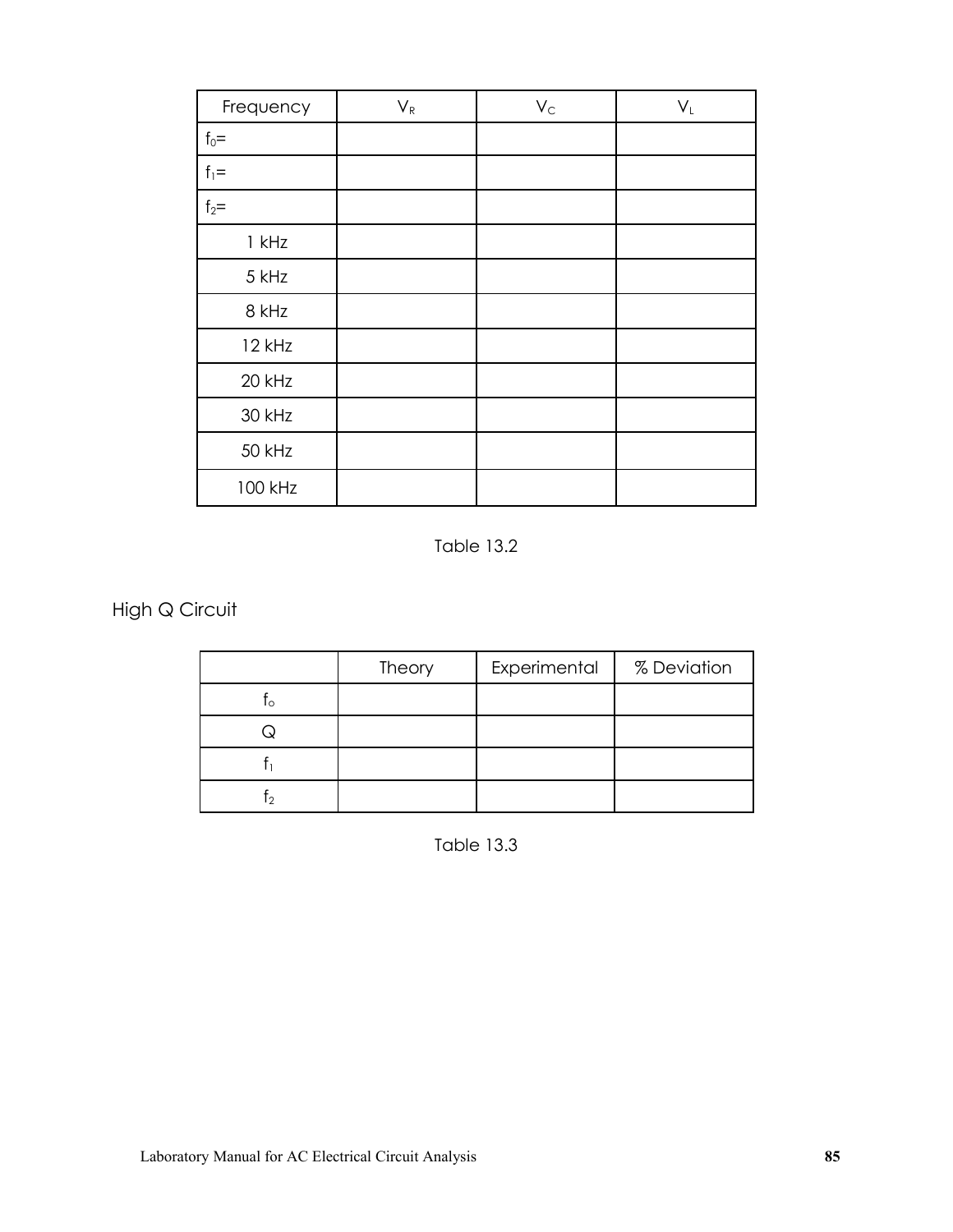| Frequency | $V_R$ | $V_C$ | $\mathsf{V}_\mathsf{L}$ |
|-----------|-------|-------|-------------------------|
| $f_0 =$   |       |       |                         |
| $f_1 =$   |       |       |                         |
| $f_2=$    |       |       |                         |
| $1$ kHz   |       |       |                         |
| 5 kHz     |       |       |                         |
| 8 kHz     |       |       |                         |
| 12 kHz    |       |       |                         |
| 20 kHz    |       |       |                         |
| 30 kHz    |       |       |                         |
| 50 kHz    |       |       |                         |
| 100 kHz   |       |       |                         |

Table 13.4

## Questions

- 1. What is the effect of changing resistance on Q?
- 2. Are the  $V_c$  and  $V_L$  curves the same as the  $V_R$  curves? If not, why?
- 3. In practical terms, what sets the limit on how high Q may be?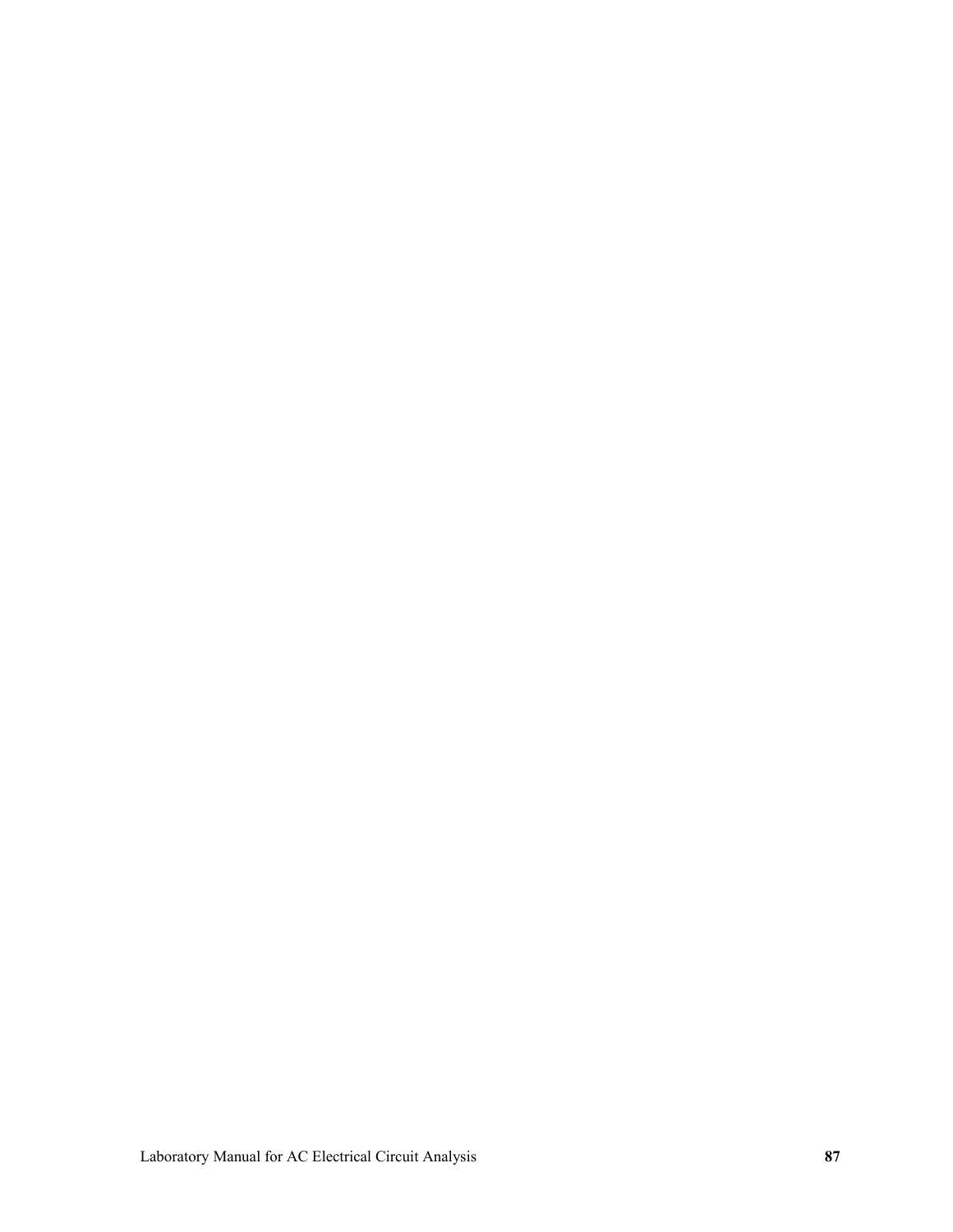# 14 Parallel Resonance

# **Objective**

This exercise investigates the voltage relationships in a parallel resonant circuit. Of primary importance are the establishment of the resonant frequency and the quality factor, or Q, of the circuit with relation to the values of the R, L, and C components.

## Theory Overview

A parallel resonant circuit consists of a resistor, a capacitor, and an inductor in parallel, typically driven by a current source. At some frequency the capacitive and inductive reactances will be of the same magnitude, and as they are 180 degrees in opposition, they effectively nullify each other. This leaves the circuit purely resistive, the source "seeing" only the resistive element. At any lower or higher frequency the inductive or capacitive reactance will shunt the resistance. The result is a maximum impedance magnitude at resonance, and thus, a maximum voltage. Any resistance value in series (such as the inductor's coil resistance) should be transformed into a parallel resistance in order to gauge its effect on the system voltage. The combined parallel resistance sets the Q of the circuit and can be defined as the ratio of the combined resistance to the resonant reactance,  $Q=R/X$ , which also corresponds to the ratio of the resonant frequency to the circuit bandwidth,  $Q=f_0/BW$ .

## **Equipment**

| $(1)$ AC function generator | model: | srn: |
|-----------------------------|--------|------|
| $(1)$ Oscilloscope          | model: | srn: |

## **Components**

| (1) 10 nF            | actual: |
|----------------------|---------|
| (1) 10 mH            | actual: |
| $(1)$ 2.2 k $\Omega$ | actual: |
| $(1)$ 10 k $\Omega$  | actual: |
| $(1)$ 100 k $\Omega$ | actual: |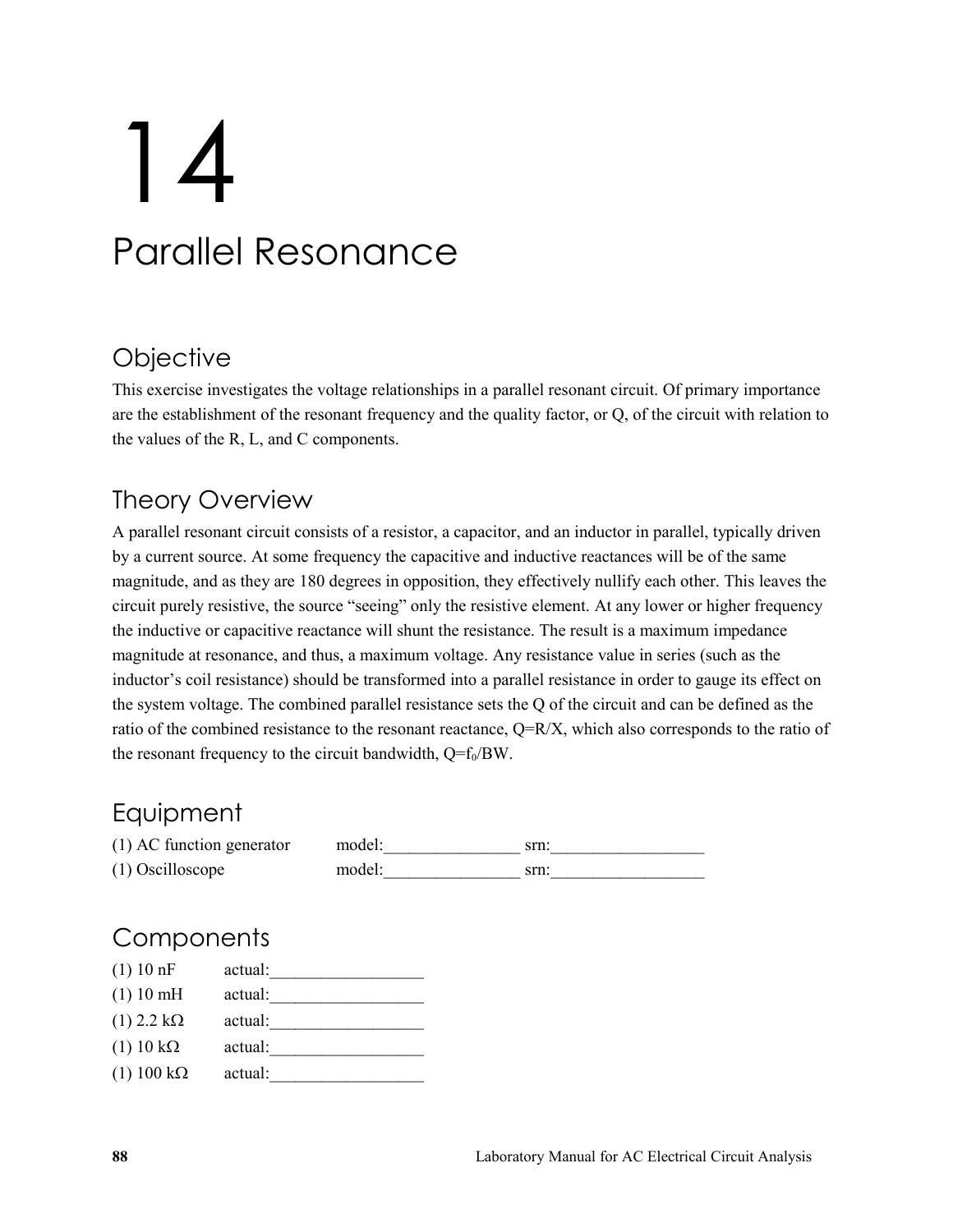## **Schematics**



Figure 14.1

### Procedure

- 1. Using Figure 14.1 with Rs=100 k $\Omega$ , Ra=2.2 k $\Omega$ , L=10 mH, Rcoil=7  $\Omega$  and C=10 nF, determine the theoretical resonance frequency and Q, and record the results in Table 14.1. Based on these values determine the upper and lower frequencies defining the bandwidth,  $f_1$  and  $f_2$ , and record them in Table 14.1 also.
- 2. Build the circuit of Figure 14.1 using  $Rs=100 \text{ k}\Omega$ ,  $Ra=2.2 \text{ k}\Omega$ ,  $L=10 \text{ mH}$  and  $C=10 \text{ nF}$ . Set the output of the generator to a 10 V p-p sine wave at the theoretical resonant frequency. The large value of Rs associated with the voltage source will make it appear as a current source equal to approximately 100 μA p-p, assuming the parallel branch impedance is much less than Rs. Place a probe across the parallel branch. Set the frequency to the theoretical resonance frequency of Table 14.1. Make sure that the *Bandwidth Limit* of the oscilloscope is engaged for both channels. This will reduce the signal noise and make for more accurate readings.
- 3. Adjust the frequency in small amounts, up and down, until the maximum voltage is found. This is the experimental resonant frequency. Record it in Table 14.1. Note the amplitude. Sweep the frequency above and below the resonance frequency until the experimental  $f_1$  and  $f_2$  are found. These will occur at a voltage amplitude of approximately 0.707 times the resonant voltage (i.e., the half-power points). Record these frequencies in Table 14.1. Also, determine and record the experimental Q based on the experimental  $f_0$ ,  $f_1$ , and  $f_2$ .
- 4. Transcribe the experimental frequencies of Table 14.1 to the top three entries of Table 14.2. For all of the frequencies in Table 14.2, measure and record the voltage across the parallel branch.
- 5. Based on the data from Table 14.2, plot the parallel branch voltage as a function of frequency.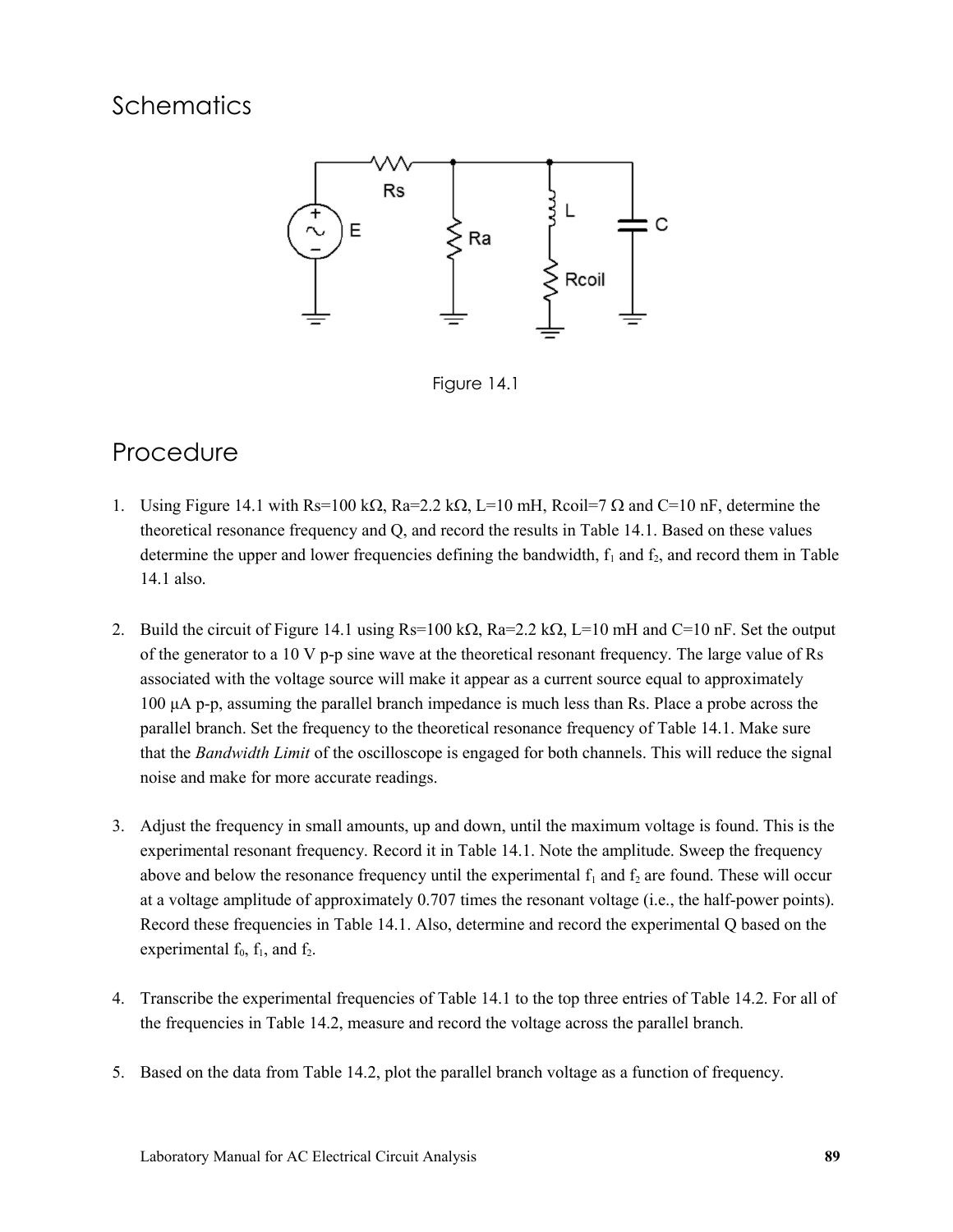6. For high Q, change Ra to 10 k $\Omega$  and repeat steps 1 through 5 but using Tables 14.3 and 14.4.

## Data Tables

Low Q Circuit

| Theory | Experimental | % Deviation |
|--------|--------------|-------------|
|        |              |             |
|        |              |             |
|        |              |             |
|        |              |             |

Table 14.1

| Frequency | V <sub>Parallel</sub> |
|-----------|-----------------------|
| $f_0 =$   |                       |
| $f_1 =$   |                       |
| $f_2=$    |                       |
| 1 kHz     |                       |
| 5 kHz     |                       |
| 8 kHz     |                       |
| 12 kHz    |                       |
| 20 kHz    |                       |
| 30 kHz    |                       |
| 50 kHz    |                       |
| 100 kHz   |                       |

Table 14.2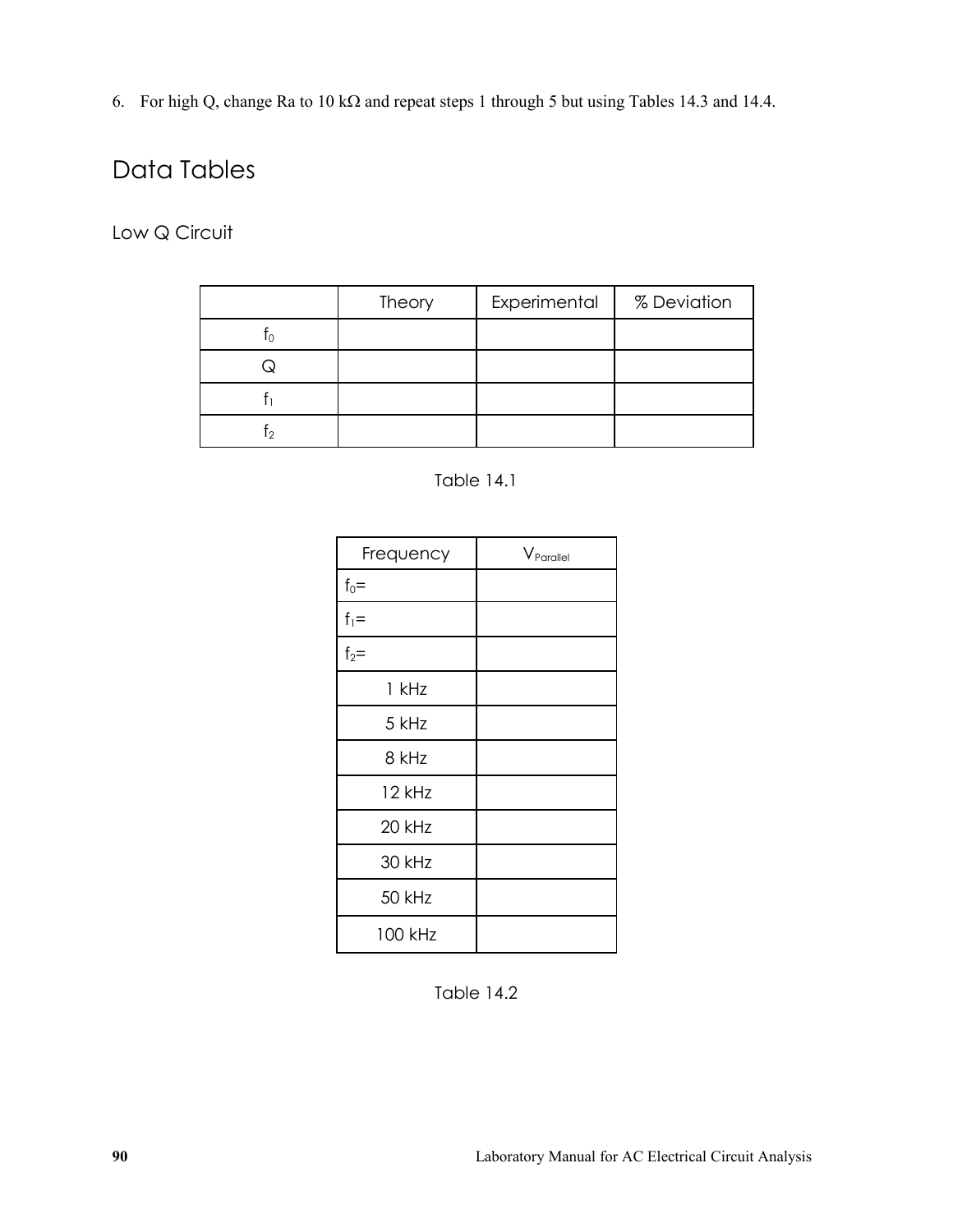#### High Q Circuit

| Theory | Experimental | % Deviation |
|--------|--------------|-------------|
|        |              |             |
|        |              |             |
|        |              |             |
|        |              |             |

Table 14.3

| Frequency | V <sub>Parallel</sub> |
|-----------|-----------------------|
| $f_0 =$   |                       |
| $f_1 =$   |                       |
| $f_2=$    |                       |
| 1 kHz     |                       |
| 5 kHz     |                       |
| 8 kHz     |                       |
| 12 kHz    |                       |
| 20 kHz    |                       |
| 30 kHz    |                       |
| 50 kHz    |                       |
| 100 kHz   |                       |



## Questions

- 1. What is the effect of changing resistance on Q?
- 2. Are  $f_1$  and  $f_2$  spaced symmetrically around  $f_0$ ?
- 3. In practical terms, what sets the limit on how high Q may be?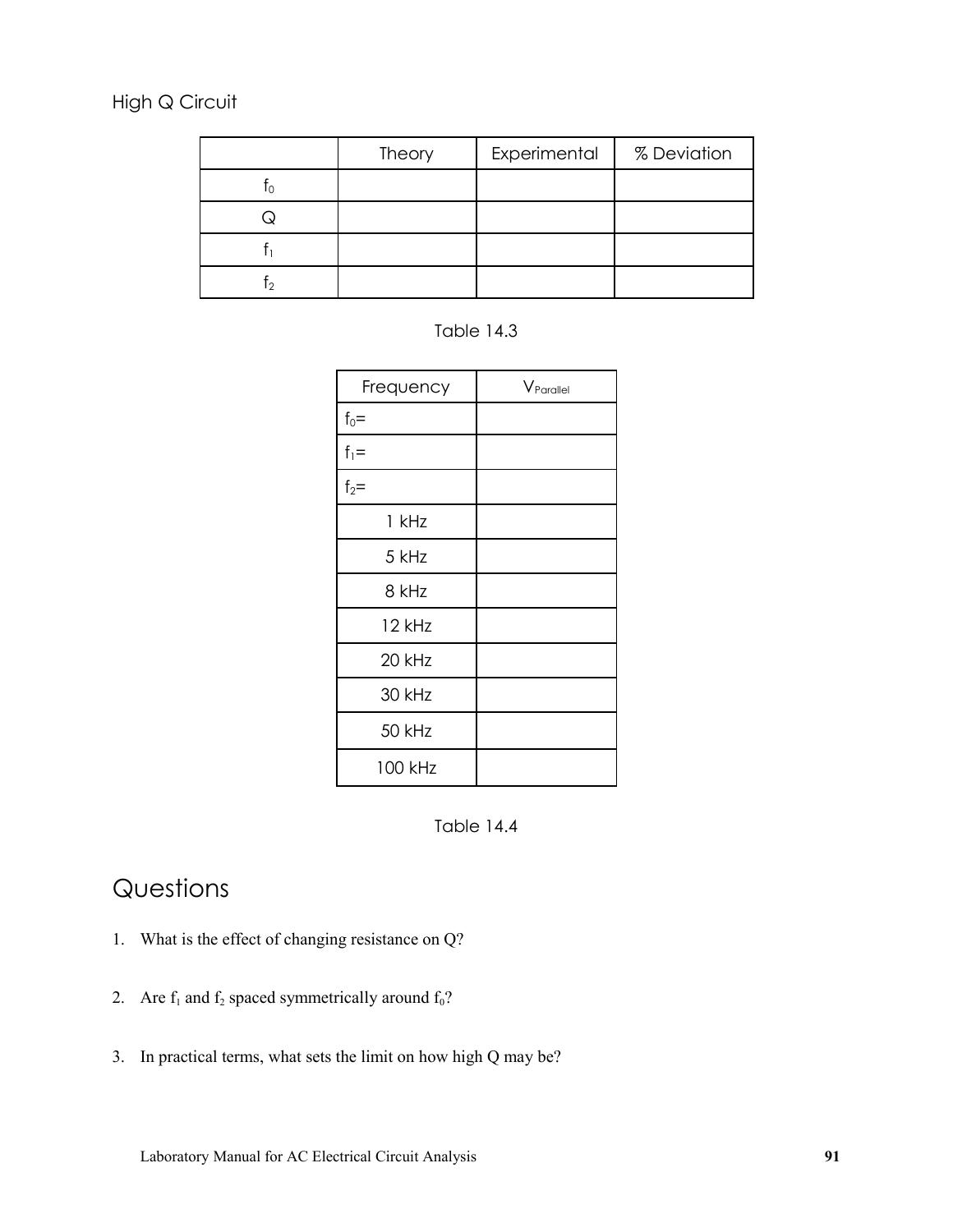# 15 A Loudspeaker Impedance Model

## **Objective**

This exercise investigates the impedance magnitude and phase of typical dynamic moving voice coil loudspeakers. The impedance is dominated by the voice coil resistance at DC, by the mechanical resonant system which produces a parallel resonant equivalent in the bass region, and finally by the voice coil inductance at the highest frequencies.

# Theory Overview

Loudspeakers are typically specified with a nominal impedance of four or eight ohms, although other values are possible. The actual impedance of a typical loudspeaker can vary widely from this rating. This exercise examines the impedance of two different permanent magnet-voice coil type transducers with respect to frequency. Both amplitude and phase are important to consider. Devices of this type normally exhibit a resonant peak in the bass end and a gradual rise in magnitude as frequency increases. The phase angle is at times capacitive, inductive, and also resistive. Typical loudspeaker impedance is not nearly as consistent as simple resistors. The resulting complex impedance can present a much more challenging load for an audio amplifier than a simple ideal eight ohm resistance.

## **Equipment**

| $(1)$ AC function generator | model: | srn: |
|-----------------------------|--------|------|
| $(1)$ Oscilloscope          | model: | srn: |
| $(1)$ DMM                   | model: | srn: |

## **Components**

(1)  $1 \text{ k}\Omega$  actual:

(1) 6" or larger woofer

(1) 4" general purpose loudspeaker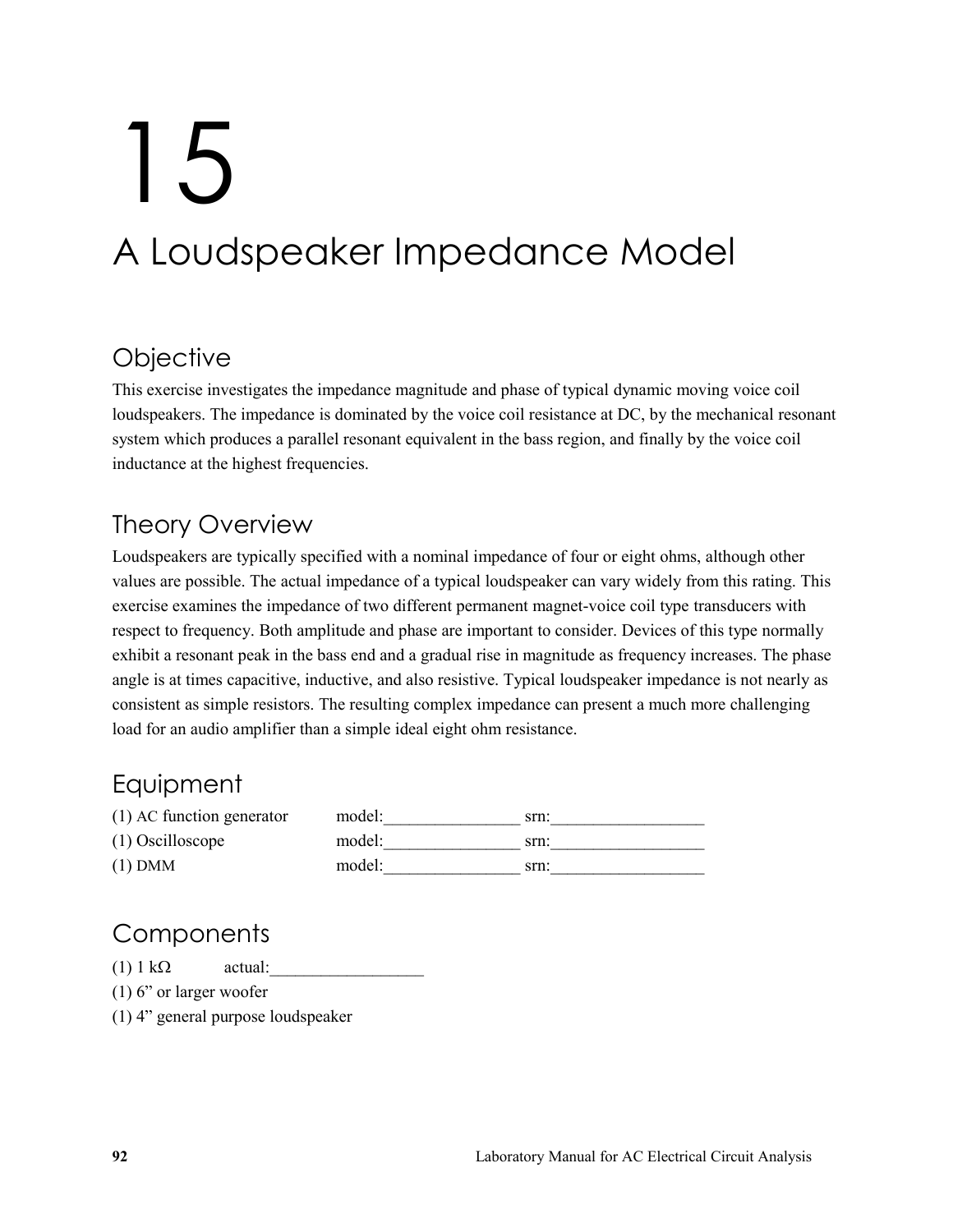## Schematic



Figure 15.1

### Procedure

- 1. Figure 15.1 shows a typical model of a dynamic moving voice coil loudspeaker mounted on an infinite baffle<sup>[1](#page-92-0)</sup>. Rvc and Lvc represent the resistance and inductance of the of the voice coil. Lces represents the driver compliance (i.e., springiness of suspension and air), Cmes represents the driver's mass, and Res represents the frictional losses of the suspension. At DC, the impedance will equal Rvc. At high frequencies Lvc will dominate the response. The parallel resonant portion will create an impedance peak in the bass. This is normally referred to as the free air resonance of the driver, or  $f_s$ .
- 2. Using the woofer, measure the DC resistance using the DMM and record the value in Table 15.1.
- 3. In order to measure both the magnitude and phase of the impedance across frequency, it is desirable to drive the loudspeaker with a fixed current source. By measuring the voltage across the loudspeaker with an oscilloscope, both amplitude and time delay can be measured, and thus both magnitude and phase of impedance can be calculated. A current source may be approximated by placing a large resistor in series with the function generator. If the resistance value is many times greater than the loudspeaker impedance, the loudspeaker may be ignored to a first approximation. Therefore, virtually all of the generator voltage drops across the series resistor. For this exercise, a 1 k $\Omega$  value will suffice. For all measurements, simply place a 1 k $\Omega$  resistor in series with the generator and the loudspeaker under test. Place oscilloscope probes at both ends of the resistor (i.e., input signal and loudspeaker signal). Make sure that the *Bandwidth Limit* of the oscilloscope is engaged for both channels. This will reduce the signal noise and make for more accurate readings.
- 4. Hook up the woofer between the resistor and ground. Make sure that the woofer is magnet-side down, with the cone facing up, and unobstructed.

<span id="page-92-0"></span><sup>&</sup>lt;sup>1</sup> Adapted from R.H.Small, Direct-Radiator Loudspeaker System Analysis, Journal of the Audio Engineering Society, June 1972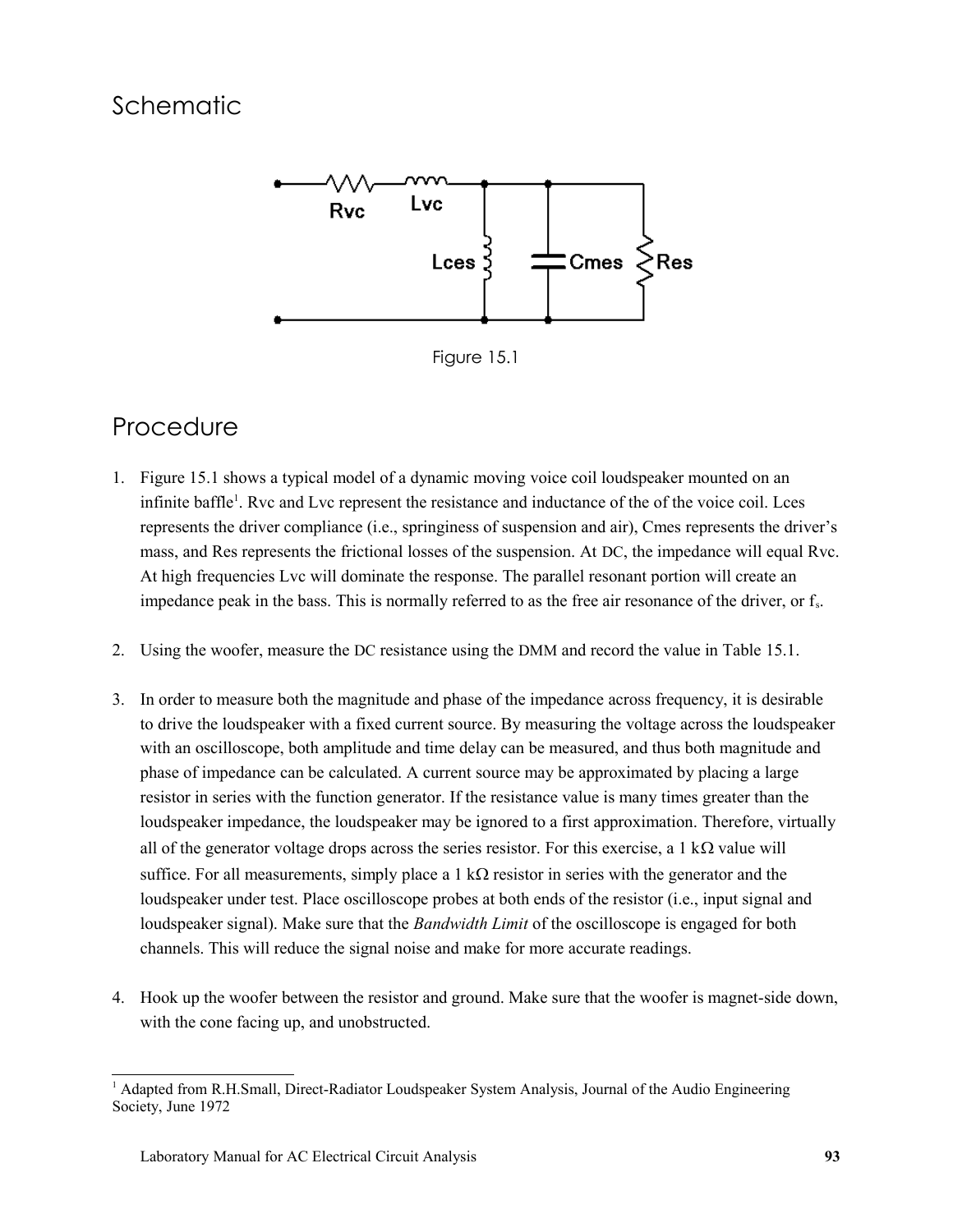- 5. First, find the resonant frequency. To do this, set the output of the generator to approximately 100 Hz, sine wave, and 10 volts peak. Adjust the frequency in small amounts, up and down, until the maximum voltage is found. This is the experimental free air resonant frequency. Record it in Table 15.1. Note the amplitude. Sweep the frequency above and below the resonant frequency until the experimental  $f_1$  and  $f_2$  are found. These will occur at a voltage amplitude of approximately 0.707 times the resonant voltage (i.e., the half-power points). Record these frequencies in Table 15.2. Copy the three frequencies to the first three entries of Table 15.3.
- 6. For the frequencies in Table 15.3 determine the amplitude and time delay at the loudspeaker and compute the phase shift. Be sure to include whether the loudspeaker signal is leading (+) or lagging (-) the source.
- 7. Swap the woofer with the general purpose loudspeaker and repeat steps 2 through 6 using Tables 15.4 through 15.6. Plot the magnitude and phase of each device on semi-log paper. Also, try to estimate values for the schematic model of Figure 15.1.

## Data Tables

|--|--|

Table 15.1

|            | Frequency | Voltage |
|------------|-----------|---------|
| $\epsilon$ |           |         |
|            |           |         |
|            |           |         |

Table 15.2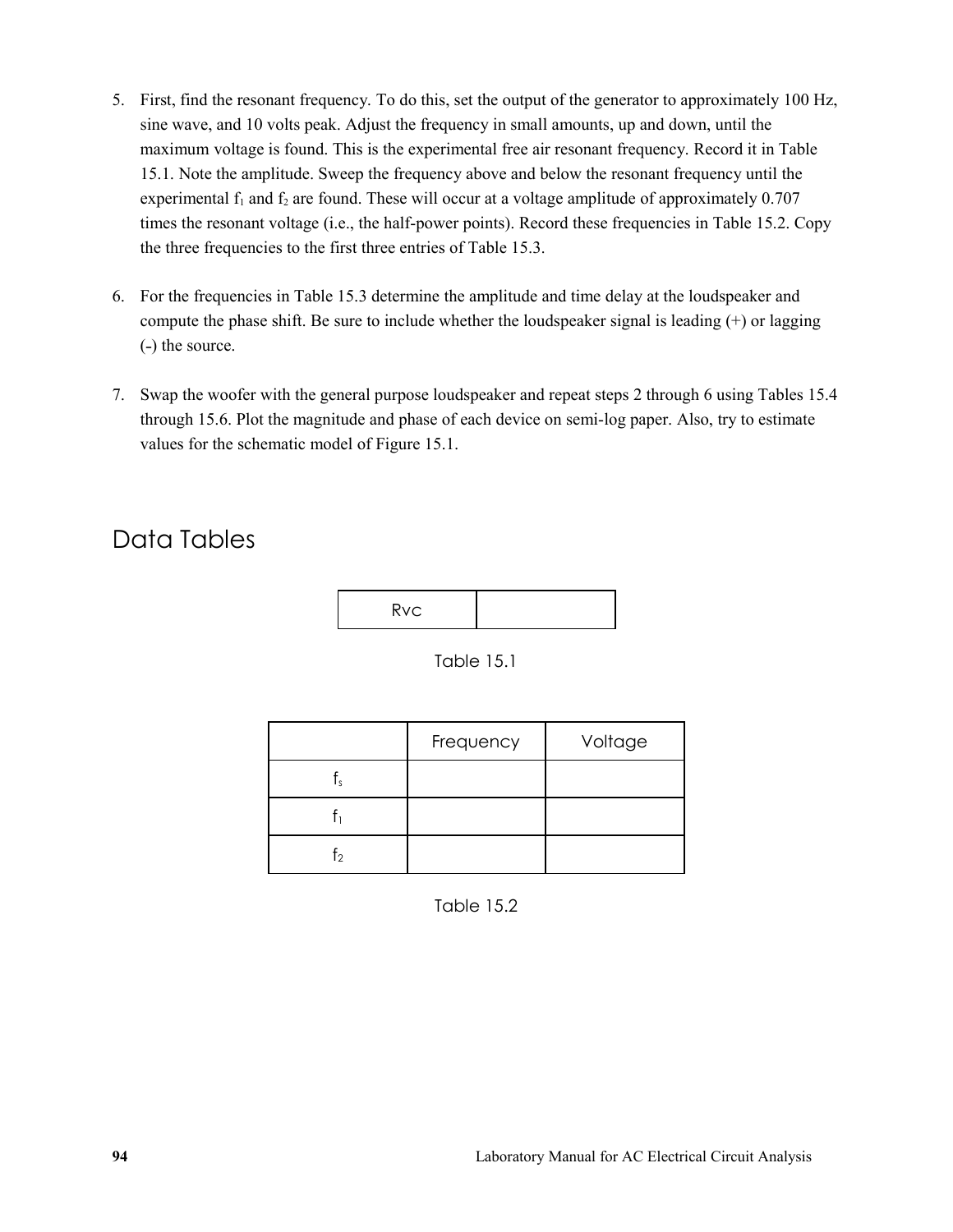| Frequency | Amplitude | Delay Time | Phase Shift |
|-----------|-----------|------------|-------------|
| $f_s =$   |           |            |             |
| $f_1 =$   |           |            |             |
| $f_2 =$   |           |            |             |
| 20 Hz     |           |            |             |
| 25 Hz     |           |            |             |
| 30 Hz     |           |            |             |
| 40 Hz     |           |            |             |
| 50 Hz     |           |            |             |
| 60 Hz     |           |            |             |
| 75 Hz     |           |            |             |
| 100 Hz    |           |            |             |
| 200 Hz    |           |            |             |
| 500 Hz    |           |            |             |
| $1$ kHz   |           |            |             |

Table 15.3

Rvc

Table 15.4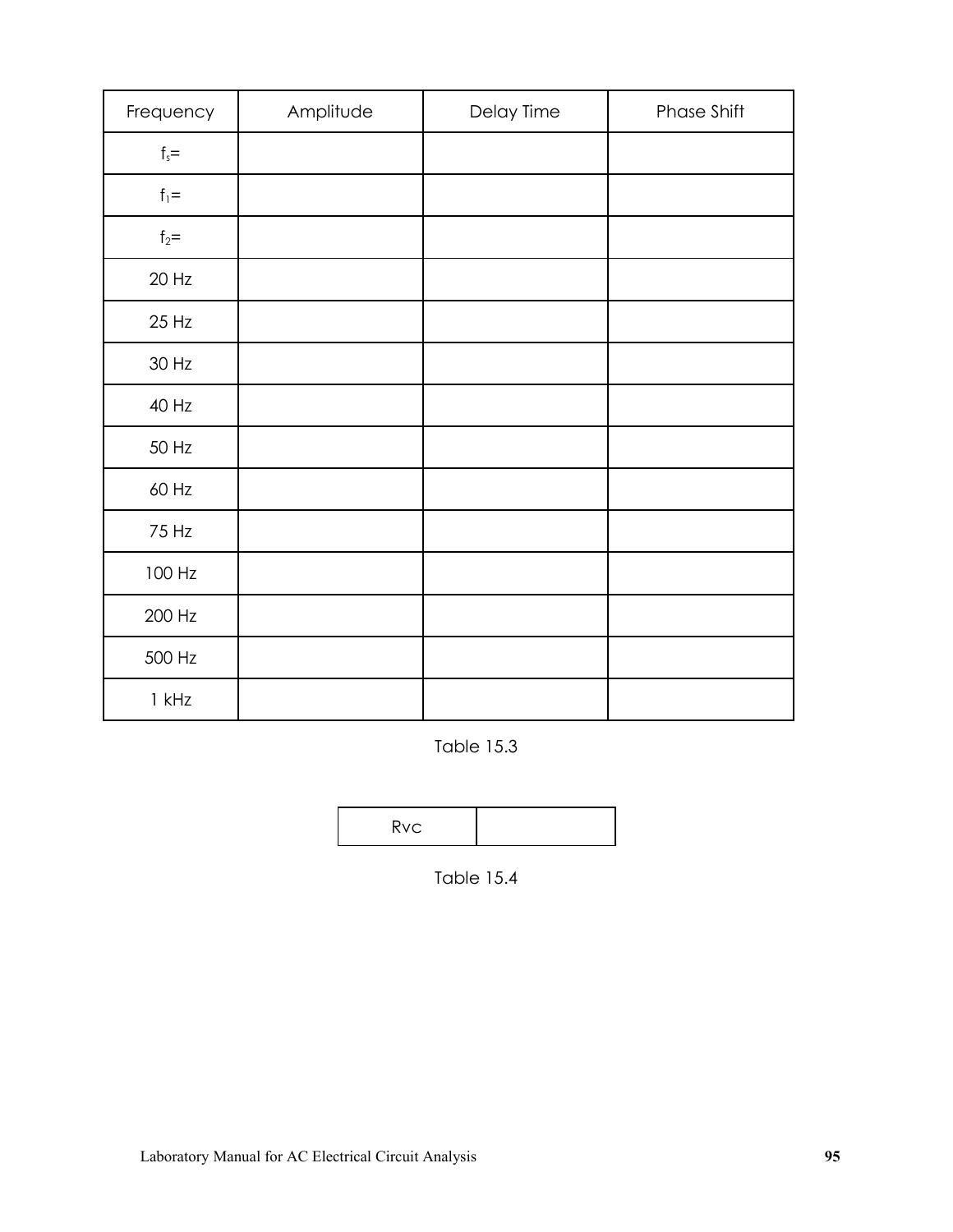|    | Frequency | Voltage |
|----|-----------|---------|
| Ιc |           |         |
|    |           |         |
| T٥ |           |         |



| Frequency | Amplitude | Delay Time | Phase Shift |
|-----------|-----------|------------|-------------|
| $f_s =$   |           |            |             |
| 80 Hz     |           |            |             |
| 120 Hz    |           |            |             |
| 150 Hz    |           |            |             |
| 170 Hz    |           |            |             |
| 200 Hz    |           |            |             |
| 500 Hz    |           |            |             |
| $1$ kHz   |           |            |             |
| 3 kHz     |           |            |             |

Table 15.6

## Questions

- 1. Is the resulting impedance always resistive?
- 2. Is the resulting impedance always inductive?
- 3. How do the two curves compare?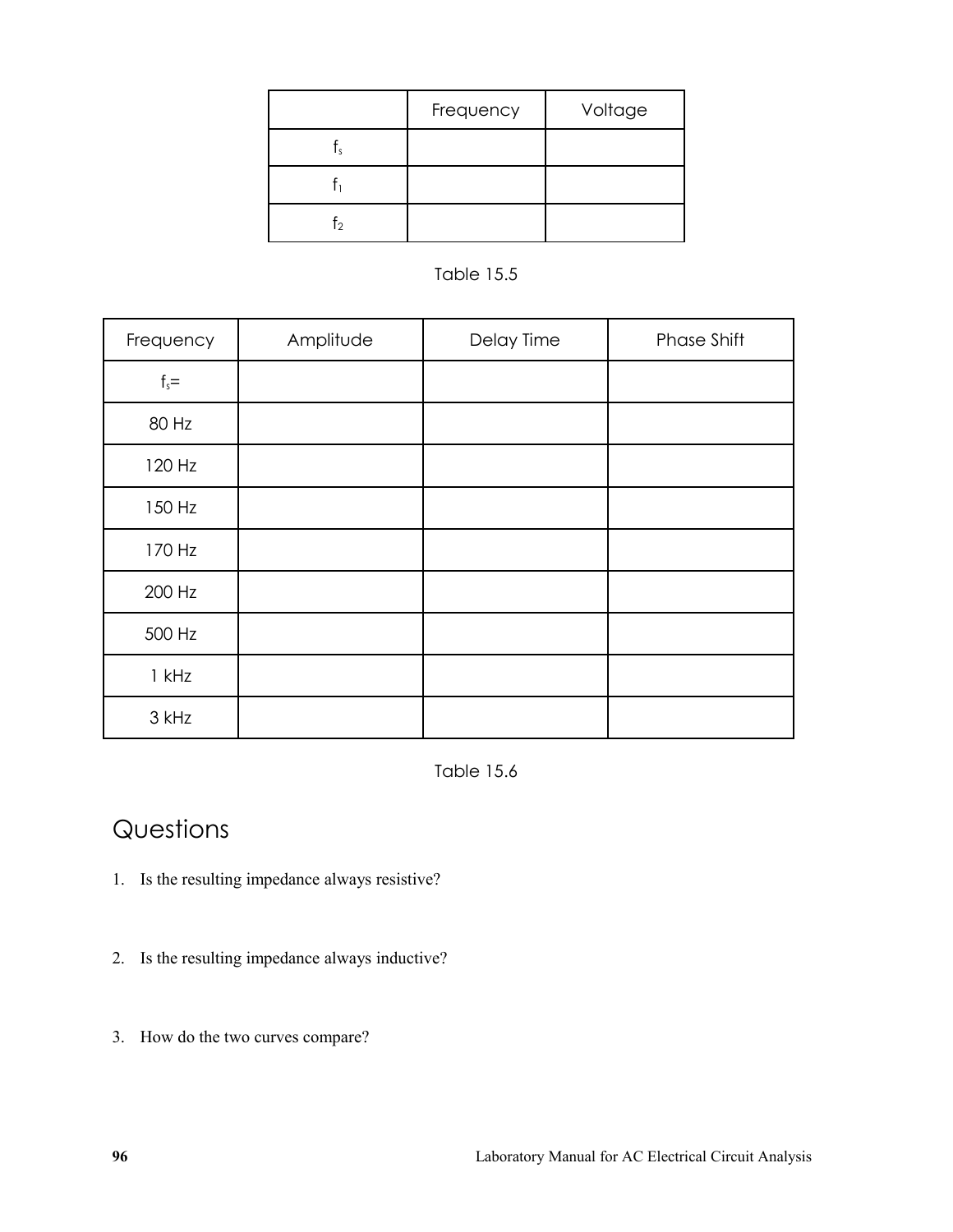# Appendix A: Plotting Phasors with a Spreadsheet

While it can be instructive to create phasor plots the old-fashioned way with graph paper, ruler and protractor, the results are seldom as nice as those produced by computer plotting programs. Dedicated scientific plotting software may be the most flexible route (check out [SciDAVis\)](http://scidavis.sourceforge.net/) but the following method produces workable results with almost any commonly available spreadsheet. The example below uses Open Office 4 but the process will be similar using other tools such as Excel. The precise menu and dialog options will vary from program to program and from version to version.

1. First, prepare your data. Typically, you'll want to plot a collection of voltages or currents that are in polar form (magnitude  $\text{L}$  angle<sup>o</sup>). For this technique, the data need to be converted to rectangular form  $(\text{real} \pm \text{j} \text{ imaginary})$ . While it's possible to have the spreadsheet do the conversion, for simplicity sake and the fact that it's a trivial operation for a scientific/engineering calculator, we'll just use rectangular form data entry in the spreadsheet. For example, let's say you have measured three voltages: 1˪135° (second quadrant),  $1.45^{\circ}$  (first quadrant) and  $1.45^{\circ}$  (fourth quadrant). These would be converted to:  $(-0.707 + i 0.707)$ ,  $(0.707 + i 0.707)$  and  $(0.707 - i 0.707)$ . The real portions correspond to the horizontal X axis and the imaginary portions correspond to the vertical Y axis.

2. A scatter plot will be used to create the phasor diagram. By default, a scatter plot will draw a line from each coordinate pair to the next, moving sequentially through the data. If we were to enter these three pairs of data as is, the scatter plot would draw a line from point to point to point, not at all what we want. What we want is a set of lines radiating individually from the origin (0,0) to each of the three points. We can get the scatter plot to do this by simply inserting a (0,0) data pair between each item. In reality, the plot line is retracing the vector but we won't notice that. Also, it is imperative that no manner of curve fit be used, rather, simple first-order straight line segments should be used to "connect the dots".

3. Open a new worksheet. In general, column A will contain the real portions and column B will contain the imaginary portions. In the first row (row 1), enter the text for the legend. Starting in the second row (row 2), enter the origin data for columns A and B, i.e., enter 0 for these cells. In the next row, enter the real and imaginary values for the first vector. In like fashion, enter origin and vectors values on subsequent rows. For the example above, the columns would look like:

| $-0.707$ | 0.707    |
|----------|----------|
|          |          |
| 0.707    | 0.707    |
|          |          |
| 0.707    | $-0.707$ |

4. Select/highlight all of the data (click the first cell, in the upper left corner, and drag the mouse over all of the cells used).